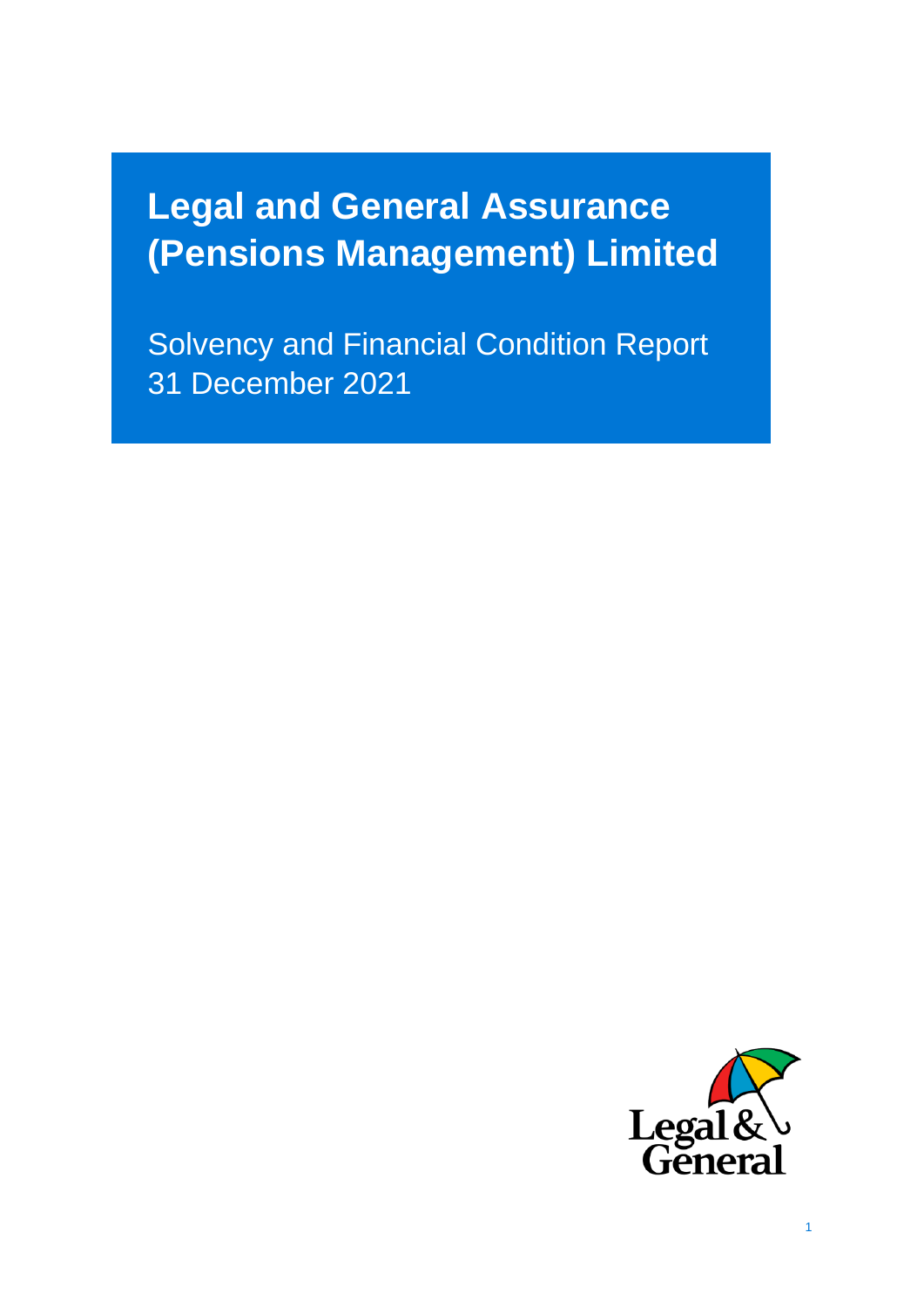# **Contents**

| А.         |                                                                                             |  |
|------------|---------------------------------------------------------------------------------------------|--|
| A.1        |                                                                                             |  |
| A.2        |                                                                                             |  |
| A.3        |                                                                                             |  |
| A.4        |                                                                                             |  |
| A.5        |                                                                                             |  |
| <b>B.</b>  |                                                                                             |  |
| B.1        |                                                                                             |  |
| B.2        |                                                                                             |  |
| B.3        | Risk management system including the own risk and solvency assessment  17                   |  |
| <b>B.4</b> |                                                                                             |  |
| <b>B.5</b> |                                                                                             |  |
| <b>B.6</b> |                                                                                             |  |
| <b>B.7</b> |                                                                                             |  |
| <b>B.8</b> |                                                                                             |  |
|            |                                                                                             |  |
| C.1        |                                                                                             |  |
| C.2        |                                                                                             |  |
| C.3        |                                                                                             |  |
| C.4        |                                                                                             |  |
| C.5        |                                                                                             |  |
| C.6        |                                                                                             |  |
| C.7        |                                                                                             |  |
| D.         |                                                                                             |  |
| D.1        |                                                                                             |  |
| D.2        |                                                                                             |  |
| D.3        |                                                                                             |  |
| D.4        |                                                                                             |  |
| D.5        |                                                                                             |  |
| Е.         |                                                                                             |  |
| E.1        |                                                                                             |  |
| E.2        | Solvency Capital Requirement and Minimum Capital Requirement 51                             |  |
| E.3        | Use of the duration-based equity risk sub-module in the calculation of the Solvency Capital |  |
| E.4        | Differences between the standard formula and any internal model used 52                     |  |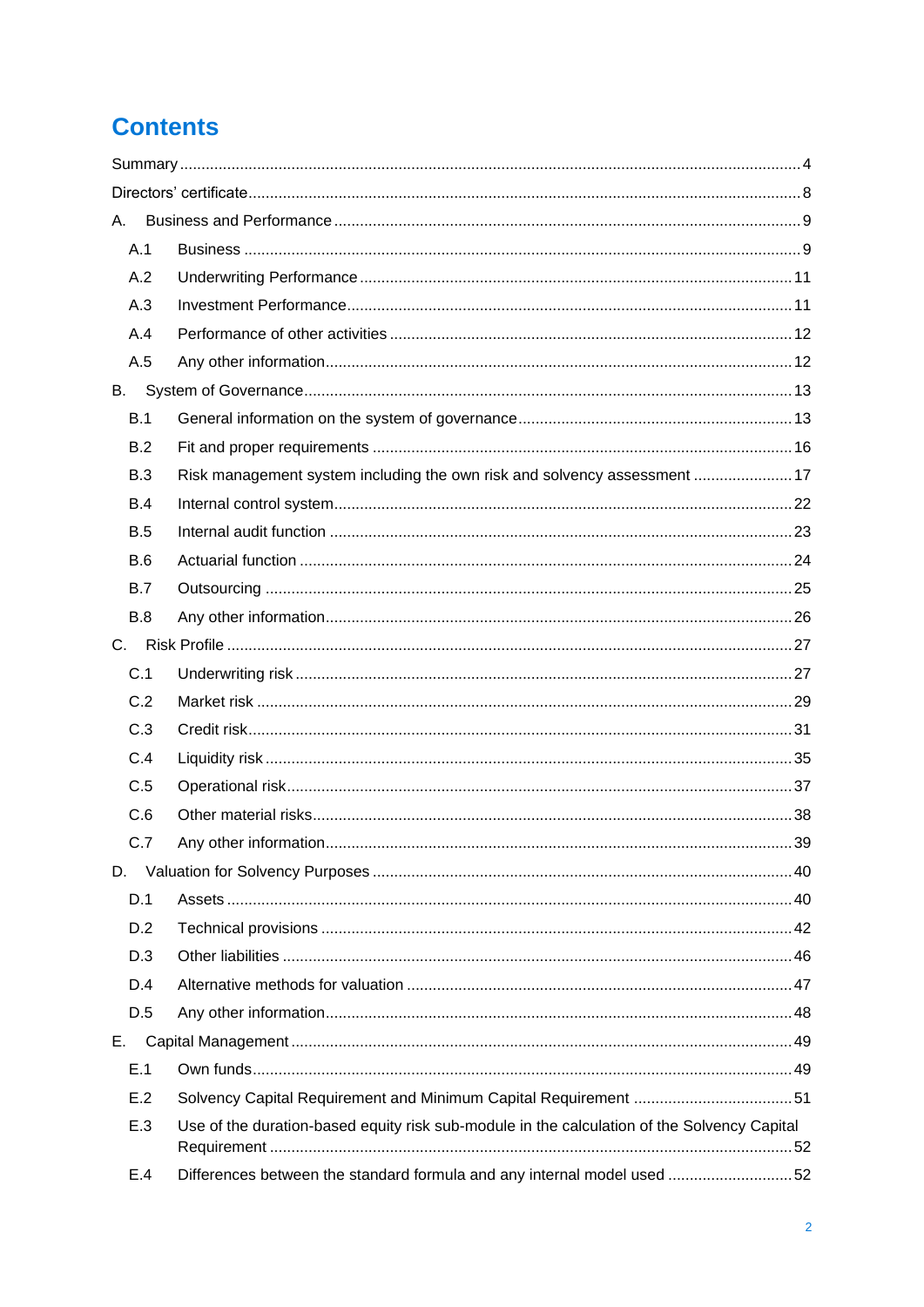| E.5 | Non-compliance with the Minimum Capital Requirement and non-compliance with the |  |
|-----|---------------------------------------------------------------------------------|--|
| E.6 |                                                                                 |  |
|     |                                                                                 |  |
|     |                                                                                 |  |
|     |                                                                                 |  |
|     |                                                                                 |  |
|     |                                                                                 |  |
|     |                                                                                 |  |
|     |                                                                                 |  |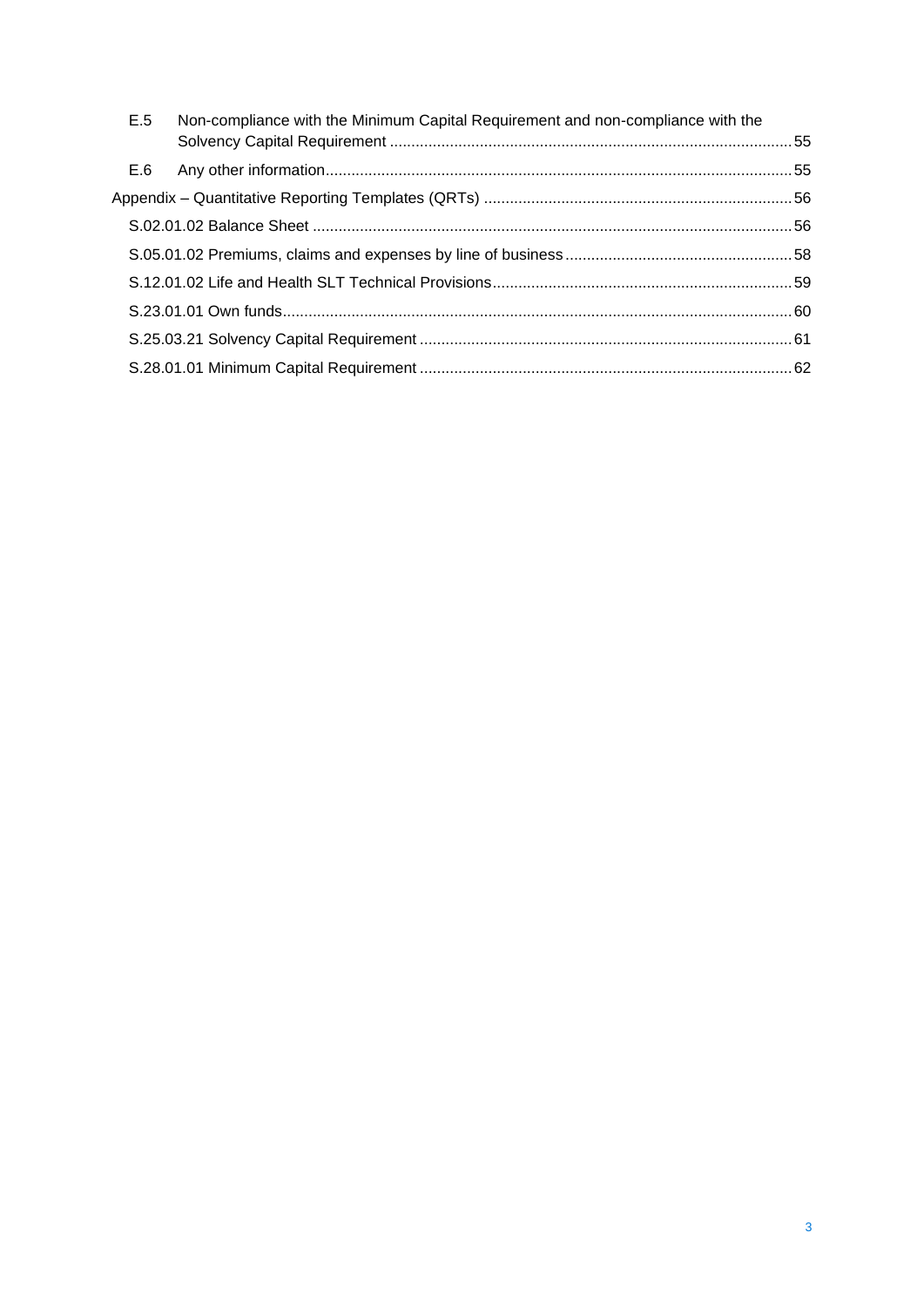# <span id="page-3-0"></span>**SUMMARY**

### **THIS DOCUMENT**

This Solvency and Financial Condition Report (SFCR) is a regulatory document as required by the Reporting part of the PRA Rulebook for Solvency II firms.

This report is prepared in respect of Legal and General Assurance (Pensions Management) Limited ('the Company', 'PMC') for the financial year ended 31 December 2021. All values are (unless otherwise stated) as at 31 December 2021.

#### **WHO WE ARE**

We are a UK-based insurance entity providing a range of investment products to both UK and international clients.

We offer clients a wide range of products and look to expand this offering as more bespoke solutions are designed in order to satisfy client needs. The size and range of our funds provide the scale and diversity that fund managers need to offer clients a complete suite of services for defined benefit schemes to support them along their de-risking journey. Additionally, we continue to reposition our business toward a growing defined contribution proposition, developing its product offerings and distribution models to meet the requirements of the changing marketplace.

The majority of our business relates to unit-linked insurance policies provided to UK pension schemes.

Incorporated as a private limited company in March 1971, we are part of the Legal & General Investment Management (LGIM) business division and are one of the major insurance entities within the Legal & General Group (the Group).

#### **OUR PERFORMANCE**

Our financial performance for the year ending 31 December 2021, together with the corresponding measures for the previous year, is summarised below:

- IFRS Operating profit before tax £233m (2020: £240m)
- Solvency II regulatory surplus of £506m (2020: £494m)
- Solvency II coverage ratio of 208% on the regulatory basis (2020: 214%)

Further details on our business and performance are provided in section A.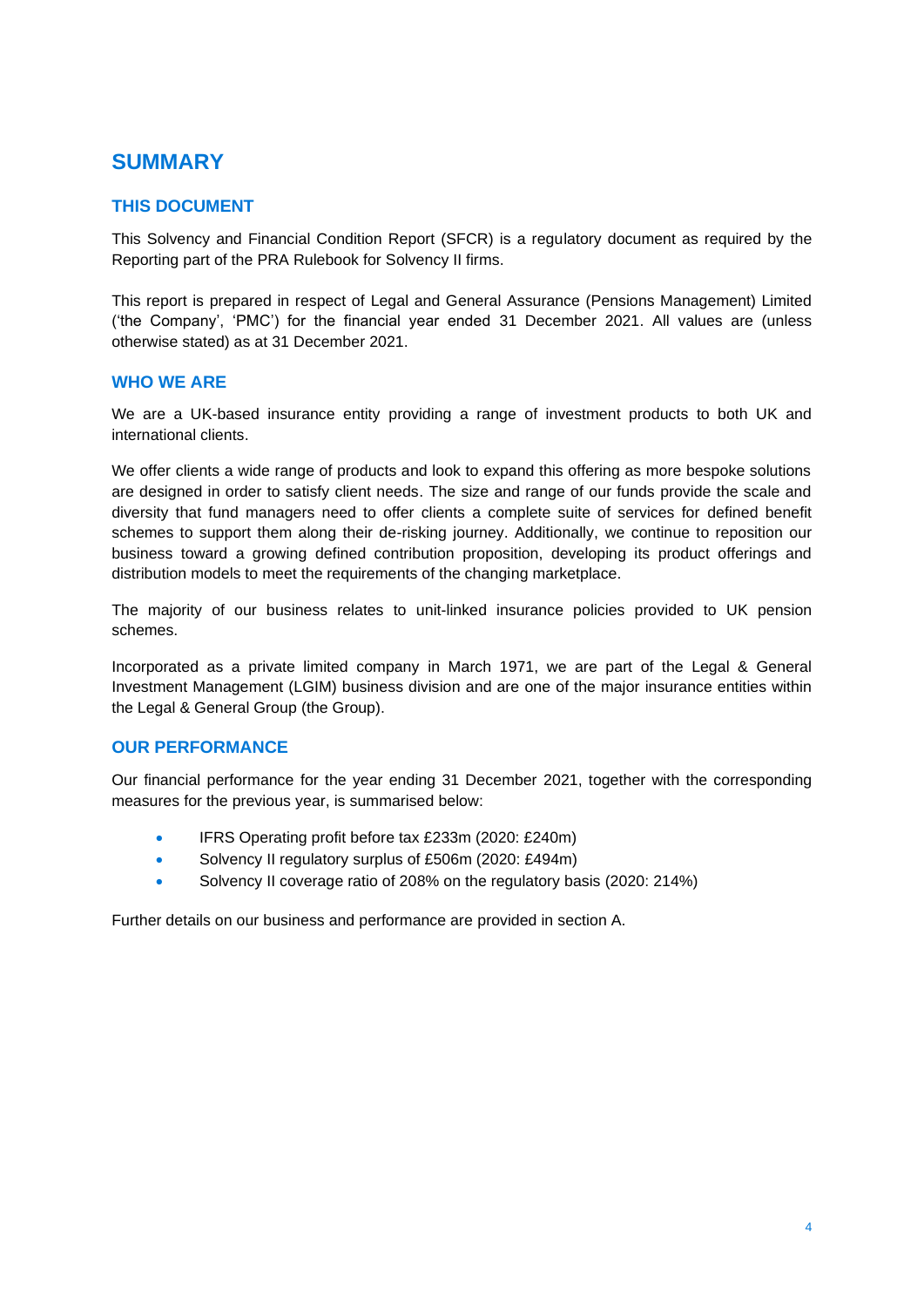#### **OUR GOVERNANCE**

#### **Overview**

There have been no material changes to our system of governance during the year.

The board of Legal & General Group Plc is accountable for the long-term success of the Group by setting the Group's strategic objectives and monitoring performance against those objectives. The Group and its subsidiaries operate within a clearly defined delegated authority framework. The delegated authority framework ensures that there is an appropriate level of Board contribution to and oversight of key decisions and that the day-to-day business is managed effectively.

PMC is a separate legal entity within the Group, with its own board of directors responsible for acting independently to promote the success of the Company and exercise independent judgement, as required under the Companies Act 2006.

PMC's Board is responsible for setting its strategic direction and managing the business's daily operations, albeit under the high level strategic guidance of our immediate parent company Legal & General Investment Management (Holdings) Limited ('LGIMH') and our ultimate parent company Legal & General Group Plc.

#### Risk management framework

The insurance policies that we write, the investments that we hold to meet our obligations and the environment in which we operate give rise to a broad range of risks. Our risk management framework supports informed risk taking by our businesses, setting out those rewarded risks that we are prepared to be exposed to and the risks that we want to avoid, together with risk limits and required standards of internal control to ensure exposures remain within our overall risk appetite.

We deploy a 'three lines of defence' risk governance model, whereby:

- Business functions are responsible for risk taking within the parameters of our risk appetite and accountable for identifying, assessing and managing risks in line with our risk policies;
- Risk and Compliance functions led by the Chief Risk Officer provide oversight, objective challenge and guidance on risk and regulatory compliance matters; and
- Group Internal Audit provides independent assurance on the effectiveness of business risk management and the overall operation of the risk framework.

Further details on our system of governance are provided in section B.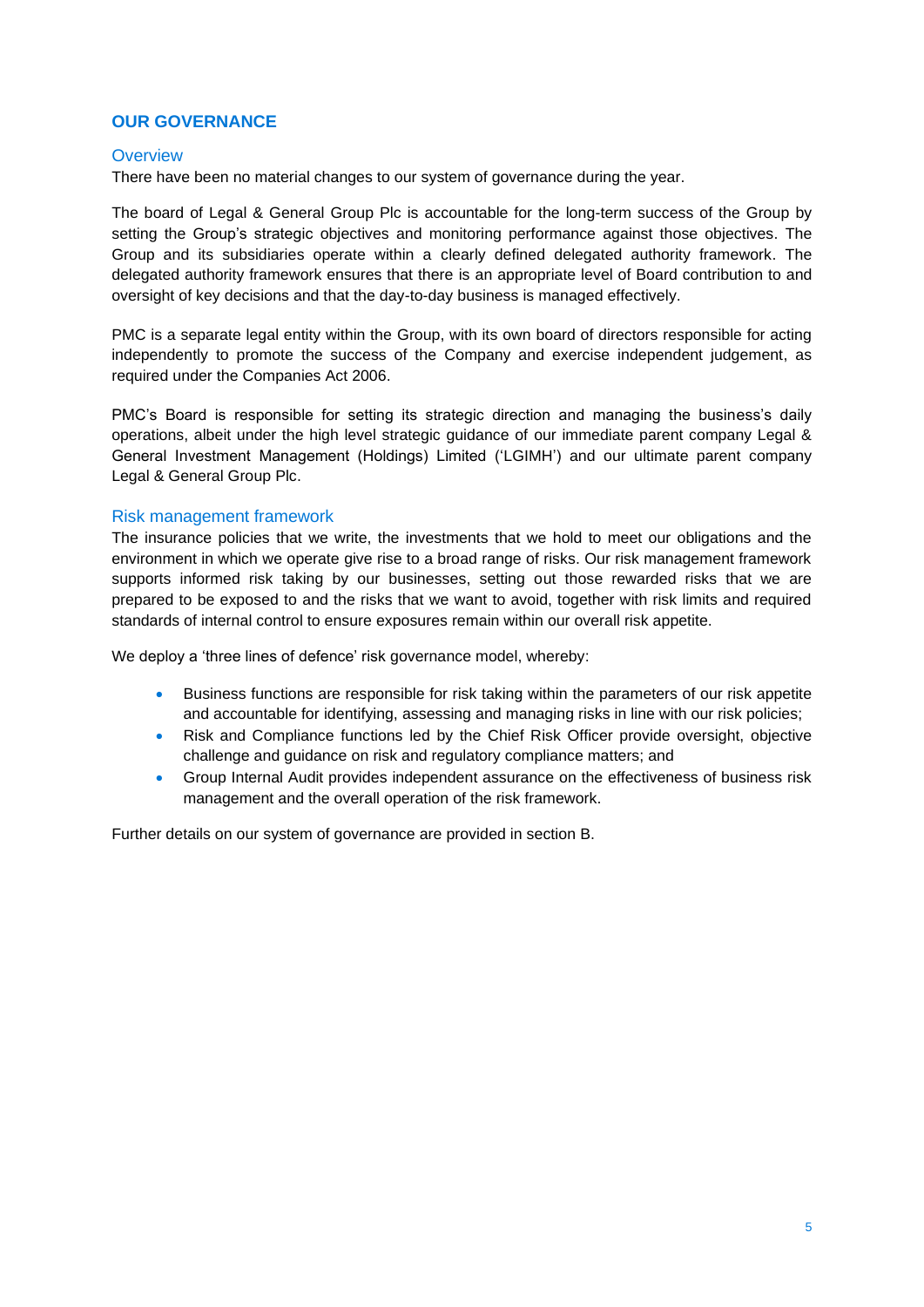#### **OUR RISK PROFILE**

There has been no material change in our risk profile during the year ended 31 December 2021.

Our most material risk exposures are:

- Operational and reputational risks;
- Market and broader economic conditions, including sector performance; and
- Insurance risks, i.e. lapse, expense, income

We assess on an ongoing basis the capital that we need to hold above our liabilities to meet our strategic objectives and ensure continued solvency.

We have successfully adjusted our working practices to manage the impact of the lockdowns and other restrictions imposed in the UK since March 2020 in response to the emergence of the Covid-19 pandemic, and have been able to continue our business operations without material disruption.

Our risk-based capital model seeks to provide a quantitative assessment of our risk exposures. It forms part of the suite of tools that we use to evaluate our strategic plans and set risk appetite. The key output from our capital model is the generation of capital requirements. We calibrate our model to ensuring that we hold sufficient capital to survive our assessment of a worse case 1-in-200 year event, equivalent to a 99.5% value at risk confidence level over one year. In terms of capital requirement, operational and insurance (lapse and expense) risks are our most significant risks.

Further details on our risk profile are provided in section C.

#### **VALUATION FOR SOLVENCY PURPOSES**

A summary of the balance sheet position as at 31 December 2021 on the Solvency II basis, together with the comparative position as at 31 December 2020, is shown in the following table.

| <b>Summary Solvency II Balance Sheet (£m)</b>          | 2021    | 2020    |
|--------------------------------------------------------|---------|---------|
| Assets held for index-linked and unit-linked contracts | 371,145 | 344,806 |
| Reinsurance recoverable                                | 1       | 2       |
| All other assets                                       | 775     | 648     |
| <b>Total assets</b>                                    | 371,921 | 345,456 |
| Bid value of policyholder unit liabilities             | 371,145 | 344.806 |
| Other components of Solvency II technical provisions   | (780)   | (681)   |
| All other liabilities                                  | 582     | 402     |
| <b>Total liabilities</b>                               | 370,947 | 344,528 |
| <b>Solvency II Own Funds</b>                           | 974     | 928     |

Our Solvency II coverage ratio as at 31 December 2021 was **208%** (2020: 214%) with eligible Own Funds of £974m (2020: £928m) and Solvency Capital Requirement (SCR) of £468m (2020: £434m).

The amount of the regulatory Minimum Capital Requirement (MCR) at that date was £210m (2020: £195m).

We do not apply any transitional measure, matching adjustment or volatility adjustment within our Solvency II calculations.

There has been no material change in the methods used in the valuation for solvency purposes during the year ended 31 December 2021. Assumptions have been reviewed and updated as part of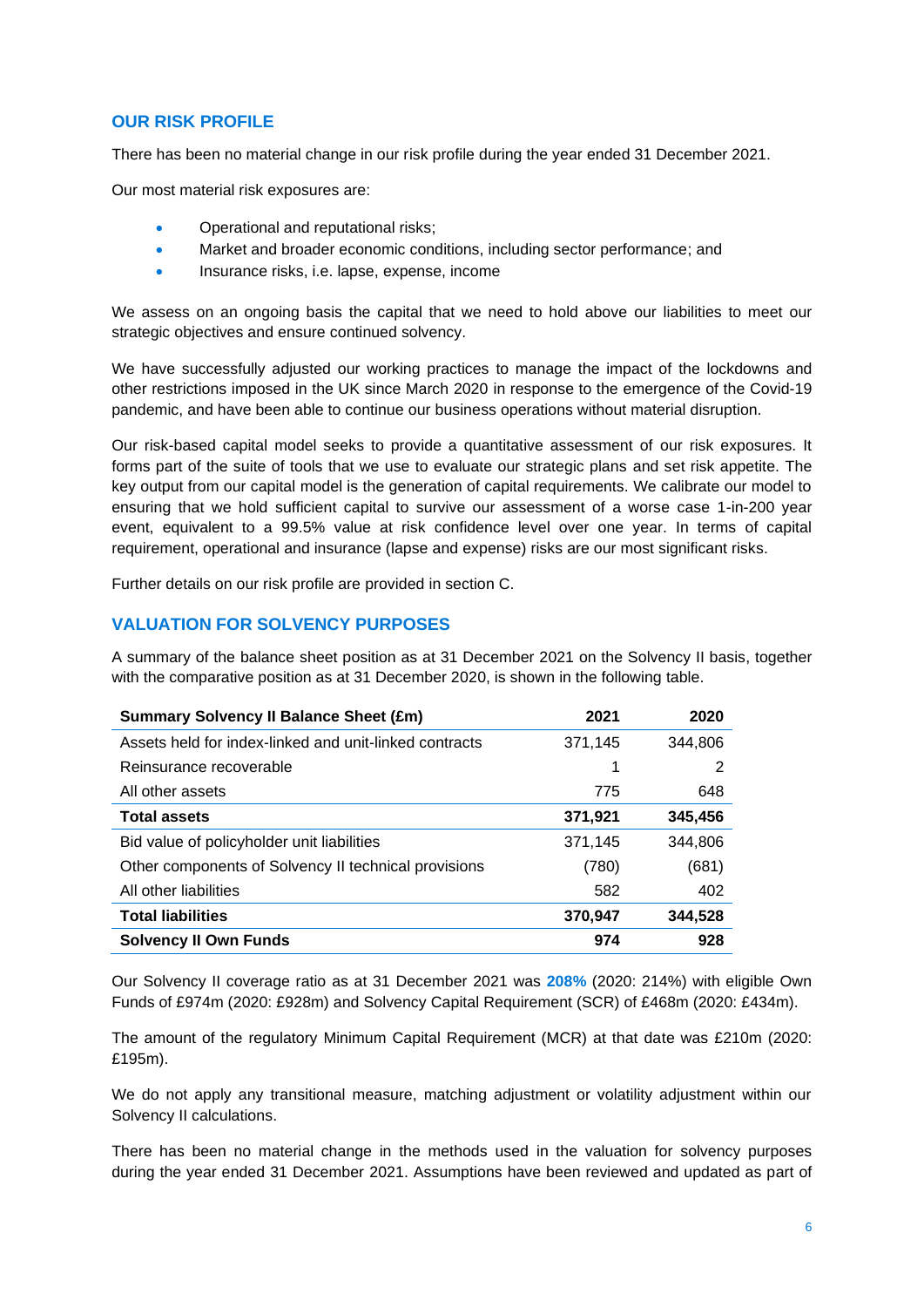our established annual review of relevant experience, including observed persistency, fee rates, and incurred expenses. In aggregate, the updated assumption basis has produced a minor increase in Own Funds which primarily reflects favourable emerging experience compared to the previous basis.

Further details on our valuation for solvency purposes are provided in section D.

#### **OUR CAPITAL MANAGEMENT**

We aim to manage our capital resources to maintain financial strength and policyholder security. There has been no material change in our capital management during the year ended 31 December 2021.

We hold a significant capital surplus against our regulatory capital requirements. Our SCR is calculated using the Legal & General Group Internal Model which has received the necessary regulatory approvals.

Our Own Funds amount is entirely comprised of unrestricted basic Tier 1 items, and as such there are no ineligible own funds for the purpose of covering our capital requirements.

There have been no instances of non-compliance with the MCR or SCR at any time over the reporting period.

Further details on our capital management are provided in section E.

The Appendix contains copies of Quantitative Reporting Templates (QRTs) as required by the PRA Rulebook.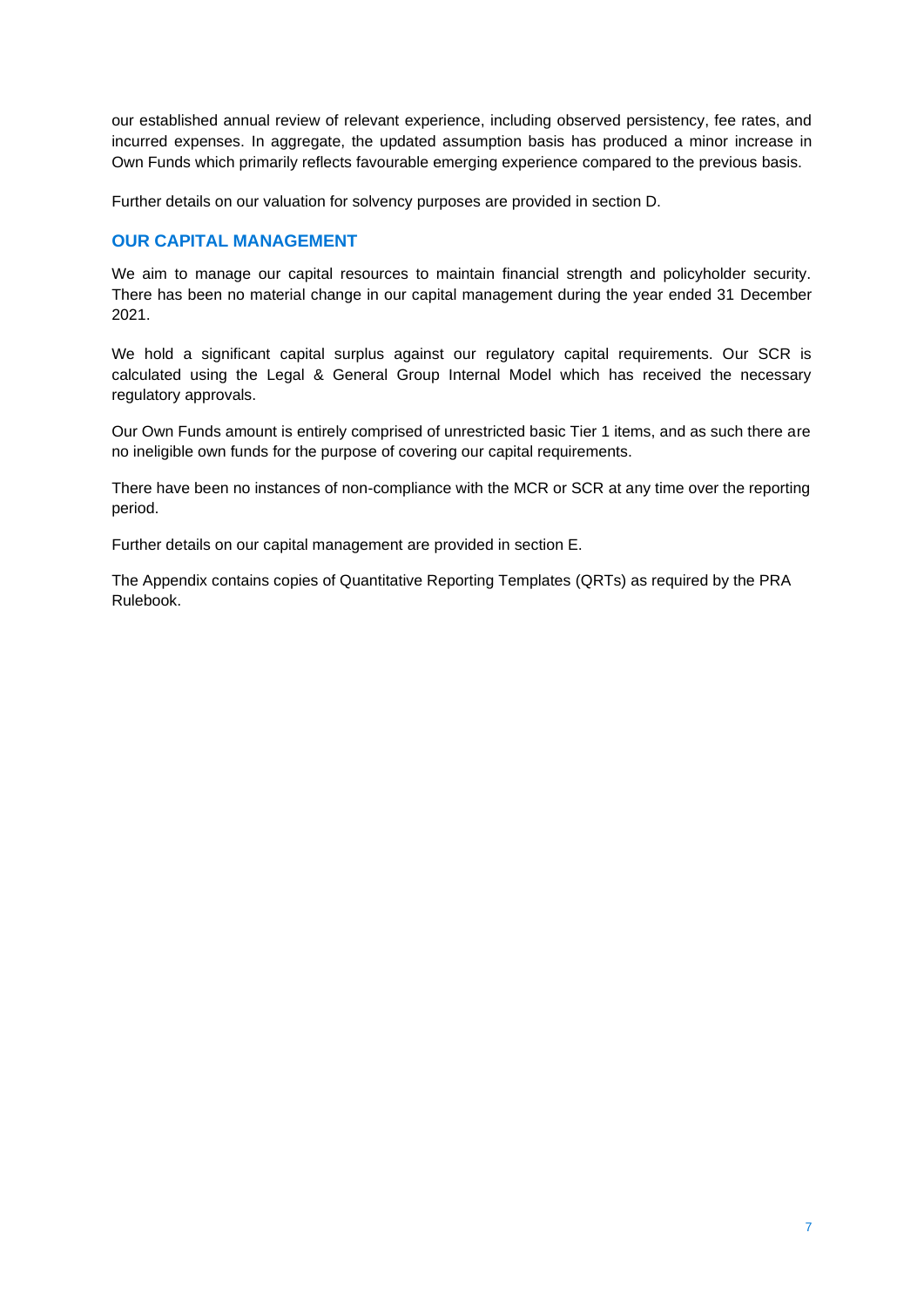# <span id="page-7-0"></span>**DIRECTORS' CERTIFICATE**

# **Legal and General Assurance (Pensions Management) Limited**

# Financial year ended 31 December 2021

The Directors acknowledge their responsibility for the proper preparation of the Solvency and Financial Condition Report (SFCR) in all material respects in accordance with the PRA rules and Solvency II Regulations.

The Board is satisfied that to the best of its knowledge and belief:

(a) throughout the financial year to 31 December 2021, the firm has complied in all material respects with the requirements of the PRA rules and Solvency II Regulations as applicable to the firm; and

(b) it is reasonable to believe that in respect of the period from 31 December 2021 to the date of the publication of the SFCR, the firm has continued so to comply and that it will continue so to comply for the remainder of the financial year to 31 December 2022.

By Order of the Board

-DocuSigned by: Richard (ee

-D35A33D8FFBF467... **Richard Lee Chief Financial Officer** 5 April 2022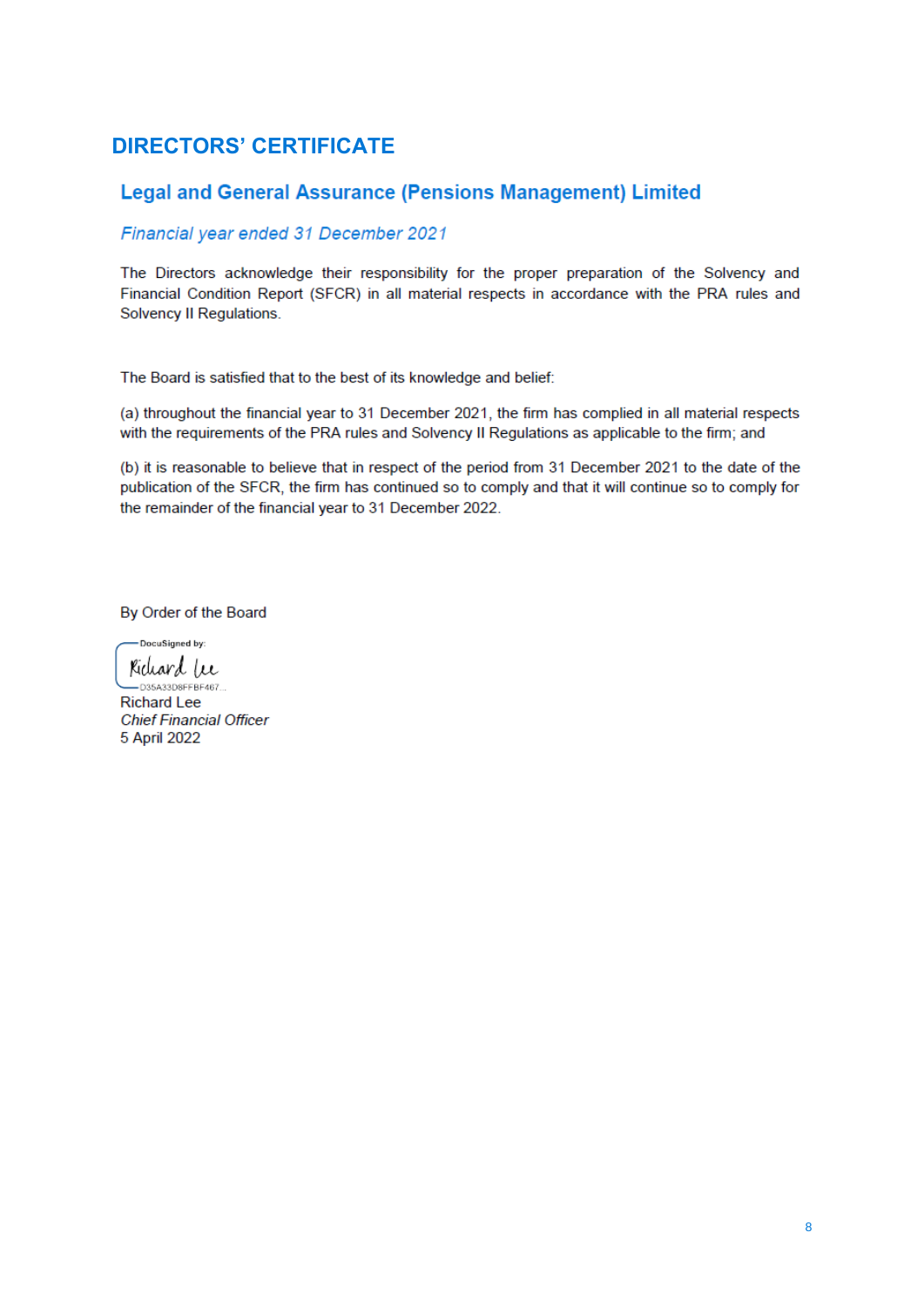# <span id="page-8-0"></span>**A. BUSINESS AND PERFORMANCE**

# <span id="page-8-1"></span>**A.1 BUSINESS**

#### A.1.1 Company details

#### A.1.1.1 Name and legal form of the undertaking

This report is prepared in respect of Legal and General Assurance (Pensions Management) Limited ('the Company', 'PMC') for the financial year ended 31 December 2021.

The Company is a limited company incorporated in England and Wales, authorised by the Prudential Regulation Authority (PRA) and regulated by the Financial Conduct Authority (FCA) and by the PRA.

Our registered office is:

One Coleman Street London EC2R 5AA

#### A.1.1.2 Supervisory authority responsible for financial supervision

The supervisory authority responsible for financial supervision of the Company is:

Prudential Regulation Authority 20 Moorgate London EC2R 6DA

The Prudential Regulation Authority is also the supervisor of Legal & General Group Plc.

#### A.1.1.3 External auditor

The independent external auditor of the Company is:

KPMG LLP 15 Canada Square London E14 5GL

#### A.1.1.4 Qualifying holdings

The Company's issued share capital is £100,000 being 100,000 fully paid ordinary shares of £1 each.

There is one class of ordinary share and all shares carry equal voting rights.

All shares and voting rights are held by the immediate parent company, Legal & General Investment Management (Holdings) Limited, which is a company incorporated in England and Wales.

The ultimate parent company is Legal & General Group Plc, which is a company incorporated in England and Wales.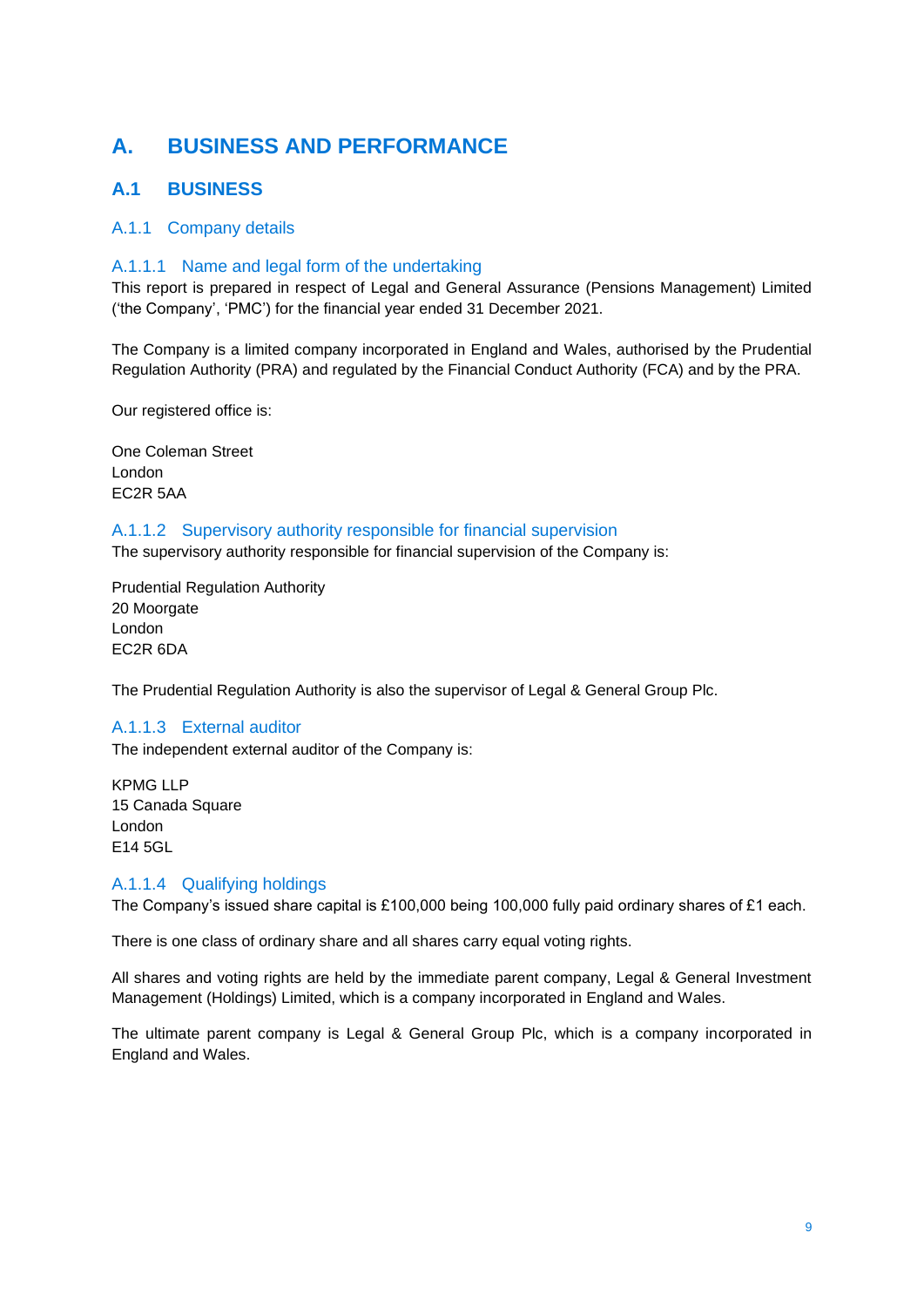### A.1.1.5 Group structure

A simplified group structure is shown below.



### A.1.1.6 Material related undertakings

There are no material related undertakings.

As part of assets held within unit-linked pooled funds, the Company holds interests in certain related property vehicles and holds some investments in regulated structured investment vehicles which are operated by other corporate entities within the L&G Group, in particular LGIM (Ireland) Risk Management Solutions plc and LGIM Liquidity Funds plc. The investments held are to the extent needed to gain exposure to relevant assets on behalf of unit-linked policyholders, and the Company does not provide any guarantees or other support to these entities.

The Company also routinely holds units in the LGIM Sterling Liquidity Fund as part of its day to day cash management.

#### A.1.2 Material lines of business

The principal business of the Company is the management of assets for pension funds, and predominantly relates to UK pension schemes.

For Solvency II reporting purposes, the Company has only the following two material defined Solvency II lines of business:

- Index-linked and unit-linked insurance: and
- Life reinsurance

The Life reinsurance line of business is entirely comprised of unit-linked contracts where the policyholder is another insurance company. These policies are similar in all material respects for valuation and risk management purposes to the index-linked and unit-linked insurance line of business. As at 31 December 2021, approximately 25% of the Company's balance sheet technical provisions relate to reinsurance accepted contracts.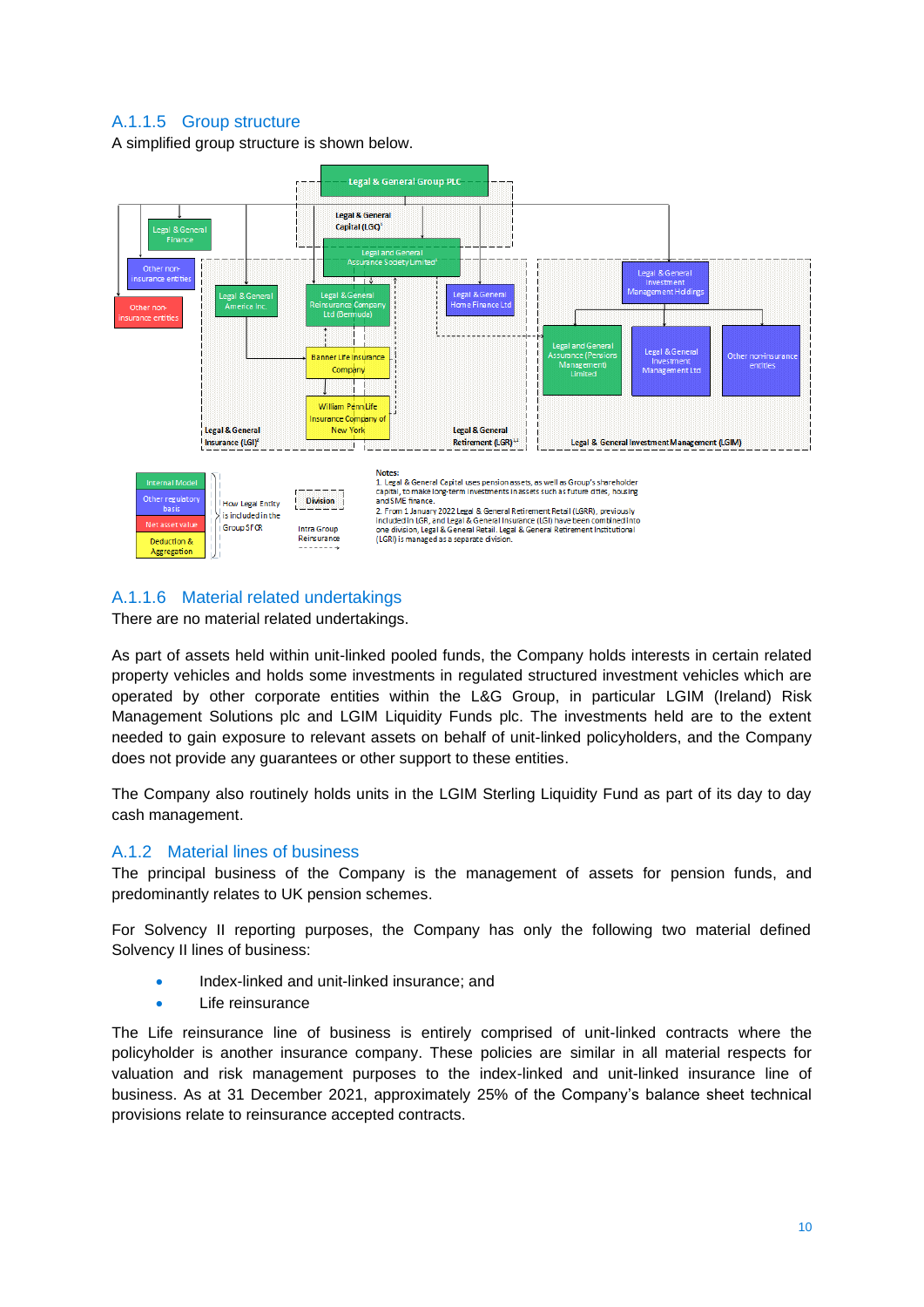#### A.1.3 Significant events over the reporting period

The Company has successfully adjusted its working practices to manage the impact of the lockdowns and other restrictions imposed in the UK since March 2020 in response to the emergence of the Covid-19 pandemic, and has been able to continue its business operations without material disruption.

On 3 March 2021, the Chancellor of the Exchequer announced a planned increase in the headline rate of UK corporation tax to 25% (from 19% currently) from 1 April 2023. This was formally enacted by the UK Parliament during May 2021. Deferred tax assets and liabilities are required to be valued using the tax rate which will be in force at the time of the relevant expected profit flow, and accordingly the Solvency II valuation at 31 December 2021 reflects the projected impact of the future tax rate increase.

A small proportion (less than 2%) of the Company's business relates to Ireland-based clients. The UK completed its withdrawal from the EU with effect from 1 January 2021 following the expiry of the financial services transition period. Under the Irish Government's Temporary Permissions Regime, PMC is permitted to continue to administer the unit-linked insurance policies issued to existing Irish policyholders for a maximum period of 15 years from the 31 December 2020, and the Company is continuing to operate its existing insurance business in Ireland accordingly on that basis.

#### <span id="page-10-0"></span>**A.2 UNDERWRITING PERFORMANCE**

Since the Company prepares its financial statements in accordance with International Financial Reporting Standards (IFRS), the underwriting performance information in this section is presented on an IFRS basis. We consider the IFRS operating profit to be an appropriate measure of the underwriting performance.

IFRS operating profit before tax for the 2021 financial year was £233m (2020: £240m).

The Company's main source of income relates to management fees generated by assets under management. Fee rates have seen downward pressure in an increasingly competitive marketplace.

The market value of assets under management at the end of 2021 was £528bn (2020: £500bn), including segregated funds of £157bn (2020: £155bn) which do not appear on the Company's balance sheet.

Information on policyholder inflows and outflows on pooled funds are presented by Solvency II line of business in QRT S.05.01 in the Appendix of this report.

#### <span id="page-10-1"></span>**A.3 INVESTMENT PERFORMANCE**

The total investment return over 2021 as shown in the Company's IFRS financial statements was £34,496m (2020: £31,706m). This comprised two elements as follows.

The vast majority of assets on the Company's balance sheet are held for unit-linked and index-linked contracts and therefore the nature of the business written is such that investment returns on these assets contribute directly to the value of policyholder units. Assets are invested in line with the fund choices made by the policyholders and the returns achieved consist of dividends, interest and other income receivable, unrealised and realised gains/losses as appropriate. The investment return over 2021 on assets held for linked contracts was £34,494m (2020: £31,704m), with investment management expenses of £160m (2020: £159m).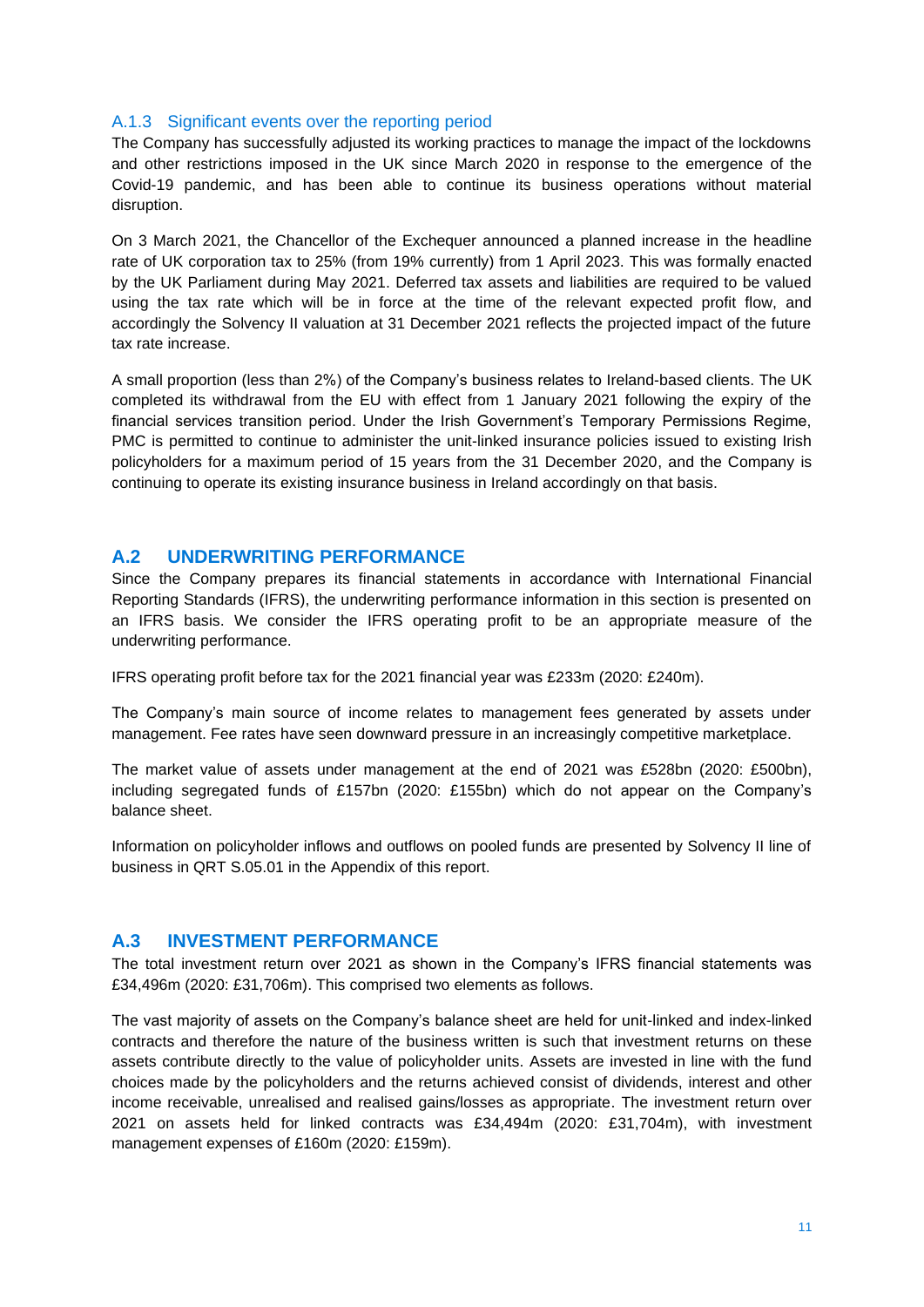Shareholder assets are primarily held to provide liquidity and capital security, as distinct from targeting specific investment returns. The investment return over 2021 on the shareholder assets was £2m (2020: £2m) and is included in the overall operating profit figure shown in section A.2 above. The investment return relates to gains achieved on holdings of UK government bonds and collective investment vehicles, together with interest on cash and short-term deposit holdings. The expense incurred in the investment of shareholder assets is de minimis.

All investment gains and losses are recognised in the income statement. There are no amounts recognised directly in equity.

#### Investments in securitisations

The Company holds investments in securitisations with a total market value of £337m as at 31 December 2021, all of which are held as assets within unit-linked funds. This represents less than 0.1% of the total invested assets.

#### <span id="page-11-0"></span>**A.4 PERFORMANCE OF OTHER ACTIVITIES**

The Company also writes pension fund management contracts which provide investment management services on a segregated basis. The nature of the segregated contracts is such that each client retains beneficial ownership of their underlying asset portfolios, and therefore the value of those assets under management is not included on the Company's balance sheet.

Accordingly, the investment performance information provided in section A.3 above excludes segregated contracts. For consistency with the balance sheet treatment, the expenses attributable to the management of segregated contracts are shown separately within Other expenses in the S.05.01 QRT (see Appendix) and amounted to £66m (2020: £62m). The corresponding fee revenue amounted to £111m (2020: £113m). The revenue and expenses associated with management of the segregated contracts is included within the operating profit shown in section A.2 above.

There have been no other significant activities undertaken.

The Company has several operating leases which are rental agreements for various properties held within certain unit-linked funds as assets for unit-linked contracts. None of the leasing arrangements are individually material to the relevant funds. There are no other leasing arrangements.

#### <span id="page-11-1"></span>**A.5 ANY OTHER INFORMATION**

All material information regarding the business and performance of the Company over the financial year has been covered in the above sections A.1 to A.4 inclusive.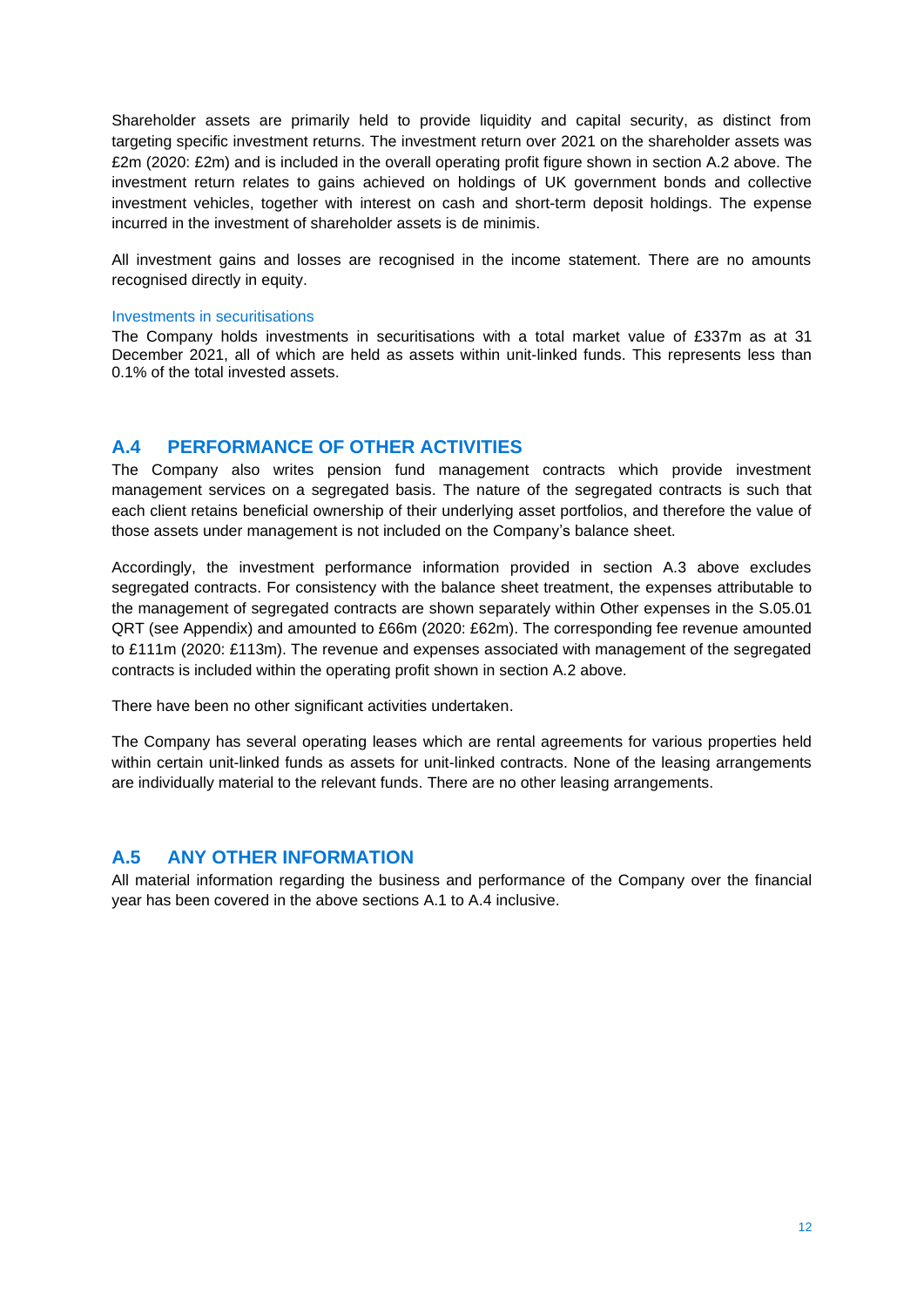# <span id="page-12-0"></span>**B. SYSTEM OF GOVERNANCE**

# <span id="page-12-1"></span>**B.1 GENERAL INFORMATION ON THE SYSTEM OF GOVERNANCE**

The Board of Legal & General Group Plc is accountable for the long-term success of the Group by setting the Group's strategic objectives and monitoring performance against those objectives.

Legal & General Group is managed across business divisions rather than legal entities. PMC is an entity within the LGIM business division.

#### B.1.1 Structure of the PMC Board

PMC is a separate legal entity within the Legal & General Group, with its own board of directors responsible for exercising independent judgement. The PMC Board is accountable for the long-term success of the Company by setting the Company's strategic objectives, monitoring performance against those objectives and overseeing the business activities undertaken by the Company, whilst operating within the framework and overall strategy defined by the Group Board.

PMC's operational and governance arrangements are distinct from the Group's other major businesses. As a result of the corporate structuring and the operation of English company law, PMC's assets are legally and financially separated from the rest of Legal & General Group and from other entities within the Group.

The PMC Board, which meets at least quarterly, currently comprises three non-executive directors and five executive directors. There are clearly defined statements of responsibilities for both the Chair and the Chief Executive, which are reviewed as part of the annual governance review undertaken by the Board.

The Board receives the support and advice of the Company's Chief Actuary and Chief Risk Officer, who are standing attendees at all Board meetings, together with the Company Secretary and General Counsel, as well as access to independent advice.

There is a defined schedule of matters reserved for the PMC Board, which is approved and reviewed annually. The types of matters reserved for the Board include, amongst other things, matters relating to the Company's strategic plan, Board membership, delegation of authority, and declaration of dividends.

Those matters which are not reserved are delegated to the *PMC Executive Committee* (PMCEC) whose role is to exercise the responsibility of the PMC Board for ensuring that a forum for debate and decision-making is regularly convened in order that PMC's legal, regulatory and financial obligations are discharged within an appropriate governance framework. The PMCEC meets at least 10 times in a year and additionally on an ad hoc basis if required.

In addition to the matters reserved, the PMC Board has a schedule of regular agenda items which includes a report from its primary delegated committee (PMCEC), Compliance and Finance reports, Business Change report, Distribution and Client Operations report, and Fund Operations Oversight report. The PMC Board also receives relevant business updates from its other delegated committees and from various key function holders on issues impacting PMC.

Oversight of PMC's key functions is either by way of:

- Delegation to committee; either the PMCEC or an LGIMH committee
- Direct oversight by the PMC Board or via a PMC Board member who is the key function holder.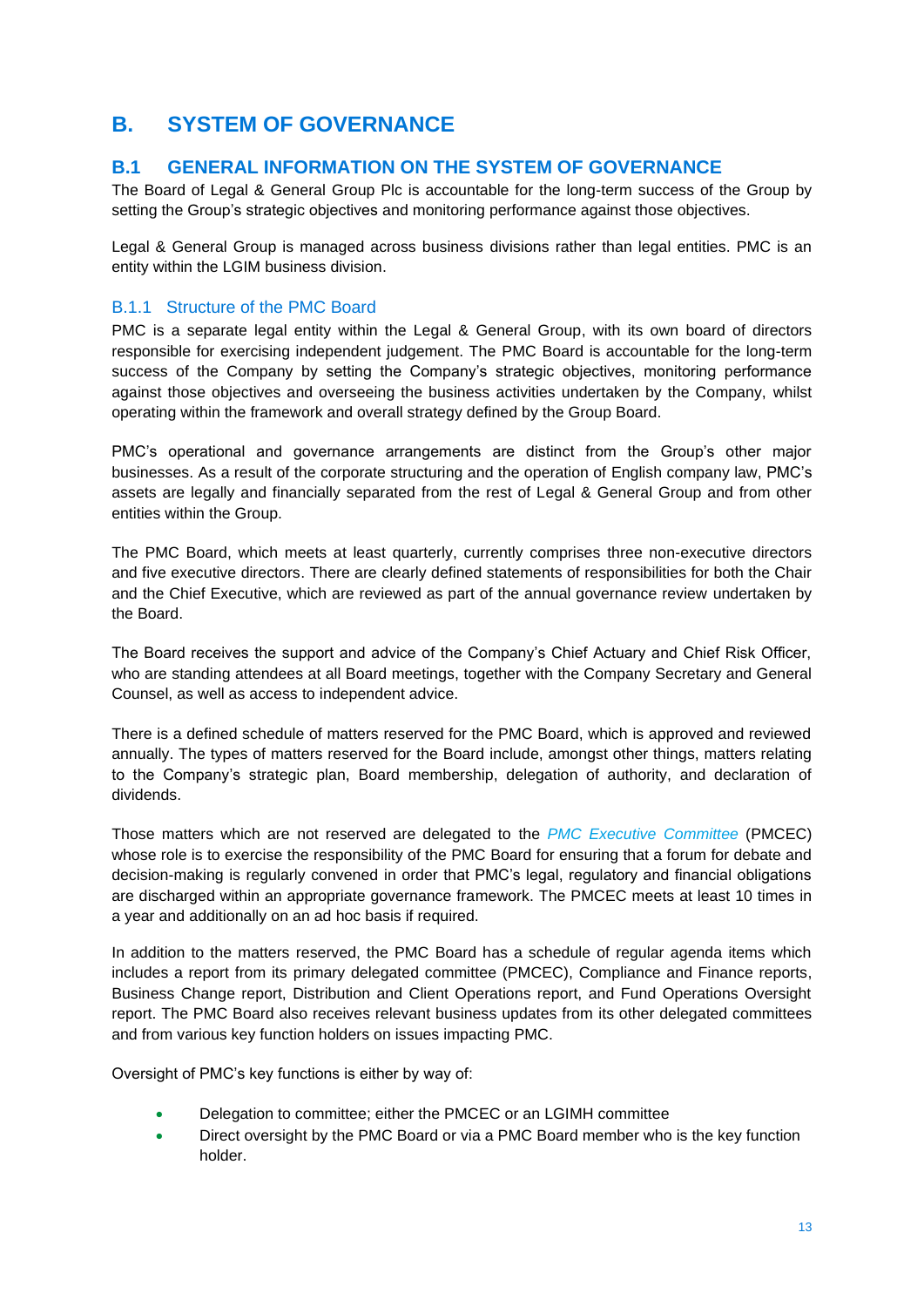Currently, where oversight is delegated to a committee, each committee includes at least one PMC board member and/or key function holder.

The LGIMH Board has also established two further sub-committees (the *LGIMH Audit Committee* and the *LGIMH Risk Committee*), whose members are Non-Executive Directors and which provide additional oversight, challenge and review of financial and risk matters for the LGIM division, including PMC. Given the significance of PMC to LGIMH, these Committees currently consider PMC matters separately to matters pertaining to other LGIMH businesses, and provide recommendations to the PMC Board accordingly.

#### B.1.2 Key functions

#### B.1.2.1 Senior Manager Functions

The Company operates within the Senior Managers & Certification Regime (SMCR) for insurers, which took legislative effect from December 2018.

A framework is in place accordingly which includes identifying material risk takers, the annual certification of senior managers of prescribed functions, prescribed responsibilities, individual accountability, and the reporting of any breaches to the regulator.

#### B.1.2.2 Delegation of key functions

PMC delegates three key functions to LGIM Limited to undertake which are:

- Fund operations, including the pricing and valuation of assets, the unit pricing of pooled funds and the oversight of appointed third parties
- Distribution and customer operations, including the marketing of PMC's products and services, customer record keeping and client reporting
- Product management, incorporating product development and product maintenance including an appropriateness assessment

LGIMH provides resources for Risk Management, Internal Control, Compliance, Internal Audit, Finance and IT functions.

PMC retains the responsibility for the above functions with the relevant business area heads being the key function holder on behalf of PMC.

#### B.1.2.3 Key LGIMH committees

Certain activities are provided for the relevant PMC senior management by the following LGIMH committees:

- *Investment Oversight Committee:* To ensure that the investment management activities and associated services performed by LGIM, its delegates and other fund managers are conducted in accordance with applicable regulations, the terms of the relevant governing IMA and the relevant policies and procedures;
- *Product Governance Committee:* To establish a governance structure to oversee the design and development of LGIM products; to ensure that appropriateness of pooled fund products can be evidenced and to ensure that information provided to distributors is sufficient; to oversee the review of products through the product lifecycle process;
- *Executive Risk Committee:* To ensure that the critical business, regulatory and operational risks are identified assessed and managed by the appropriate processes and to ensure compliance with the relevant regulatory controls; to ensure there are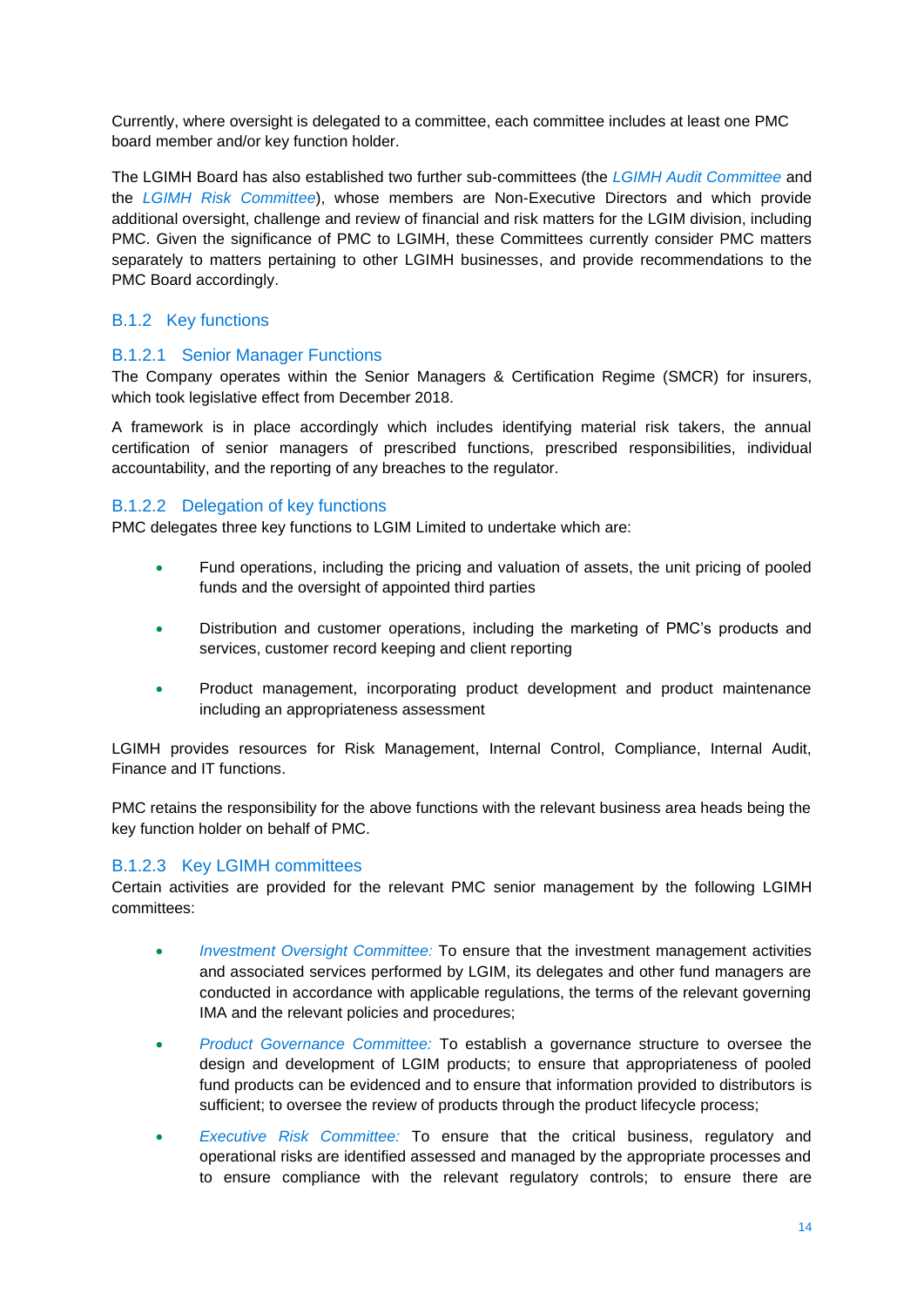appropriate management structures and sub-committees in place to manage the identified risks and regulatory requirements;

• *LGIM Fees Committee:* A sub-committee of the Product Governance Committee to monitor, review and approve fee rates on behalf of LGIMH and its subsidiaries, subject to limits on the delegated authorities;

#### B.1.2.4 Key function holder oversight

Where function oversight is not delegated to a committee, the oversight function is carried out directly by the senior manager who is the key function holder. The responsible individual reports and escalates any issues to the Chief Risk Officer, the PMC Executive Committee or directly to the PMC Board as required.

#### B.1.3 Details of any material changes

No material changes in the system of governance within PMC have taken place over the reporting period. Given the significance of PMC financial matters to LGIMH, the PMC Board is progressing plans to establish a PMC Audit Committee which will operate in addition to the LGIMH Audit **Committee.** 

During 2021, one additional non-executive director was newly appointed to the PMC Board. In the period since 31 December 2021 up to the date of issuing this report, one further non-executive director has been appointed to the PMC Board.

#### B.1.4 Remuneration policy and practices

The remuneration policy is consistent across the Legal & General Group and is designed to reward, motivate and retain high performers in line with the risk appetite of the Group. The Group Remuneration Committee is responsible for determining and approving the framework of the remuneration policy for the Group and its subsidiaries. Details can be found in the Directors' Report on Remuneration in the Legal & General Group Plc Annual Report and Accounts.

The Company itself does not have any direct employees. Staff members supporting the Company are employed and paid by either the parent company, Legal & General Investment Management (Holdings) Limited, or by an affiliate, Legal & General Resources Limited. The Company is recharged a portion of the costs incurred.

No fees are paid by the Company to the directors. As above, directors are not employees of the Company and the cost of their services to the Company are reflected in a management charge levied by the parent.

#### B.1.5 Material transactions

There were no material transactions between the Company and its directors or key managers or persons exercising a significant influence on the Company during the reporting period.

Under a management agreement, the Company's shareholder supplies and makes charges for administrative and staff expenses to the Company. The amount of this recharge for 2021 is £90m (2020: £72m).

The Company declared and paid £186m in dividends to its parent company during the year (2020: £194m).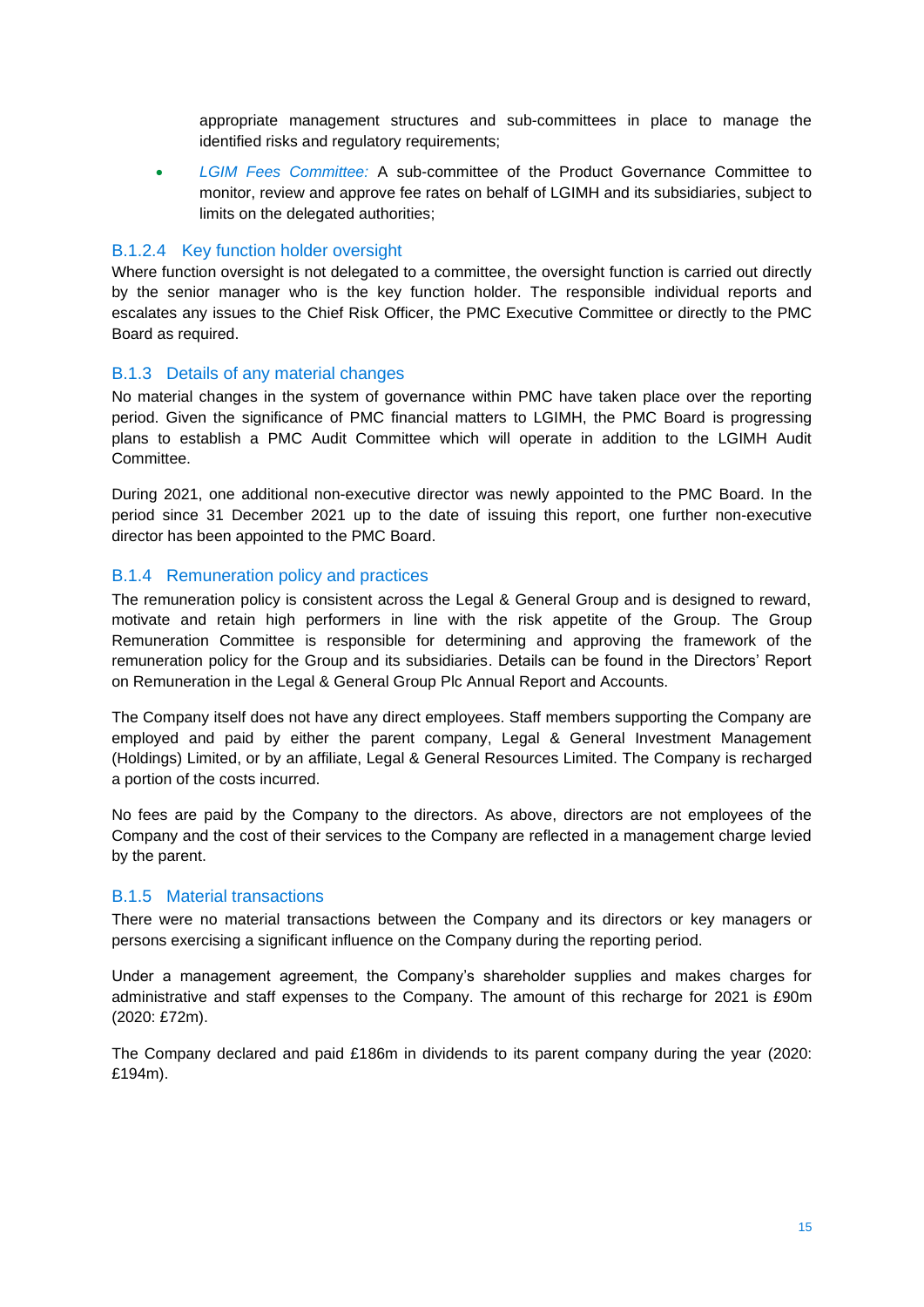# <span id="page-15-0"></span>**B.2 FIT AND PROPER REQUIREMENTS**

#### B.2.1 Application of Policy

Legal & General Group has in place a fit and proper policy, the purpose of which is to set out the procedures required by regulated firms within the Legal & General Group to assess the fitness and propriety of individuals who run these undertakings or who hold other key functions in them.

#### B.2.2 Key requirements

In summary the policy requires that each insurance regulated entity shall establish, implement and maintain documented policies and adequate procedures to ensure that all persons who are responsible for running the entity or are responsible for other key functions are at all times fit and proper.

The assessment of fitness and propriety covers the following factors:

- Honesty, integrity and reputation
- Competence and capability
- Financial soundness

#### B.2.2.1 Legal & General assessment procedures

In support of the Group policy, defined processes are in place to ensure that the fitness and propriety of applicants is carefully considered before an application to the regulators to grant approval is submitted. An assessment will also be made before a notification is made to the regulators in relation to the appointment of a Key Function Holder.

Legal & General will not support an application for approval or a notification if it is believed that the candidate fails to meet any element of the fit and proper test.

Each application will be looked at on its own merits, on a case-by-case basis, but the following principle generally applies to all applications:

That the candidate has been open and honest with Legal & General and disclosed all relevant matters;

If the candidate has disclosed any incidents pertaining to their fitness and propriety, the following will be considered:

- The seriousness of the issue and the relevance to the specific role applied for;
- The passage of time since the incident occurred; and
- Whether the issue relates to an isolated incident or whether there is a pattern of adverse behaviour.

Fit and Proper Assessment criteria have been developed and each application will be considered against each criterion, regardless of the current approved status of individual. The criteria are:

- Knowledge does the individual have generic knowledge of the industry sector and specific knowledge of the firm;
- Qualifications does the individual have prerequisite or supporting relevant qualifications;
- Skills does the individual demonstrate the appropriate level of business and interpersonal skills;
- Behaviour does the individual demonstrate the appropriate attitudes and standards of ethical behaviour; and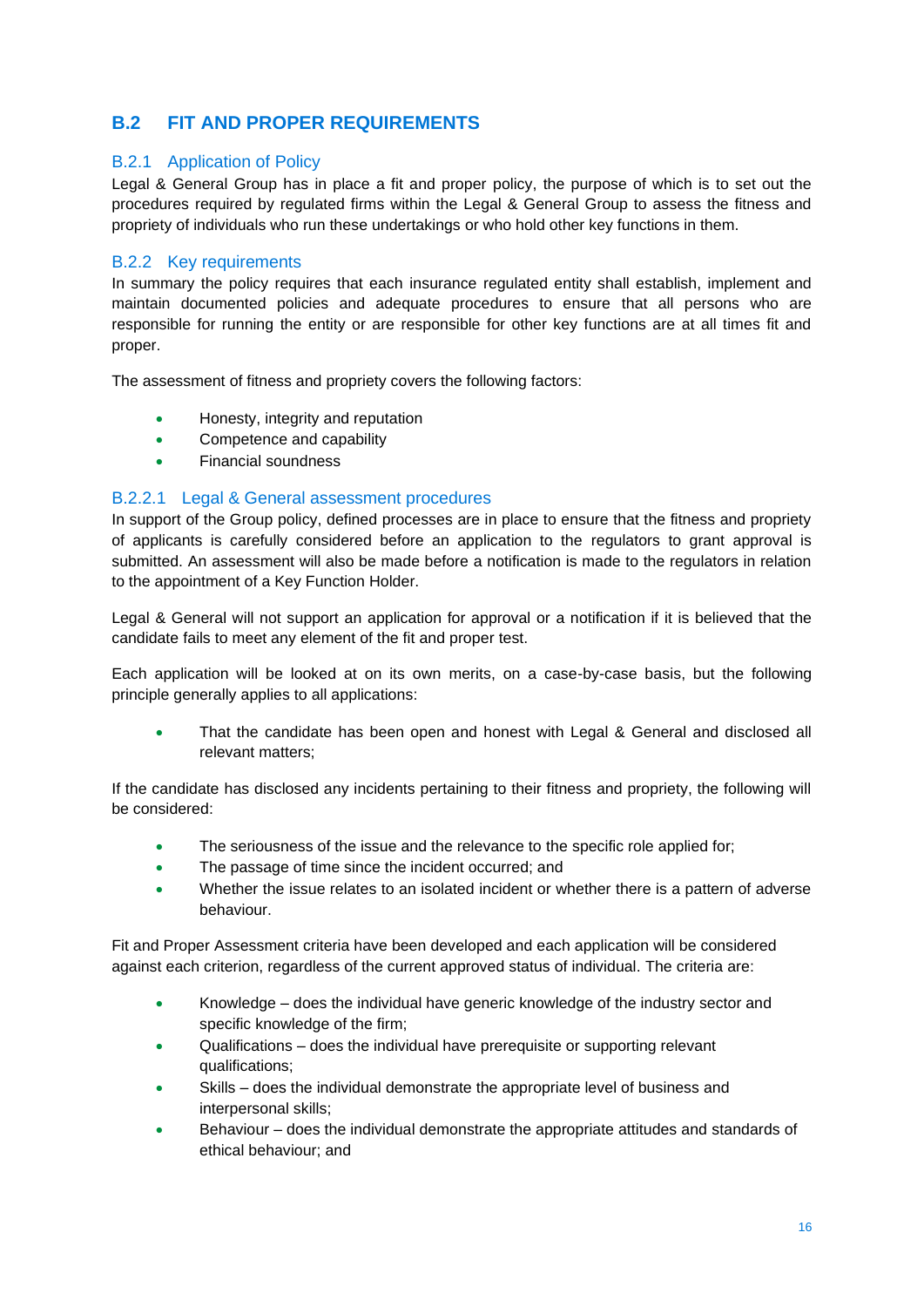• Expertise – does the individual achieve positive and fair outcomes and meet performance standards expected of the post.

The assessment criteria are also relevant in assessing the continuing fitness and propriety of approved persons.

#### B.2.2.2 Maintaining Fitness and Propriety

From time to time, individuals will be required to certify that there has been no change to the information provided at the point of approval and consequently, the fitness and propriety status is unchanged.

Legal & General's Group Policies and Procedures place an obligation on approved persons to notify the Group Conduct Risk and HR Director in the event of any pending or actual criminal, civil or other disciplinary charges, judgements, petitions for bankruptcy, or other actions or disciplinary measures whatsoever, against them or any entity, body or other entity with which he/she is, or has been, associated.

Should such a notification occur, Legal & General will assess the information to decide whether the individual remains fit and proper. If the assessment ultimately concludes that the individual can no longer remain as an approved person, a notification will be made to the regulators in line with the regulatory requirements.

Legal & General's performance management process is the primary mechanism for tracking ongoing competency. Legal & General will take appropriate steps to monitor an individual's financial soundness on an ongoing basis.

# <span id="page-16-0"></span>**B.3 RISK MANAGEMENT SYSTEM INCLUDING THE OWN RISK AND SOLVENCY ASSESSMENT**

#### B.3.1 Risk management system

The Company deploys a 'three lines of defence' risk governance model, whereby:

- Business functions are responsible for risk taking within the parameters of the Company's risk appetite and accountable for identifying, assessing and managing risks in line with risk policies and appetite;
- Risk and Compliance functions led by the Chief Risk Officer provide oversight, objective challenge and guidance on risk matters; and
- Group Internal Audit provides independent assurance on the effectiveness of business risk management and the overall operation of the risk framework.

#### B.3.1.1 Risk appetite

The Company's risk appetite defines its overall attitude to risk, and the ranges and limits of acceptable risk taking. The Group Risk Committee leads an annual review of the Group's risk appetite, assessing the continued appropriateness of the key measures and tolerances relative to the risk exposures of the Group. Additionally, as part of the annual planning cycle, assessment is made of the level of risk taking proposed in the Group plan and the capacity for risk taking within the overall appetite framework.

The Company's risk appetite is approved by the Company's Board. The regular management information received by the Board and Risk Committees includes monitoring of the actual performance and positions relative to the key targets and limits that are set.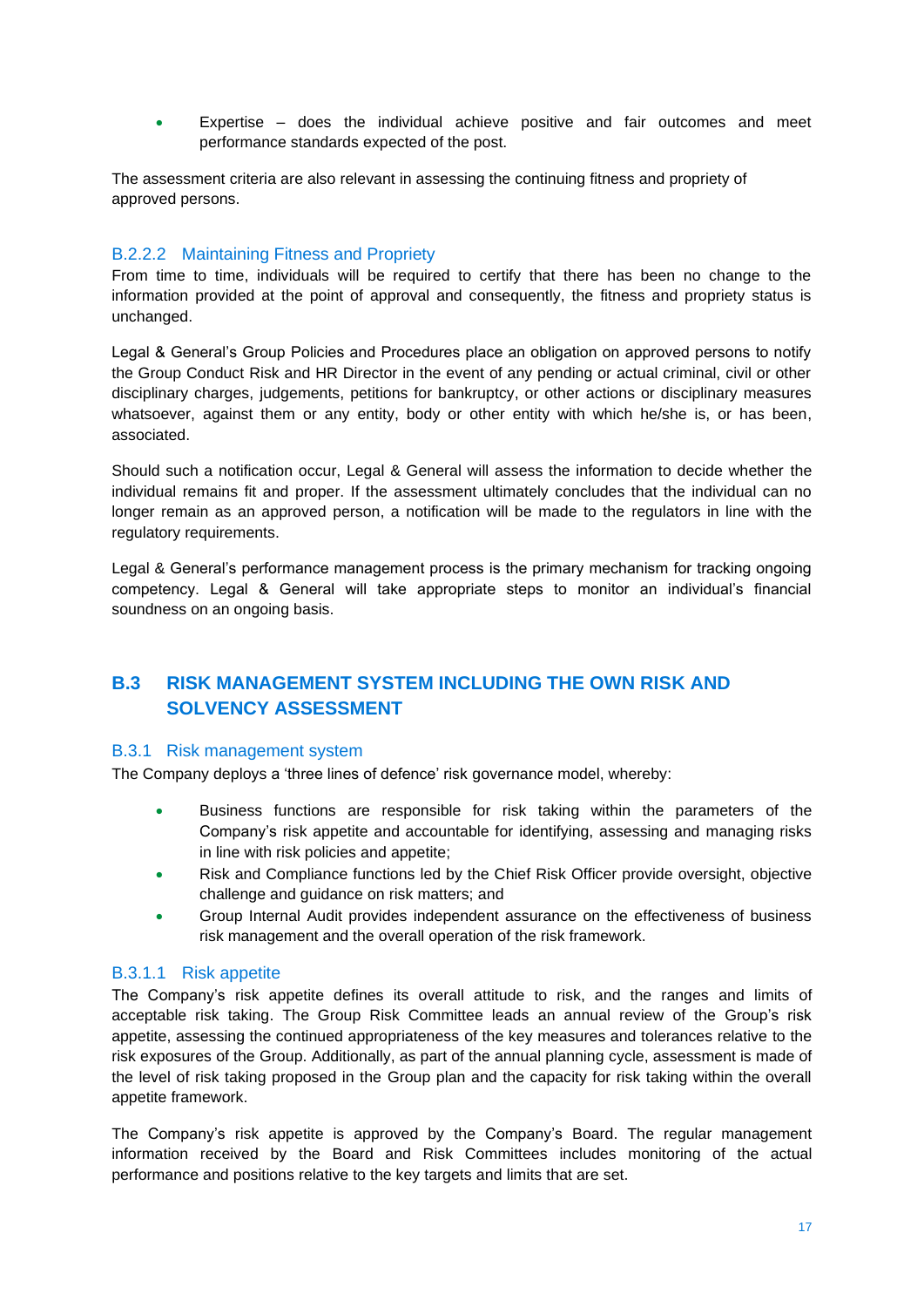#### B.3.1.2 Risk taking authorities

The parameters of acceptable risk taking are captured within the Risk Appetite Statement, which mandates the target capital positions and ranges of earnings volatility within which the overall profile of risks should be managed; and sets tolerances for specific risk exposures. Activities that would result in a business operating outside agreed parameters require formal approval from the Board.

#### B.3.1.3 Risk policies

#### Risk control

The Company sets formal policies for the management of risks, either by consideration and adoption of a relevant Group policy if suitable or by approval of a PMC-specific policy. The policies specify the overall strategies for ensuring each risk type is managed in line with the Company's risk appetite and the minimum control standards that should be applied in managing significant risk exposures.

#### Risk mitigation

The Company deploys a range of risk management techniques to manage and mitigate risks, so as to control risk exposures in line with risk limits. The framework of controls includes documented policies and structured delegated authorities.

#### B.3.1.4 Risk identification and assessment

#### Review process

The Company operates a risk identification and assessment process under which changes in the profile of existing and emerging risks are regularly considered. The assessment process evaluates the risks that are inherent in the Company's products as well as those that are presented from changes in the environments that the Company operates in.

#### Own risk solvency assessment (ORSA)

The risk identification and assessment process forms part of a broader 'own risk and solvency assessment' process, which is an ongoing assessment of the risks to which the Company is exposed and an evaluation of the sufficiency of resources to sustain the business strategy over the horizon of the planning period.

#### B.3.1.5 Risk management information

The risk management information framework is structured to report and support the review of ongoing and emerging risks and assess actual risk positions relative to the risk limits and targets that are set.

#### B.3.1.6 Risk oversight

The Group Chief Risk Officer (Group CRO), who is independent of the business line, supports the Group Board and its Risk Committee in articulating acceptable risk taking and ensuring the effective operation of the risk and capital framework. This includes ongoing assessment of the Group's capital requirements to confirm that they meet regulatory solvency requirements.

The Group CRO also provides objective challenge and guidance on a range of risk matters to business managers, including the risks implicit in product developments, business transactions and new asset classes, and strategies for managing risks in line with the Group's overall risk appetite.

The Chief Risk Officer (CRO) for the LGIM division is the CRO for PMC. The divisional CRO and their team operate as an independent second line oversight function with reporting lines, systems and processes which are independent of the first line functions.

#### B.3.1.7 Risk committees

The Company operates within the Group's risk management framework. The Company's Board has ultimate responsibility for ensuring that the Group's risk management framework is appropriate for the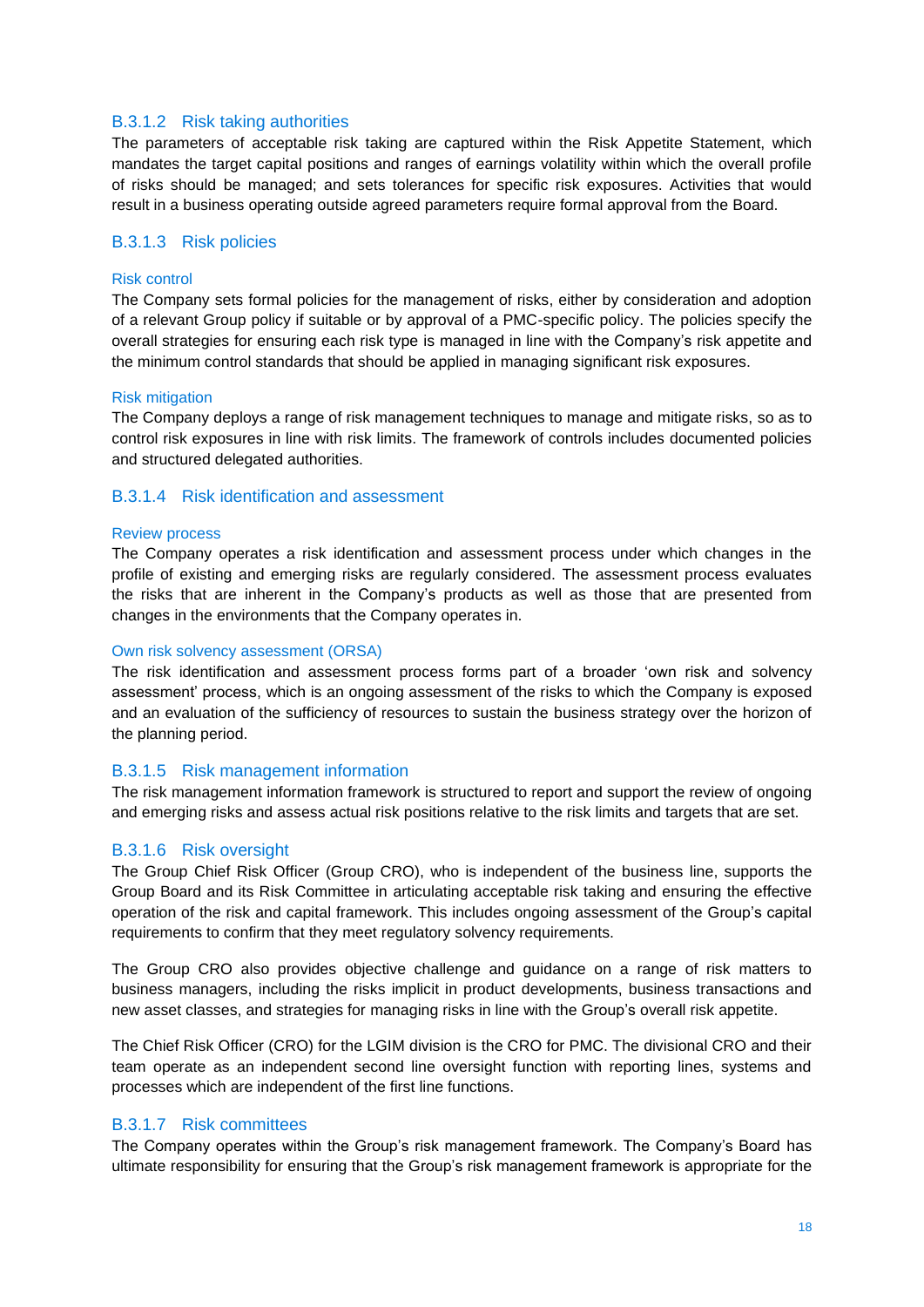Company. The Group Board's Risk Committee, supported by the Group CRO, serves as the focal point for risk management activities.

Beneath the Group Risk Committee is a structure of formal risk oversight committees providing more focused review and challenge of specific risks, and reviewing the effectiveness of frameworks in place to manage those risks.

The Company's Board:

- Owns the Company's overall risk management system
- Owns the Company's risk appetite statements
- Is the ultimate owner of the Company's regulatory relationships

The LGIMH Risk Committee ensures the effectiveness of the overall risk management system and recommends to the Company's Board material changes in risk appetite.

The Executive Directors are accountable for:

- The implementation and operation of the risk management system
- Identifying, measuring, managing, monitoring and reporting risks within the business
- Ensuring all business decisions are informed by risk-based measures by reference to the agreed risk appetite statements wherever appropriate
- Ensuring appropriate risk taking and risk assurance resources are in place

The Group CRO leads the risk management function which provides the second line of defence across the Group.

Divisional Chief Risk Officers and their teams provide a more focused review and challenge of business processes and the management of the risks implicit in each of their operating divisions. The divisional CRO sits on the relevant divisional Executive team committees and strategic planning meetings to ensure that appropriate risks are considered at the earliest point and ensure engagement of other risk specialists as appropriate. The Divisional CRO for LGIM attends LGIMH Risk Committee meetings and has a direct reporting line to the divisional CEO, and access to the Group Risk Committee through the Group CRO.

Group Internal Audit provides the third line of defence across the Group. It provides assurance to the Group and LGIMH Audit Committees, Executive Directors and risk management function that the design and operation of the risk management system is appropriate for all risk types.

#### B.3.2 Own risk and solvency assessment

The purpose of the ORSA is to assess the Company's risks and evaluate the sufficiency of its financial resources to sustain the business strategy over the plan horizon across a range of scenarios. The Group ORSA process covers each Solvency II regulated insurer and the whole Group, including non-EU entities and non-insurance entities.

The ORSA process brings together, and is integrated with, the risk and capital management processes by which the Company identifies, assesses, monitors and measures its risks, reviews the business against risk appetite and tolerances, and projects the solvency position over the business planning period. The ORSA cycle is aligned with the strategic and business planning process so that the key elements can interact and inform forward-looking decision-making.

The ORSA policy was last reviewed by the Group Risk Committee on behalf of the Group Board in July 2021. The updated Group policy was cascaded to the legal entities within the Group and was approved by the PMC Executive Committee in August 2021.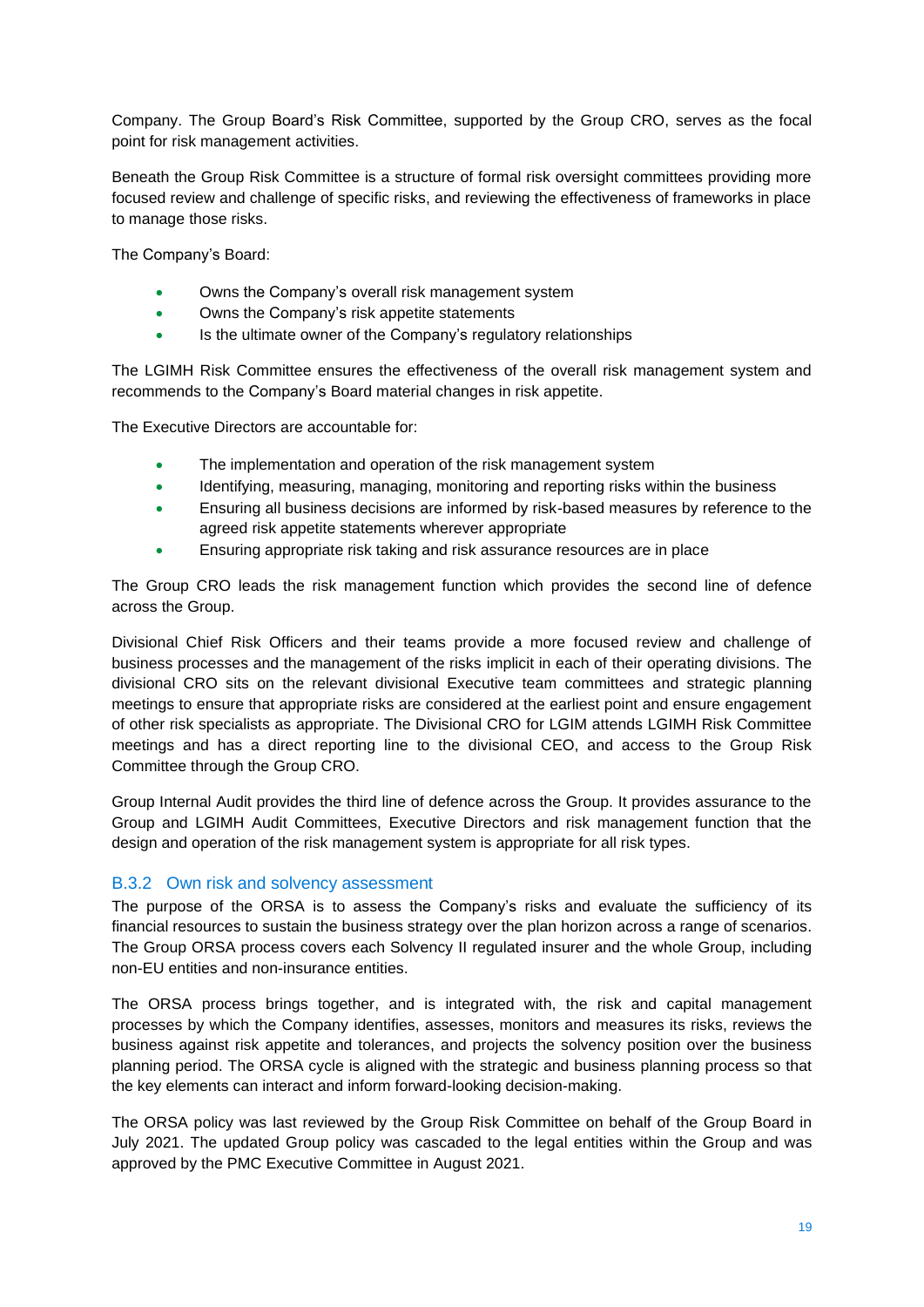Regular ORSA processes are aligned with the Group-wide strategic and business planning process, with various Group functions coordinating and/or aggregating key ORSA inputs provided by the business divisions.

Additionally, a solo entity-specific ORSA report for the Company is produced on an annual basis which is reviewed and approved by the PMC Board.

The core stages to the ORSA process are as follows:

- ORSA framework and policy reviewed along with lessons learned and feedback from the previous ORSA cycle;
- Stress and scenario tests determined and recommended in order to provide sufficient time to model the results of those tests:
- Projections of capital requirements conducted as part of the annual planning process, including capital coverage ratio on the Solvency II basis; stress and scenario testing results inform the review of the plan;
- Formal ORSA reporting prepared, including the CRO's review of the plan and ORSA report.

Throughout the year, both the Group and the Company monitor performance against the current plan as well as monitoring risk and capital management information.

#### B.3.3 Governance of the Internal Model

The Group Board is ultimately responsible for ensuring the continuous appropriateness of the design and operation of the Group's partial internal model (the Internal Model). This responsibility is discharged through the Group Risk Committee, whilst the Group Internal Model Committee (GIMC) oversees Internal Model activities. The Company's Board is responsible for ensuring the continued appropriateness of the design and operation of the Internal Model for the Company.

The overall appropriateness and effectiveness of the Internal Model depends upon the effective operation of the Group's established internal control system.

First line business management are responsible for implementing adequate and effective controls over the Internal Model as well as the material risk exposures, with the ongoing application and effectiveness of these overseen by second line Group and divisional risk teams and by Group Internal Audit in the third line of defence. Material concerns are escalated to operational and senior management for resolution. The status of remediation activity is monitored by Group and divisional risk teams, with significant issues escalated to the GIMC and where necessary to the Group Risk Committee and LGIMH Risk Committee. Group Internal Audit provides independent oversight of the effectiveness of the internal control system.

This approach has ensured the implementation of adequate controls to ensure the ongoing appropriateness of the design and operation of the Internal Model, and these controls are subject to effective governance and oversight.

The Group Internal Model Governance Policy sets out the governance framework in place for the Internal Model designed to mitigate model risk. This complements the Group's existing system of governance, highlighting specific requirements in respect of the Internal Model to ensure that it operates properly on a continuous basis, including ensuring that controls relating to the Internal Model are implemented in accordance with the Group Internal Control Policy and are adequate and effective at all times.

The Internal Model governance framework is outlined in the following table: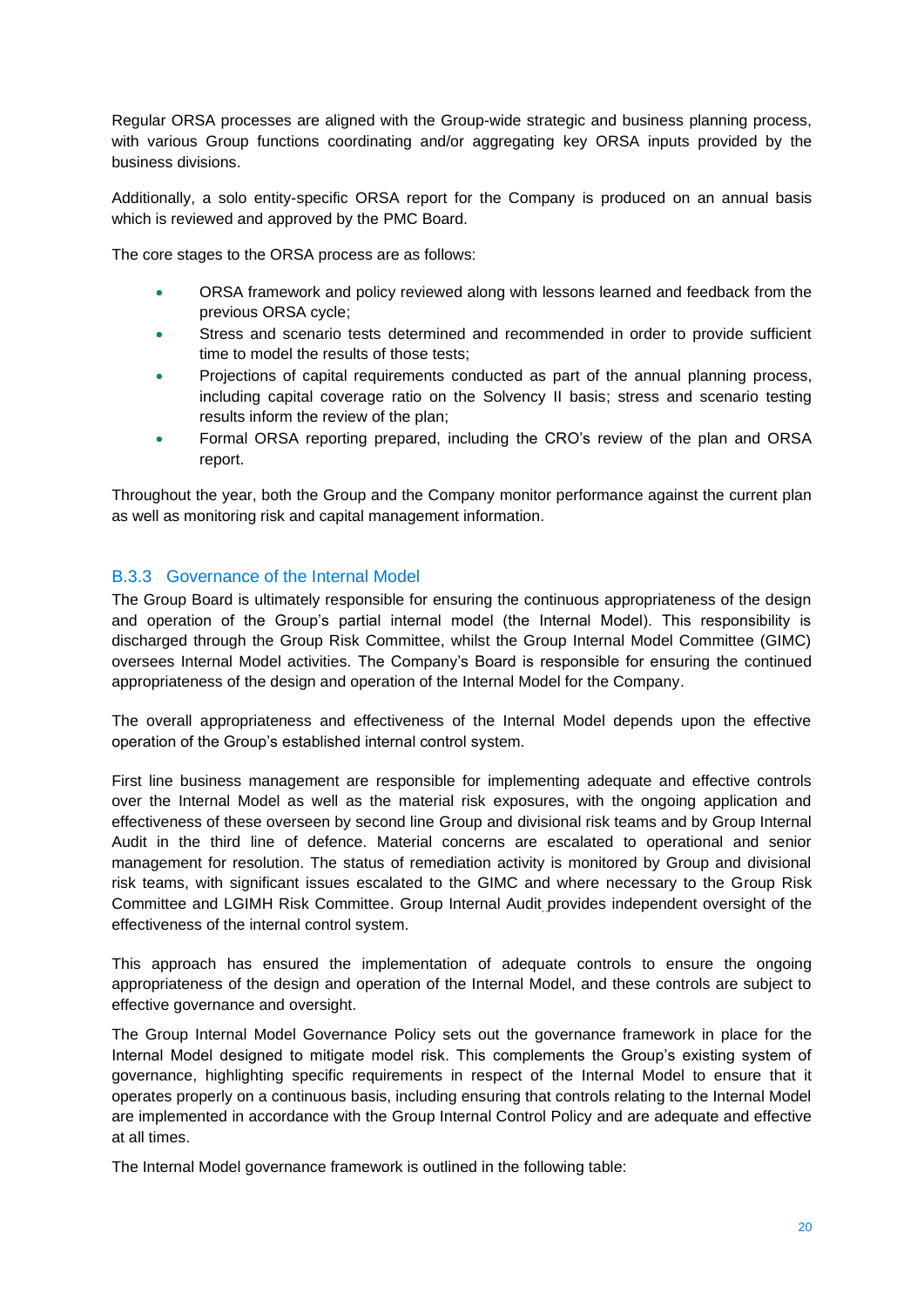| <b>Board or Committee</b>                | <b>Responsibilities</b>                                                                                                                                                                                                                                                                                                                                                                                             |
|------------------------------------------|---------------------------------------------------------------------------------------------------------------------------------------------------------------------------------------------------------------------------------------------------------------------------------------------------------------------------------------------------------------------------------------------------------------------|
| Group Board                              | Ensuring the ongoing appropriateness of the design and operation of the Internal Model.<br>This responsibility is discharged through the GRC, subject to certain matters being reserved<br>for its direct attention.                                                                                                                                                                                                |
| <b>PMC Board</b>                         | Ensuring the ongoing appropriateness of the design and operation of the PMC elements of<br>the Internal Model; use and challenge of the model in decision making; ensuring that the<br>model's scope remains appropriate; and ensuring that appropriate validation is performed.                                                                                                                                    |
| Group Risk Committee (GRC)               | Monitoring the performance and appropriateness of the Internal Model, including ensuring<br>that related controls are adequate, effective, and implemented in line with the Group's<br>Group Internal Control Policy.                                                                                                                                                                                               |
| Group Internal Model<br>Committee (GIMC) | Overseeing the design, development and operation of the Internal Model to ensure that it<br>operates as expected on a continuous basis to meet the Group's regulatory and economic<br>requirements for risk-based capital management. This includes reviewing the effectiveness<br>of internal controls as they relate to the Internal Model through the receipt of relevant reports<br>and management information. |

#### B.3.3.1 Internal Model controls

The first line business functions are responsible for operating a robust control framework to manage exposures and mitigate unacceptable outcomes (per the risk appetite). This includes the implementation of controls to mitigate key risks associated with processes they are responsible for and ensuring that these are regularly reviewed and remain fit for purpose. Day-to-day responsibility for ensuring that internal controls are in place and are operating effectively over Internal Model related processes is delegated to Internal Model Controllers (IMCs). IMCs provide first line management coverage of the Internal Model across all relevant legal entities and business units. Key responsibilities include ensuring compliance of their area with the requirements of the Group Internal Model Governance Policy and Group Internal Control Policy.

Oversight of the internal control system is provided by the Group Risk and divisional risk teams.

#### B.3.3.1.1 Changes over the reporting period

There have been no material changes to the internal model governance processes during the year.

#### B.3.3.1.2 Internal Model validation

The Group Validation Policy and associated standards define the Group's validation framework, and capture the requirements of the PRA Rulebook and relevant EU regulations. The framework requires an annual validation cycle for the Internal Model. This has been performed as part of the production of the Solvency Capital Requirement as at 31 December 2021. The objective is to produce a robust, proportionate and demonstrably complete approach to validation overseen by the Group Chief Risk Officer.

There is an annual assessment to determine which aspects of the Internal Model must be independently validated. Independent validators must demonstrate how independence is met and state any limitations on independence.

Requirements for each annual cycle are specified in the Validation Terms of Reference. Respective validators outline approach, activities, tools and aspects of the model in Validation Work Programmes. The results, conclusions and consequences including remediation are detailed in independent validation reports or validation reports prepared by the first line. These are presented to GIMC for approval.

Validation activity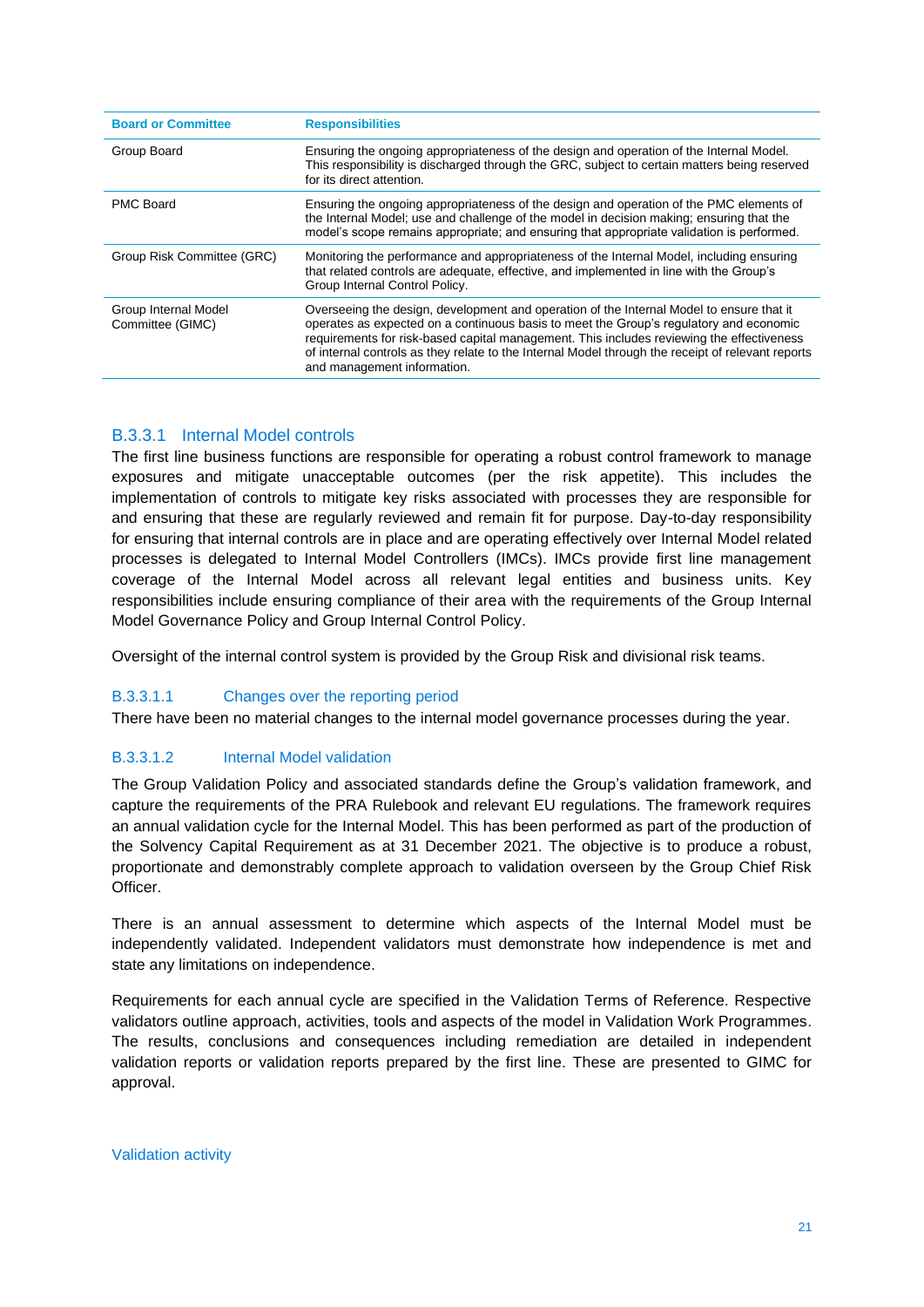Internal Model validation activity for the reporting period covered the whole of the Internal Model. The level of validation undertaken was consistent with the level of risk incurred. Independent validation was performed on those areas identified as most material to the Internal Model's operation and results. The outputs are validation reports, highlighting key findings, strengths, weaknesses, limitations and remediation actions.

# <span id="page-21-0"></span>**B.4 INTERNAL CONTROL SYSTEM**

The Group internal control policy requires that each division's internal control system shall at least include administrative and accounting procedures, an internal control framework, appropriate reporting arrangements at all levels of the undertaking and a compliance function.

The Group's internal control framework seeks to ensure that:

- An organisational structure is defined, with clarity of roles, responsibilities and reporting lines;
- Appropriate management information and reporting processes are defined;
- Frameworks for decision making (including the delegation of authority) are articulated;
- Clear segregation of duties is in place;
- Conflicts of interest are managed;
- Administrative and accounting procedures are aligned with Group requirements;
- Personnel have sufficient skills, knowledge and expertise to discharge their responsibilities (including those relating to the regulatory environment);
- Adequate and orderly records of business are maintained;
- The security of customer data and other internal records is ensured;
- Business procedures combat financial crime;
- Processes are in place to deal with policyholder claims and complaints;
- The integrity of manual and computerised business systems is ensured; and
- Processes ensure assessment of the possible impact of any changes in the legal environment.

The Group's main entity boards, Audit Committees, and Risk Committees oversee the adequacy and effectiveness of the internal control framework, primarily through the receipt of assurances in support of the UK Corporate Governance Code, and reports from Group Internal Audit, external auditors, and risk teams in the second line of defence.

#### B.4.1 Solvency II Compliance function

The Company has defined the Solvency II Compliance function as being responsible for:

- Advising the Board and its sub committees on compliance with the requirements of the Solvency II Directive and its associated laws, regulations and administrative provisions;
- Advising the Board on the possible impact of any changes in the legal environment on operations of the undertaking concerned and the identification and assessment of compliance risk;
- Developing and managing the Solvency II Compliance Policy, which inter alia sets out the responsibilities, competencies and reporting duties of the Solvency II compliance function; and
- Establishing and operating the Solvency II Compliance Plan that details the activities the function will undertake in relation to compliance risk.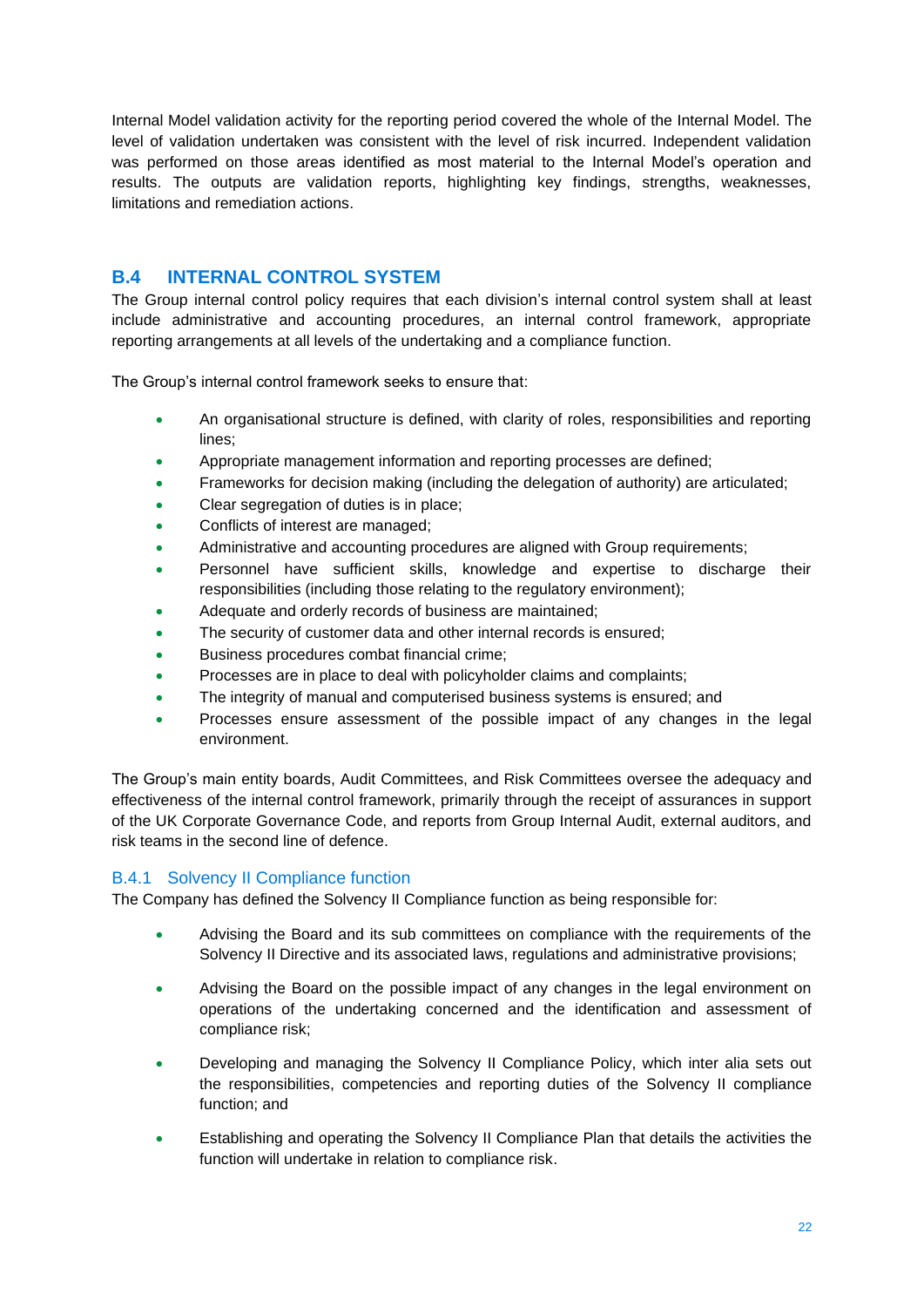The CRO is the functional head of Solvency II Compliance at the entity level, with the Risk, Actuarial, Finance, and HR functions delivering activities in support of the Solvency II Compliance function.

Our Solvency II Compliance Policy defines who will perform the governance tasks and other activities of the Solvency II Compliance function, their roles and responsibilities, and the overall approach to assessing, monitoring and reporting compliance with applicable laws, regulations and administrative provisions adopted pursuant to Solvency II Directive.

Our Solvency II Compliance Plan is defined as the review activities performed by the Solvency II Compliance function to support it in advising the Board and its sub committees on compliance in relation to Solvency II matters.

# <span id="page-22-0"></span>**B.5 INTERNAL AUDIT FUNCTION**

Group Internal Audit acts across the Group, providing a third line of defence. Group Internal Audit's responsibilities towards the Company align with its responsibilities towards the Group. It is an independent and objective assurance and advisory function whose primary role is to support the Board and Executive Management in the protection of the assets, reputation and sustainability of the Group.

Group Internal Audit carries out:

- independent reviews and audits of the controls mitigating the key risks in all areas of the business, prioritised according to the relative risk of each assignment as determined by Group Chief Internal Auditor in conjunction with senior management;
- reviews of all major business change initiatives; and
- reviews of the risk management and internal control processes

Group Internal Audit is responsible for the development of an internal audit plan, with a corresponding delivery timetable and budget. The plan typically details proposed audits over the next twelve months. Group Internal Audit reviews the plan regularly and advises the Board, through the LGIMH Audit Committee, of any material alterations to it. Any impact of resource limitations and significant interim changes are communicated promptly to the LGIMH Audit Committee and Group Audit Committee. The Internal Audit plan is developed using a risk-based methodology, including input from executive and non-executive senior management. Any significant deviation from the approved internal audit plan is communicated through the activity reporting process.

Internal control objectives considered by Group Internal Audit include:

- effectiveness of design and operation of processes and their actual outcomes, assessed against the Group's established values, ethics, risk appetite and policies;
- the appropriateness of the organisations' risk and control culture, including the attitude and approach taken by all levels of management to risk management and internal control;
- efficiency of operations, and use of resources;
- compliance with policies, plans, procedures, laws and regulations;
- reliability and integrity of management and financial information processes, including the means to identify, measure, classify, and report such information; and
- safeguarding of assets

The Group Chief Internal Auditor reports functionally to the Chair of the Group Audit Committee and administratively to the Group Chief Executive Officer.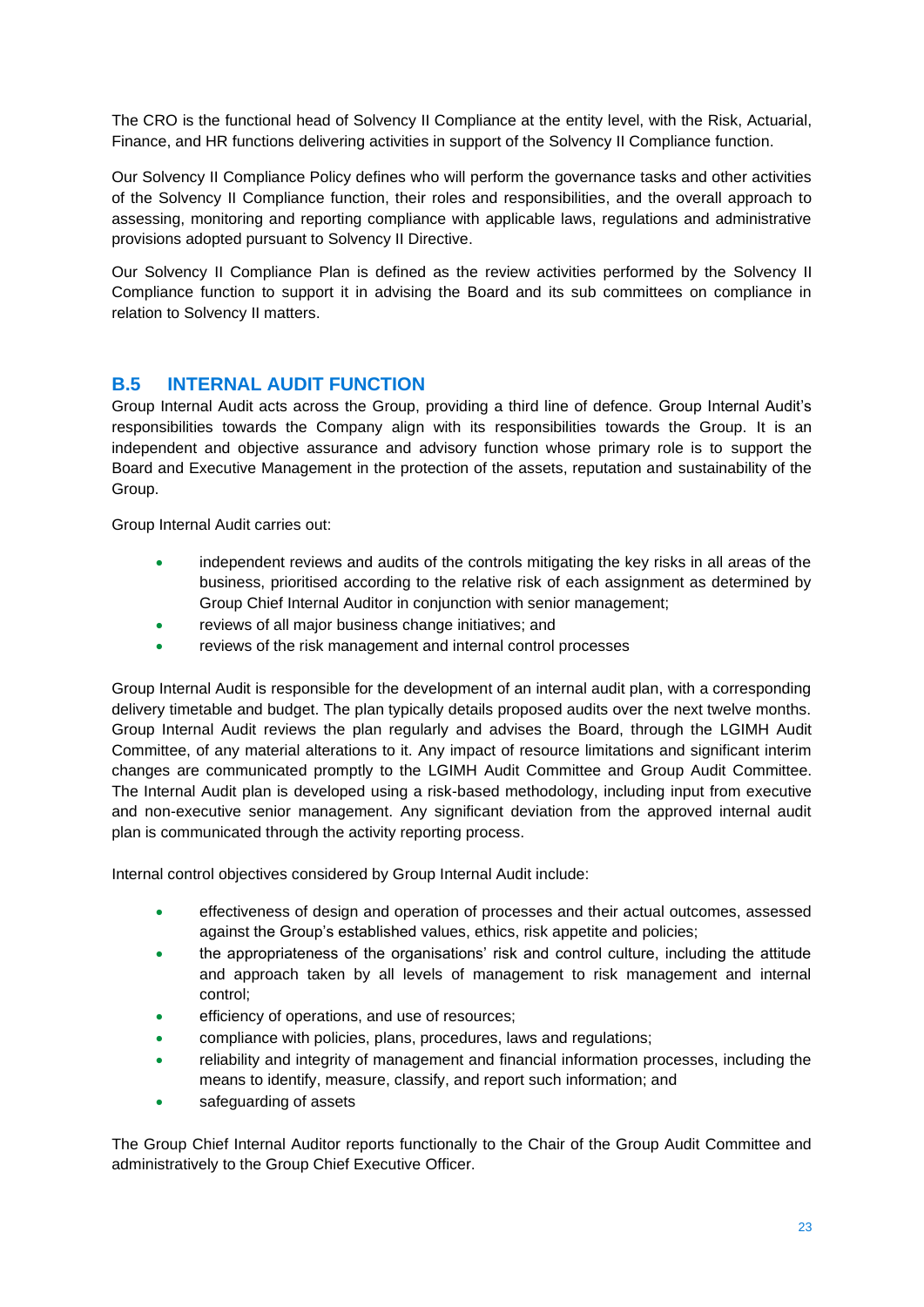The internal audit activity remains free from interference by anyone within the Legal & General Group. This includes the choice of business areas to audit, procedures, frequency, timing, or the content of Group Internal Audit reports. This ensures that the Group Internal Audit function can maintain a necessary independent and objective perspective.

Internal auditors have no direct operational responsibility or authority over any of the activities audited. Accordingly, they will not implement internal controls, develop procedures, install systems, prepare records, or engage in any other activity that may impair internal auditors' judgement.

Internal auditors will exhibit the highest level of professional objectivity in gathering, evaluating, and communicating information about the activity or process being examined. Internal auditors will make a balanced assessment of all the relevant circumstances and will not lose their objectivity when forming judgements.

The Group Chief Internal Auditor confirms to the Group and LGIMH Audit Committees, at least annually, the organisational independence of internal audit activity.

### <span id="page-23-0"></span>**B.6 ACTUARIAL FUNCTION**

The Actuarial Function across the Group is split along legal entity lines.

As part of the Senior Management & Certification Regime (SMCR), the PMC Chief Actuary as SMF20 has responsibility to ensure an effective Actuarial Function. Delegated operational activities are assessed and monitored via review of documents to demonstrate compliance with agreed methodologies and production standards, and regular meetings to assess ongoing effectiveness.

The Chief Actuary presents an annual report to the PMC Board summarising the activities of the Actuarial Function during the year to:

- support compliance with the requirements on the calculation of Technical Provisions;
- provide opinions on the underwriting and reinsurance arrangements; and
- contribute to the effectiveness of the risk management system more widely

The actuarial activities are split between those involved in delivery of actuarial analysis and reporting, and independent oversight and validation. Requirements are addressed through various activities and the membership of a number of key entity, divisional and Group Committees with risk and financial reporting responsibilities. For example, a number of reports during the year were provided to the Board on the data, models, methodologies, assumptions and results of the Solvency II Technical Provisions calculations.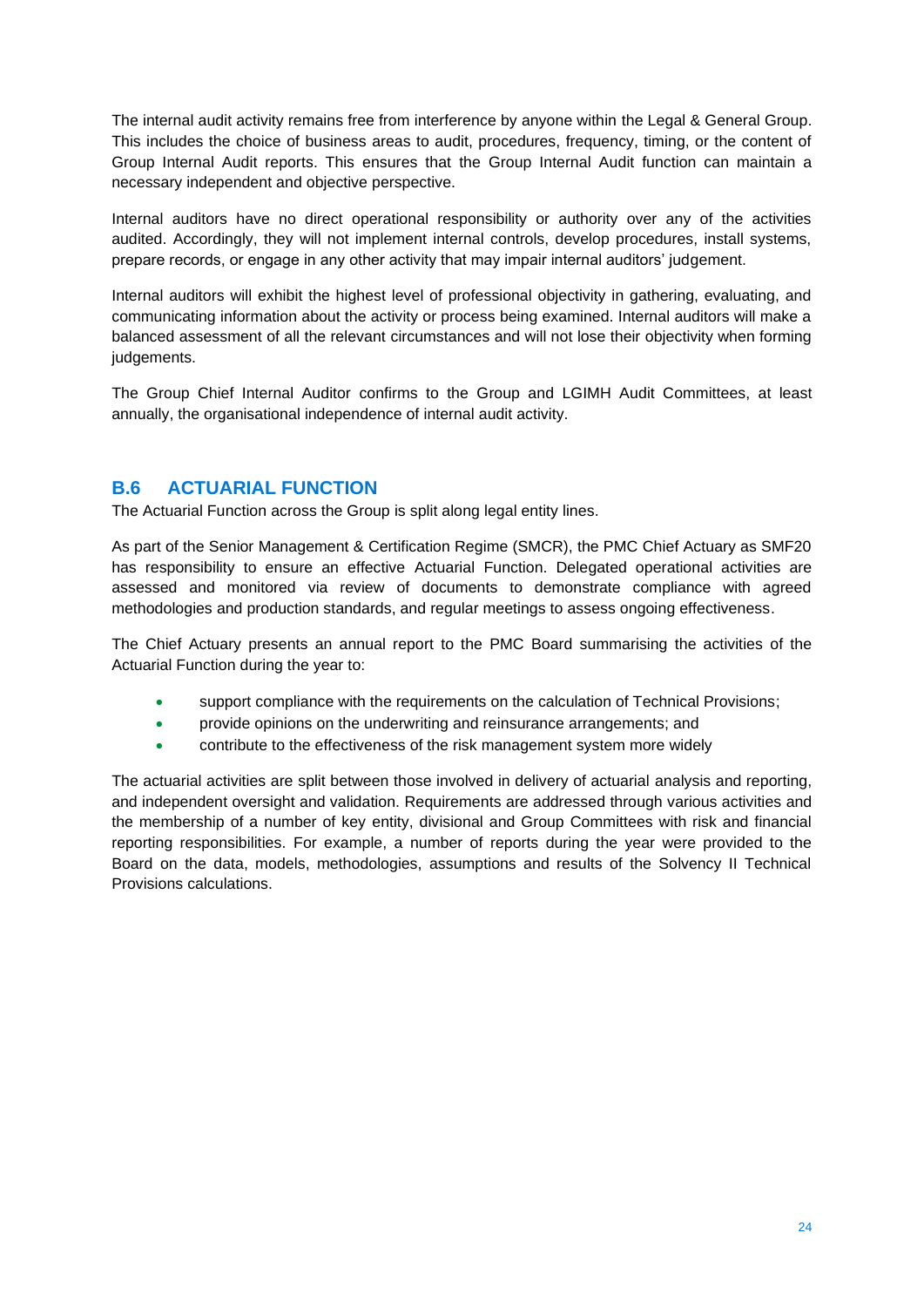### <span id="page-24-0"></span>**B.7 OUTSOURCING**

The Group's Outsourcing and Essential Supplier Services Policy sets out the framework and minimum standards of control and governance that Legal & General expects to be applied in the management of risks associated with outsourced supplier service arrangements. The policy specifies that an activity should not be outsourced where it would materially impair the quality of the Group's system of governance; unduly increase the Group's exposure to operational risk; impair the ability of supervisory authorities to monitor the Group's compliance with its obligations; or undermine continuous and satisfactory service to the Group's policyholders. Within the LGIM division, compliance with the Group Outsourcing and Essential Supplier Services Policy is overseen by the LGIM Supplier Management Committee, which is a sub-committee of the LGIMH Executive Risk Committee.

The policy requires that for all outsourced arrangements a rigorous evaluation and supplier selection process is undertaken having regard for the financial stability, expertise, ability and capacity of the supplier to deliver the required service. The policy also specifies that a written contract must be in place which must include: a service level agreement; the conditions under which the arrangement may be terminated; provision for the orderly transition of services if the contract is terminated; a defined mechanism to resolve disputes arising out of or relating to the contract; appropriate contingency plans should the supplier be unable to provide the required service; and provision for the continued availability of any software upon which Legal & General is reliant. Contracts must also ensure access to the providers' premises, business management and any data relating to the outsourced activity, by Legal & General's Internal Audit, Risk and Compliance functions, its external auditors and Supervisory Authorities; and appropriate warranties that Legal & General and client data is adequately protected against unauthorised access at all times. All outsourced arrangements must be managed under the direction of a named Legal & General relationship manager.

A number of the Company's external supplier arrangements are considered to be critical or important operational functions or activities and are monitored in line with the policy. These are:

- Citibank NA, which provides custodian services for the Company's non-UK assets and most of the Company's UK assets
- HSBC Bank plc, which provides the Company with banking services.

Under an Agency Agreement, Citibank NA also provides the Company with a securities lending service which operates for the benefit of certain of the Company's unit-linked funds within strictly defined parameters.

The following significant services are provided to the Company by other companies within the Legal & General Group:

- Administration services are provided by Legal & General Investment Management (Holdings) Limited ('LGIMH')
- Investment management services are provided by Legal & General Investment Management Limited, with services in respect of specific funds sub-delegated to Legal & General Investment Management America Inc. and to Legal & General Investment Management (Asia) Limited
- Investment management services in respect of Property investments are provided by Legal & General Property Limited
- Investment management services in respect of Real Estate Debt investments are provided by LGIM Commercial Lending Limited.

These services are primarily charged to the Company on a cost recovery basis, and the outsourcing risks are assessed as if the Company performed the services directly.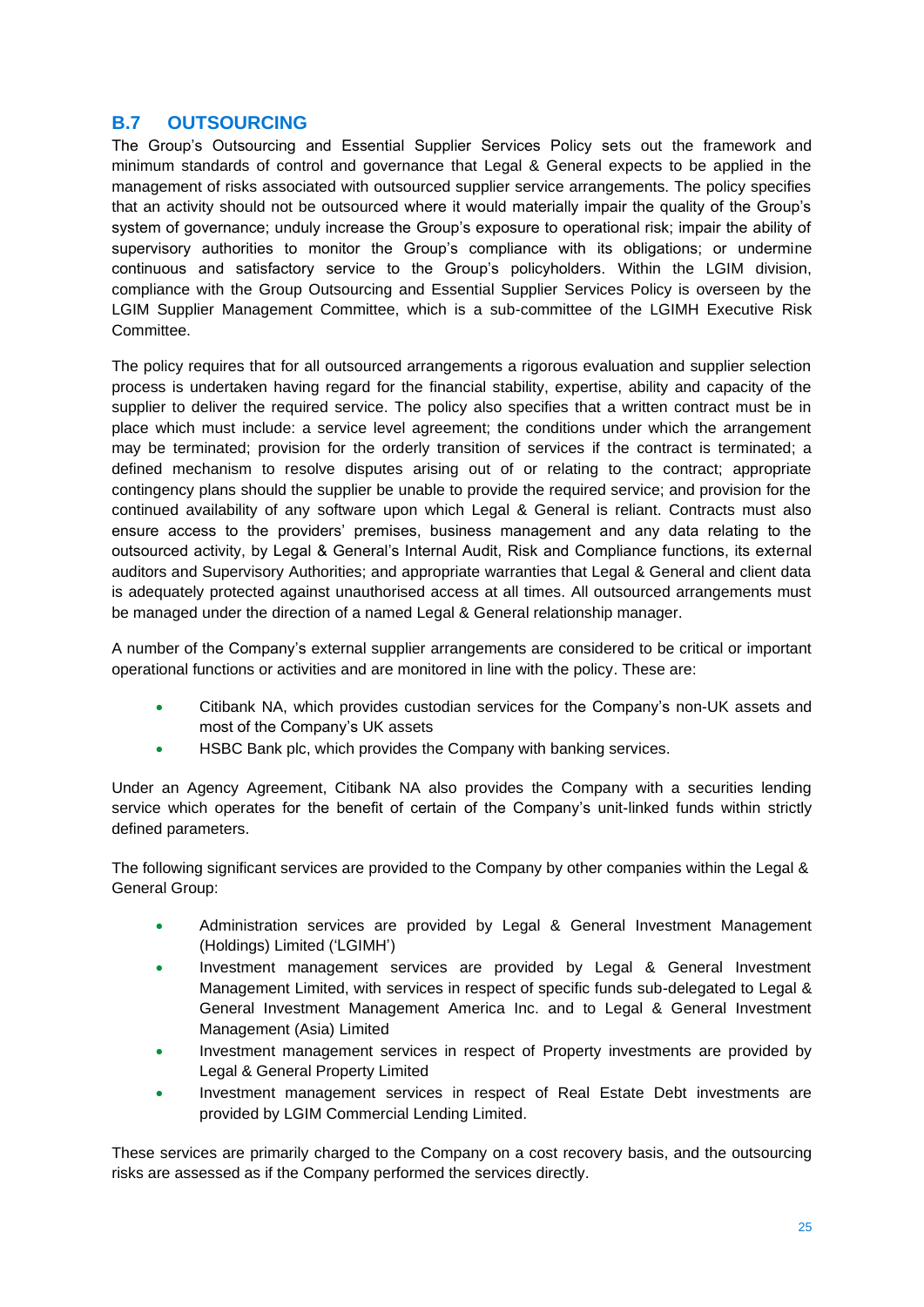# <span id="page-25-0"></span>**B.8 ANY OTHER INFORMATION**

#### B.8.1 Adequacy of the system of governance

The Group Executive Risk Committee (which reports to the Group Risk Committee) undertakes an annual review of the Group's risk management framework and broader system of governance to confirm its adequacy given the nature, scale and complexity of the risks inherent in its business. The most recent review was in February 2022, where the Committee concluded that the Group's risk framework aligns with the Group's key risk exposures, and operated effectively during 2021 in identifying material risk exposures.

#### B.8.2 Any other information

All material information regarding the system of governance has been covered in the above sections B.1 to B.8 inclusive.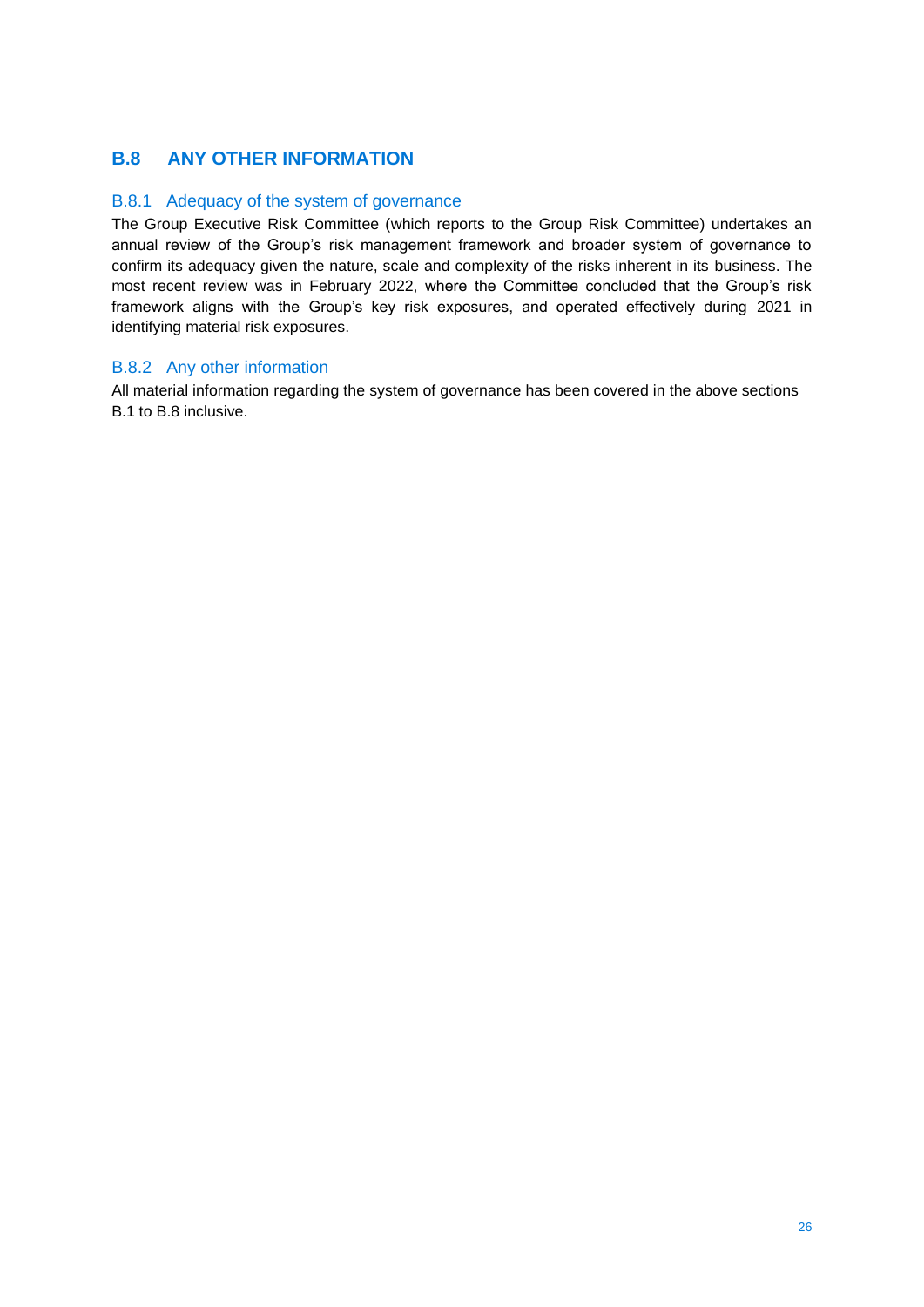# <span id="page-26-0"></span>**C. RISK PROFILE**

The ORSA is an ongoing analysis of the risk profile and the sufficiency of capital resources to sustain the Company's business strategy over the plan horizon across a range of scenarios. The process, which is undertaken across the whole group, considers how the risks to which the Company is exposed may evolve over the planning cycle; the impacts of a range of more extreme stresses and scenarios on those risks; and the consequential impacts on the solvency position. The ORSA process is integrated into our business risk and capital management activities and aligned with the strategic planning process to inform forward-looking decision-making. As such, it is a key business management tool for the Group.

The Company's risk-based capital model seeks to provide a quantitative assessment of relevant risk exposures. It forms part of the suite of tools used to evaluate the Company's strategic plans and set risk appetite.

The key output from the capital model is the generation of capital requirements. The model is calibrated to a 99.5% value at risk confidence level over one year, equivalent to ensuring that sufficient capital is held to survive the assessment of a worse case 1-in-200 year event.

There has been no material change in the Company's risk profile during the financial reporting year.

In terms of the Company's Solvency II capital requirement, operational risk and underwriting (expense, lapse) risks remain the most significant risks.

# <span id="page-26-1"></span>**C.1 UNDERWRITING RISK**

#### C.1.1 Material risk exposures

Given the nature of the Company's business, underwriting in this context refers to the setting of policyholder contract terms and fee rates, together with the associated taking on of lapse, expense and income risks. Underwriting risk is the exposure to loss arising from experience of these items being different to that anticipated.

On an IFRS basis, the Company's exposure to underwriting risk is immaterial.

Under Solvency II, the Own Funds amount includes a present value of projected future cashflows. Therefore, the Solvency II Own Funds are exposed to underwriting risk in so far as emerging future experience may differ from the assumptions made in calculating the present value.

Policies contain no material options or guarantees, and the Company has wide contractual rights to vary policy terms and conditions (including charges) upon suitable provision of notice to policyholders.

Pooled contracts contain an embedded annuity option whereby individual scheme members may purchase an annuity at the market rates prevailing at the time of purchase. Any such annuities would be automatically 100% reinsured under an existing reinsurance treaty. The terms of this option are therefore financially immaterial to PMC and in practice no such new annuities have been written for many years.

The nature of the PMC business means that any constraints related to underlying policyholder investments are automatically taken into account in the process of designing new funds or products.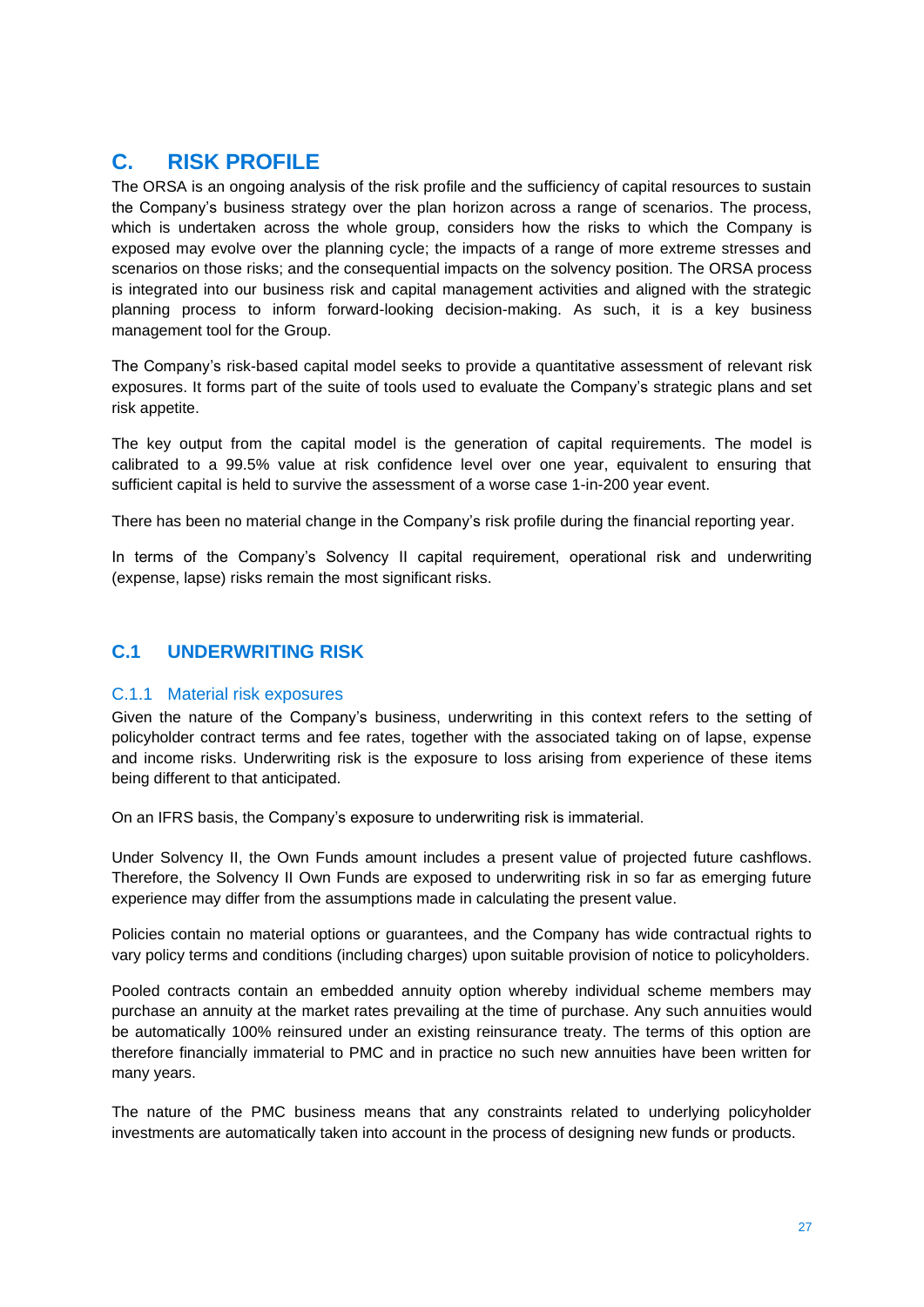#### C.1.1.1 Persistency risk

This is the risk of loss of future profits as a result of unexpectedly high surrenders (net of new business), which exposes the Company to the risk of lower fee income from policyholder assets. A minority of new clients occasionally request that the Company meets transaction costs incurred in transferring schemes from their existing provider. The standard terms under which the Company accepts new business are such that no material new business strain arises.

#### C.1.1.2 Expense and income risks

These risks relate to the impact of potential variation in the amount and/or timing of expenses incurred and in management fees and charges received, relative to the best estimate assumption.

Expense and income risks are managed through regular investigations and monitoring experience and reflecting the conclusions in product design and operating strategies.

The Company's main source of income relates to management fees generated by the value of assets under management. Fee rates have seen downward pressure in an increasingly competitive marketplace.

The amounts of expense incurred and income received also vary in line with the underlying mix of funds chosen by policyholders, in accordance with the various natures of the relevant funds' investment strategies.

#### C.1.2 Risk concentration

The Company's business exclusively relates to the investment needs of pension schemes, covering defined benefit and defined contribution arrangements, either directly or via a reinsurance accepted contract where the policyholder is another insurance company.

Some policies are reasonably large in terms of value of assets under management, though the unitlinked nature of the business means there is no resulting significant risk concentration exposure to the Company's solvency position. Approximately 15% of fee revenue during 2021 related to reinsurance accepted contracts where the policyholder is another insurer within the L&G Group, Legal and General Assurance Society Limited.

The market is served by a relatively small number of financial advisors, and consequently there is risk concentration such that potentially similar policyholder behaviours may impact the terms the Company is able to offer, in particular where schemes may be related within industry or employment sector.

#### C.1.3 Risk mitigation

Policies contain no material options or guarantees, and the Company has wide contractual rights to vary policy terms and conditions, including charges, upon suitable provision of notice to policyholders (typically four months).

Pooled policy terms and conditions also allow the Company to defer policyholder disinvestments if considered appropriate and in the interests of continuing policyholders in circumstances outside the Company's control.

There are no guaranteed surrender values and policyholder payments equal the bid value of units disinvested. The Company's asset-liability matching policy requires assets to be held that are equal to the bid value of policyholder units. As such, there is no deviation between actual and expected payments.

Segregated contracts can be unilaterally terminated by the Company on provision of notice to the relevant client (typically one month).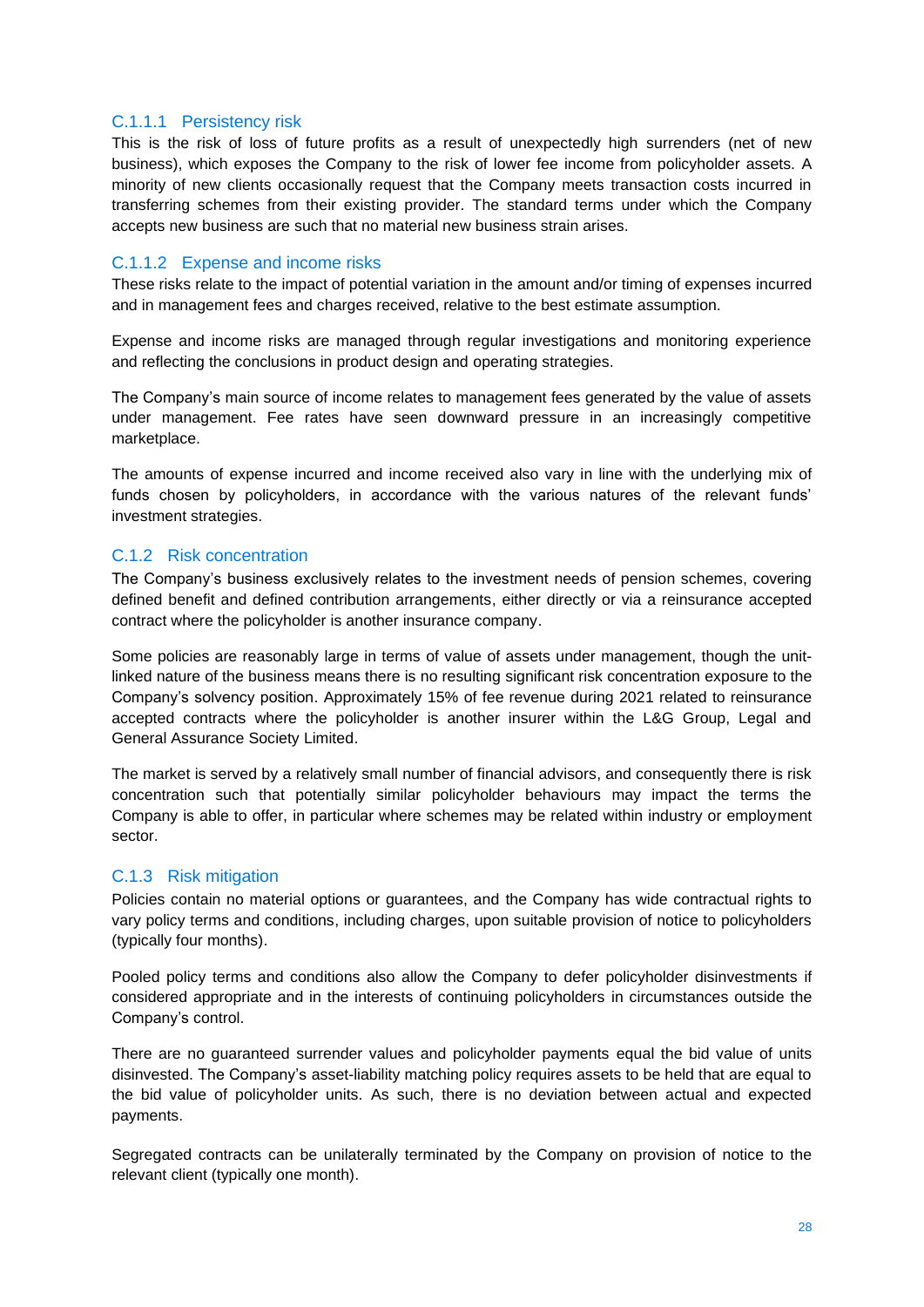Pooled contracts contain an embedded annuity option whereby individual scheme members may purchase an annuity at the market rates prevailing at the time of purchase. Any such annuities would be automatically 100% reinsured under an existing reinsurance treaty. The terms of this option are therefore financially immaterial and in practice no such new annuities have been written for many years.

No additional financial guarantees or options, or extension in the standard notice period for changes to policy conditions, are permitted without specific approval by the PMC Executive Committee.

The LGIM Fees Committee has responsibility to approve, review and monitor the appropriateness and transparency of charges, including deviation from standard fee rates.

The LGIM Product Governance Committee has responsibility to review pricing strategies and assumptions for new initiatives prior to submission for approval by the LGIM Fees Committee.

The nature of the business means that any constraints related to underlying policyholder investments are automatically taken into account in the process of designing new funds or products.

Management controls are in place to manage lapse and expense risk, including regular monitoring of lapse experience, competitor activity, and ongoing cost income ratio, to initiate appropriate management action.

The risks associated with the very small annuity book, which are already immaterial, are further mitigated by a 100% reinsurance arrangement which is in place. As such, there is no residual longevity or other insurance risk in respect of the annuity book.

#### C.1.4 Risk sensitivity

A range of firm-wide stress scenarios are considered as part of the annual ORSA exercise. Given the nature of the business, asset and liability stresses are equal and opposite, and the only financial impact on the Solvency II basis arises from consequent fee variation and associated pressure on expenses.

The contribution, prior to diversification with other risks, towards the Company's Solvency Capital Requirement in respect of extreme (1-in-200 year event) variation in the components of underwriting risk experience is shown in form S.25.03 in the Appendix.

#### C.1.5 Prudent Person Principle (Underwriting risks)

The Company's only material line of business is unit-linked business whereby the investment risk is borne by the policyholders and the benefits provided are directly linked to the value of assets contained in internal funds divided into units.

The Company holds assets which match the nature and value of the policyholder liabilities, set as the bid value of the units. Accordingly, the assets held are invested in a manner appropriate to the liabilities and in the best interest of all policyholders.

# <span id="page-28-0"></span>**C.2 MARKET RISK**

#### C.2.1 Material risk exposures

The vast majority of assets on the Company's balance sheet are held for unit-linked and index-linked contracts and therefore the nature of the business written is such that investment returns on these assets contribute directly to the value of policyholder units. Assets are invested in line with the fund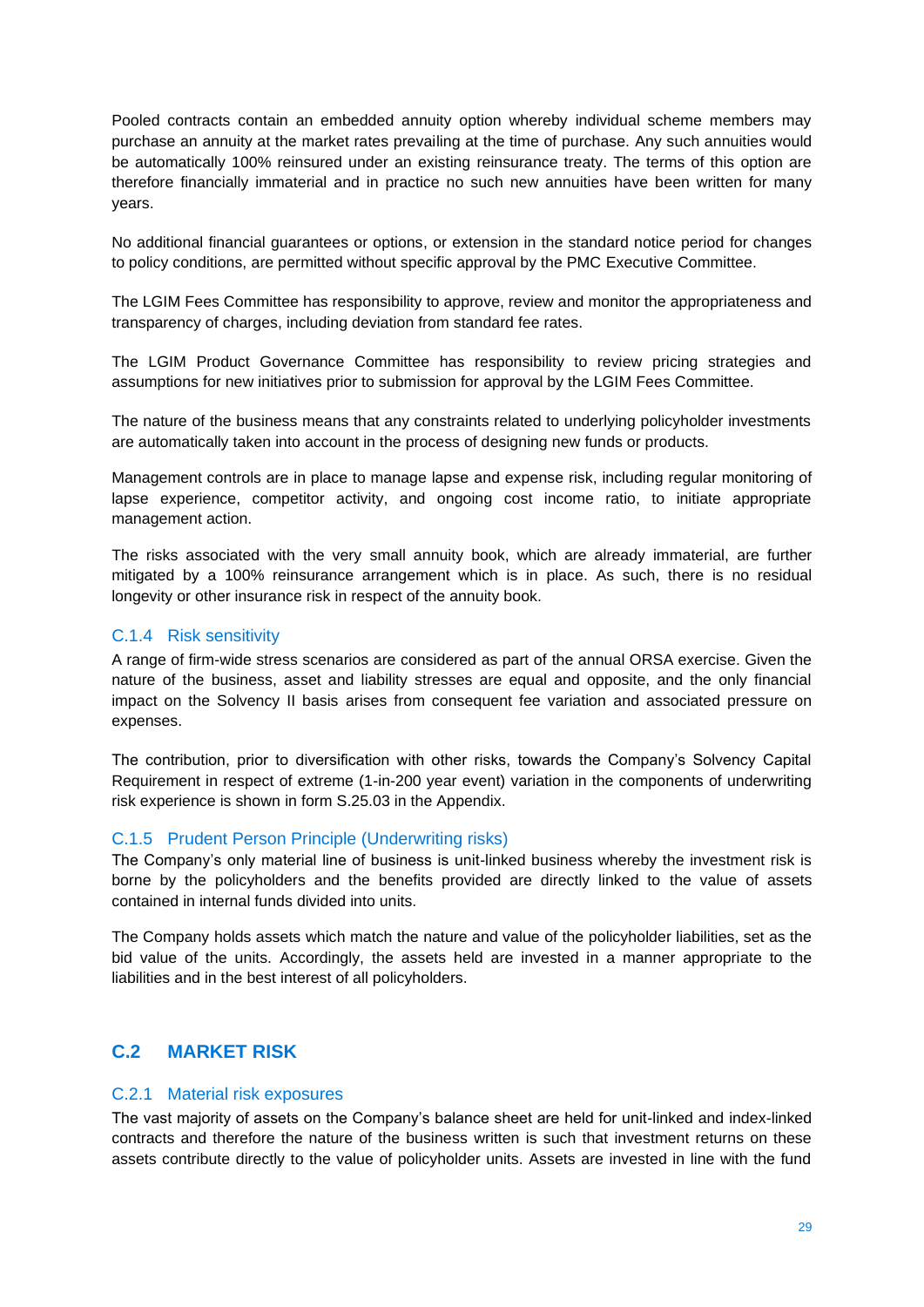choices made by the policyholders, and the associated market and counterparty risks are borne by the policyholders.

The Company is exposed to the risk of volatility in asset management fee income due to the impact of movements in interest rates, currency rates and market prices, on the fair value of the assets held in the linked funds, on which fees are based. There is also the risk of expense over-runs should the market depress the level of charges which could reasonably be imposed.

The Company's shareholder investments are primarily held to provide liquidity and capital security, and the assets held are subject to minimal market risk accordingly.

#### C.2.2 Risk concentration

The Company provides a wide range of unit-linked funds and, subject to the fund choices made by its policyholders, assets held for unit-linked contracts are diversified in such a way as to avoid excessive reliance on any particular asset, issuer or group of undertakings, or geographical area and excessive accumulation of risk in the portfolio as a whole.

Unit-linked fund investments in assets issued by the same issuer, or by issuers belonging to the same group, do not expose the Company to excessive risk concentration.

A significant proportion of the Company's Own Funds are invested in holdings of UK government securities. However these are restricted to securities with short remaining duration to maturity and as such are not significantly exposed to market risk.

#### C.2.3 Risk mitigation

Market risks are managed through maintaining a diversified range of funds in which customers may invest, including external funds. In addition, the Company has the contractual right to amend pooled fund policy terms on provision of suitable notice to policyholders.

#### C.2.3.1 Unit-linked and index-linked contracts

The underlying investments held in respect of unit-linked and index-linked contracts are selected in the best interest of policyholders and beneficiaries, taking into account the disclosed objectives, documentation and expectations for the relevant funds and any liquidity or other contractual constraints.

The market risks relating to each fund are fully communicated to policyholders.

#### C.2.3.2 Segregated contracts

For segregated mandates, an Investment Management Agreement (IMA) is in place for each client and details the allowable nature and terms of asset transactions agreed by the relevant client.

There is no asset-liability mismatch risk, other than via the operational risk of the IMA not being suitably adhered to. As such, this risk is covered under the Operational Risk Policy.

#### C.2.3.3 Unit-linked matching

Article 132(3) of the Solvency II Directive requires that where policy benefits are directly linked to the value of units or assets contained in an internal fund, technical provisions must be held which are represented as closely as possible by those assets.

PMC's matching philosophy is to hold the appropriate assets within each unit-linked fund to the value which matches the unit-linked liabilities, determined as the bid value of the units.

As such, PMC does not expect to operate a unit box position and no deliberate mismatches are permitted.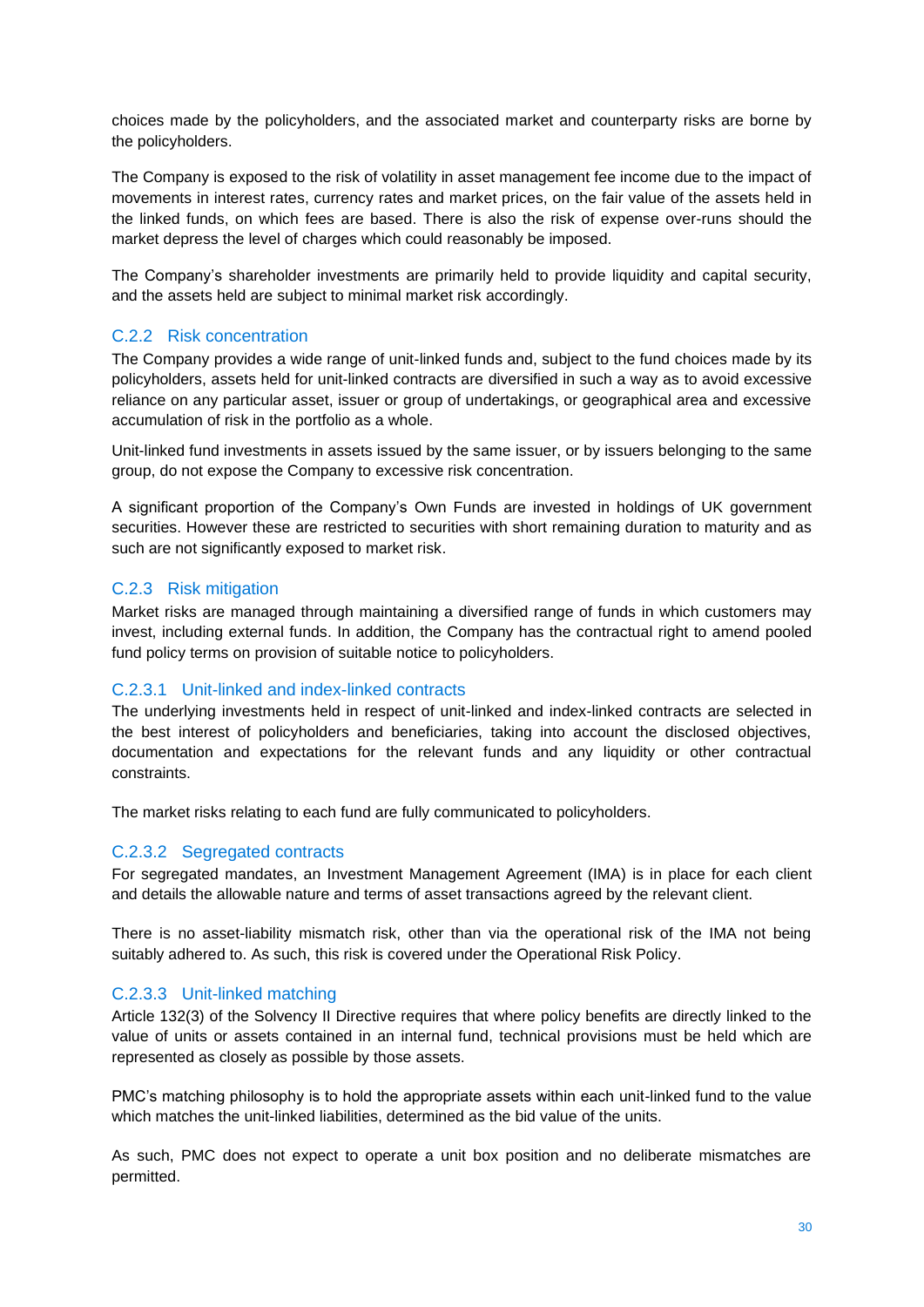#### C.2.3.4 Shareholder assets

The Company's policy is such that shareholder investments are primarily held to provide liquidity and capital security, as distinct from targeting specific investment returns. Accordingly market risk is kept to a minimum by requiring the shareholder assets to be concentrated towards short-dated, highquality assets, denominated in Sterling.

#### C.2.4 Risk sensitivity

Direct exposure to market risks is borne by policyholders within the relevant unit-linked funds. Under asset stress within unit-linked funds, the Company is exposed only to second order risk of lower fee income from assets under management and an associated pressure on continuing to meet expenses.

Minimal market risk is associated with the Company's directly held investments within Own Funds, which are short-dated, high-quality assets.

A range of firm-wide stress scenarios are considered as part of the annual ORSA exercise. Given the nature of the business, asset and liability stresses are equal and opposite, and the only financial impact arises from consequent fee variation.

The contribution, prior to diversification with other risks, towards the Company's Solvency Capital Requirement in respect of the components of market risk is shown in form S.25.03 in the Appendix.

#### C.2.5 Prudent Person Principle (Market risks)

Investment management services provided to the Company by LGIM and other LGIMH companies operate under a strict set of controls with regards to the type and amount of assets that are allowed. These controls are exercised through mandates which list the acceptable asset classes and exposure limits.

Derivative instruments are held directly within policyholder unit-linked funds for risk reduction or efficient portfolio management purposes only. Derivatives are also held indirectly, for example within collective investment schemes, for investment purposes as well as efficient portfolio management. However, there is no cross-contamination of derivatives held for investment purposes in collective investment schemes with assets held directly in PMC's long-term fund and therefore there is no burn through exposure from these indirect derivative contracts to other policyholders invested in PMC's long-term fund.

The Company holds assets for unit-linked contracts which match the nature and value of the policyholder liabilities, set as the bid value of the units. Accordingly, the assets held are invested in a manner appropriate to the liabilities.

The Company invests its capital in short-dated high-quality liquid instruments, such as UK gilts, which are subject to minimal market risk.

# <span id="page-30-0"></span>**C.3 CREDIT RISK**

#### C.3.1 Material risk exposures

Credit risk is the risk that the Company is exposed to loss if another party fails to perform its financial obligations to the Company.

For unit-linked contracts, the Company matches all the liabilities with assets in the portfolio on which the unit prices are based. There is therefore no material interest, price, currency or credit risk for the Company on these contracts. Credit and counterparty risks on unit-linked funds are borne by the policyholders.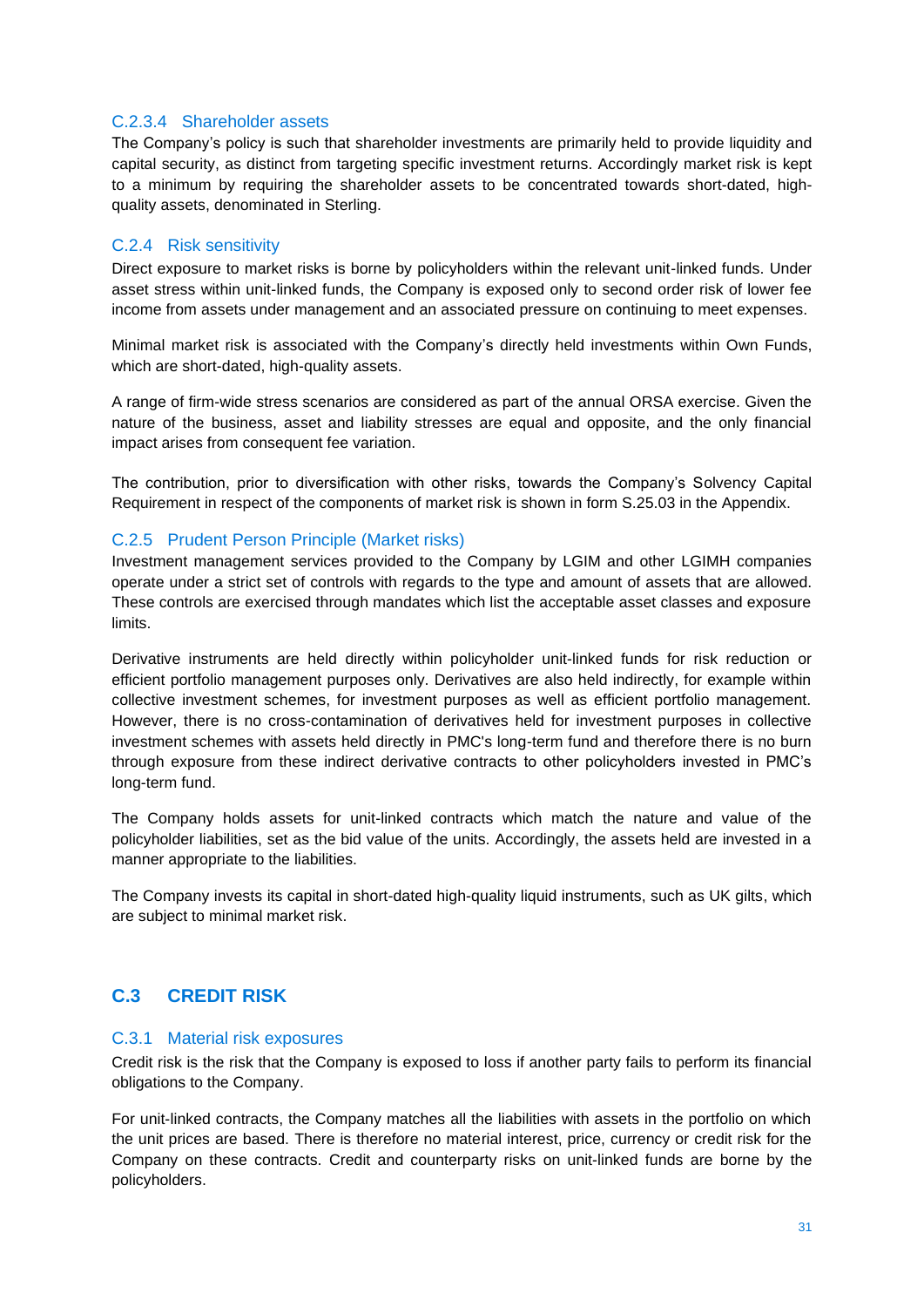The Company is directly exposed to counterparty risk relating to shareholder cash held at banking counterparties or invested in liquidity fund vehicles. This includes the risk of counterparty default for the short period between receipt of monies in respect of client investment into, or disinvestment from, unit-linked funds and the corresponding completion of the processing of those monies into the relevant funds or by settlement to client as applicable. Exposures to banking counterparties are controlled using a framework of counterparty limits. These limits take account of the relative financial strength of each counterparty and are subject to regular review with actual exposures monitored against the agreed limits. The risk is not material given the framework of counterparty controls and limits that operate.

The Company is exposed to the risk of default in respect of payment of fees by clients and the risk of default under the Company's reinsurance arrangements. However these risks are not considered to be material given the exposure amounts and the risk controls and mitigations that are in place.

The Company holds short-dated UK government securities and short-term deposits as capital.

#### C.3.1.1 Reinsurance counterparty risk

The Company does not have any material credit risk exposure to third party or internal reinsurers. Information on the nature of the exposures is shown below for completeness.

#### C.3.1.1.1 Legal & General Group Plc shares held via reinsurance

The pooled fund business offers a wide range of investment fund types. Some funds with a UK equity index component necessarily desire to have an exposure to movements in the Legal & General Group Plc share price. In order that the Company does not itself hold shares in its own ultimate parent company (since a direct holding would breach a Companies Act requirement), the required exposure is obtained via a reinsurance arrangement with Swiss Re Europe S.A. (Swiss Re).

The underlying purpose of the reinsurance is to reduce tracking error on policyholder UK Index funds in order to facilitate closer alignment of policyholder returns to the relevant index economic constituents.

The economic effect of the reinsurance (i.e. on a look-through basis) is that the index funds are exposed to Legal & General Group Plc share price movement, as desired. Although the contractual arrangement is classified as a reinsurance treaty, it does not have the typical features of a risk mitigating contract since the purpose is not to indemnify the Company against losses. The value of the reinsurance treaty (which is directly linked to the assets held in a Swiss Re custody account) is included in the assets held for unit-linked funds and exactly matches the policyholder liability. As such there is no basis risk.

PMC has a floating rate first priority charge on the portfolio of Legal & General Group Plc shares (and any uninvested cash) held by the reinsurer to match this exposure, and these assets are held for the reinsurer in a custody account with LGIM as asset manager.

In principle, PMC is exposed to the risk of reinsurer default. However, the priority charge on the relevant assets means that, in the event of such default, the value of those assets would be secured for PMC. The reinsurer's credit rating, in conjunction with the operation of the priority charge and the unit-linked nature of the liabilities, is considered to mean immaterial counterparty default risk applies. Further, the custodial relationship for the assets is managed by LGIM as asset manager and trading instructions are routed via LGIM, and as a result PMC has good ongoing visibility of the assets charged for its benefit.

#### C.3.1.1.2 Investment Only platform

The Company also has in place a number of reinsurance arrangements with external third parties relating to a minor proportion (less than 1%) of the assets held within unit-linked funds. The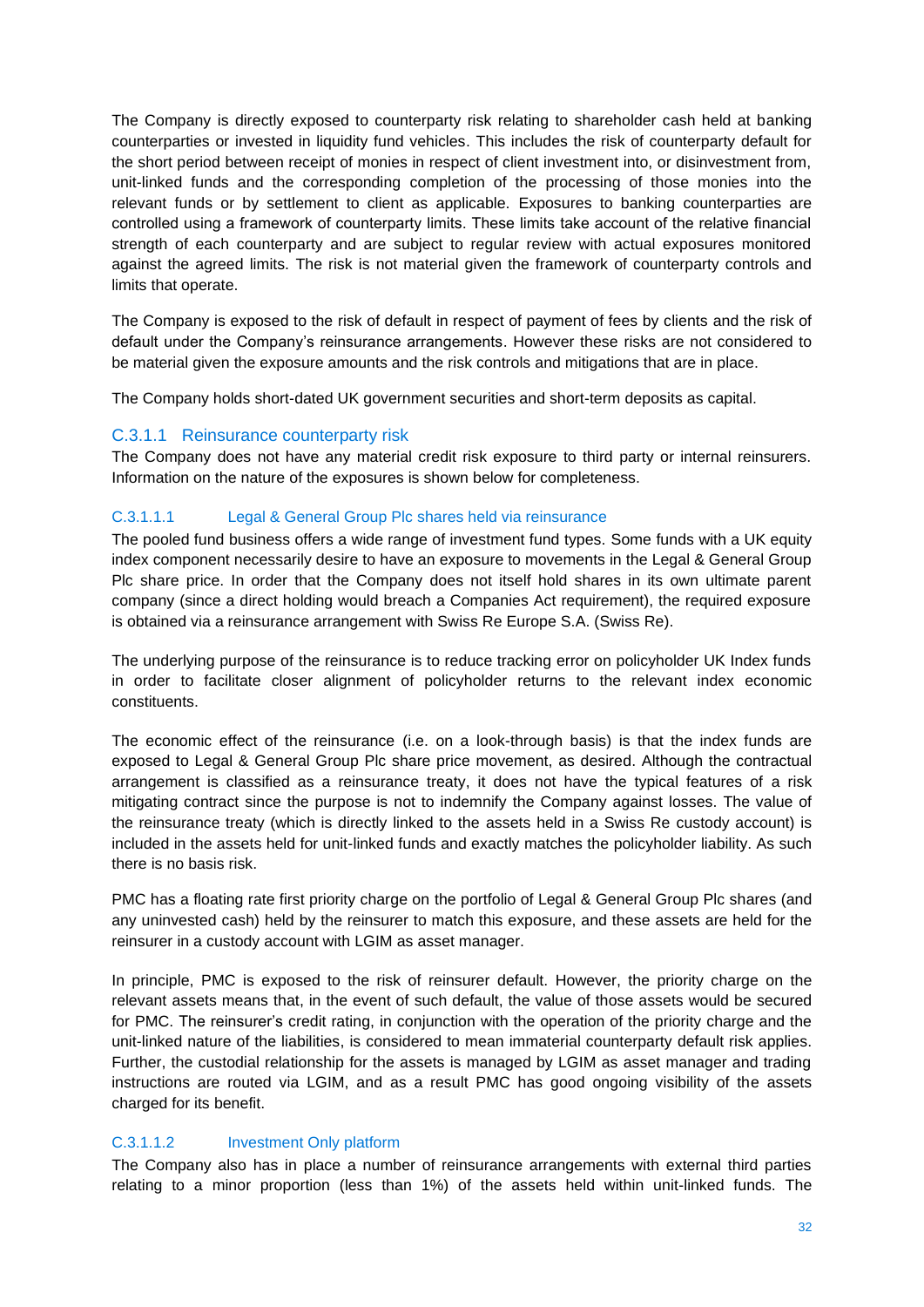underlying purpose of the arrangements is not to transfer risk in the conventional reinsurance sense but instead the various arrangements allow expansion of the available range of policyholder investment choice.

Although contractually structured as reinsurance treaties, there is no underlying transfer of risk as the PMC policyholder bears the risk of reinsurer default (which is explicitly written accordingly into each legal contract between the Company and the relevant PMC policyholders) and the Company's exposure is restricted to a second order impact via consequent reduction in fee income. At the current levels, such second order exposure is immaterial.

The nature of the arrangements means that the Company is not directly impacted by the credit standing of each reinsurer. Nevertheless, before each arrangement is entered into, the Company secures an appropriate floating charge from the relevant reinsurer to the value of the relevant assets in order to reduce the risk of PMC policyholders being adversely economically impacted by reinsurer default. Approval for these arrangements is governed by the existing product and fund approval framework.

#### C.3.1.1.3 Annuity reinsurance

The Company also has a reinsurance arrangement with Legal and General Assurance Society Limited in respect of a very small book of annuities in payment. The gross exposure is financially immaterial to the Company's balance sheet. The reinsurer also provides all administration services for the small number of policies concerned.

#### C.3.1.2 Banking counterparty risk

The Company is exposed to potential financial loss should banks or other issuers of financial instruments default on their obligations to us. We are also exposed to counterparty risks in respect of the providers of settlement and custody services.

Exposures to banking counterparties and the issuers of financial instruments are controlled using a framework of counterparty limits. These limits take account of the relative financial strength of the counterparty as well as other exposures that the Company may have. Limits are subject to regular review with actual exposures monitored against the set limits. We apply defined criteria for the ongoing monitoring of custody and settlement services and the financial strength of providers is regularly reviewed.

#### C.3.1.3 Client counterparty risk

Whilst it is possible for the fund management fees to be deducted as part of the unit price, the majority of policyholders pay fund management fees quarterly in arrears.

Although there is therefore an exposure to the risk of clients not paying the incurred and invoiced fees in a timely manner, the standard policy terms allow the Company to recoup any unpaid amounts directly from the surrender value of units allocated to the relevant client's policy should this prove to be necessary.

A minority of clients occasionally request that the Company allocates fund units in advance of the client providing monies for investment. The Company only agrees to such 'pre-funding' subject to strict limits and controls, and the timeframe involved before receipt of the client monies is typically two days. Counterparty risk is not material as the Company holds the assets purchased, and standard policy terms include indemnity rights to recover any losses if purchases are reversed due to nonreceipt of the client investment monies.

#### C.3.2 Risk concentration

A significant proportion of the Company's capital is invested directly or indirectly in holdings of UK government securities. However these are restricted to securities with short remaining duration to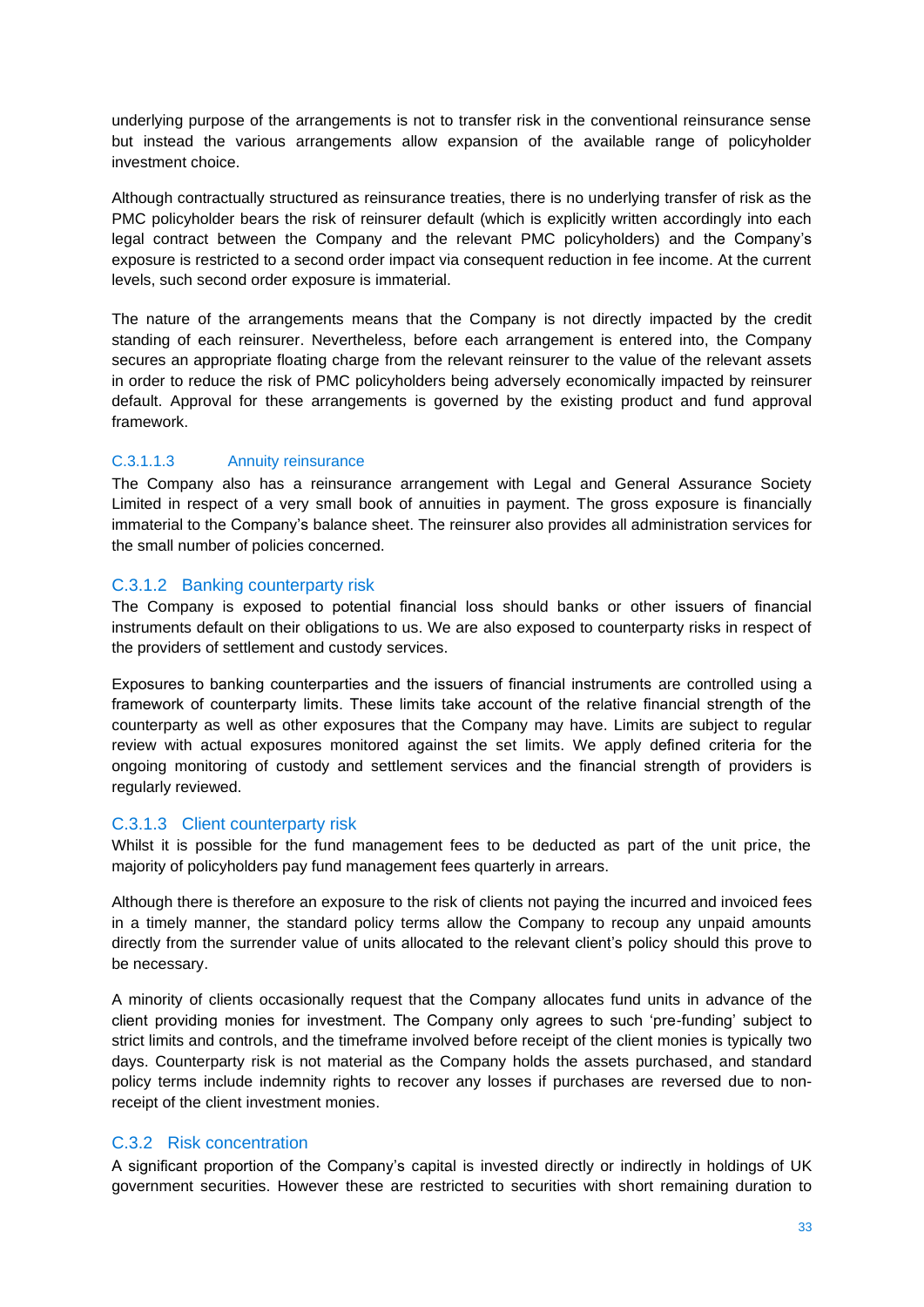maturity and, in conjunction with the UK government's credit rating, do not expose the Company to any material credit risk or undue risk concentration.

The agreed limits for placement of overnight deposits with counterparties are set at a level to avoid material risk concentrations.

#### C.3.3 Risk mitigation

As described in section B above, investment management services are provided by LGIM. The investment manager is assigned diversification limits to manage shareholder exposures to external banking counterparties. These limits are subject to established portfolio monitoring and breach reporting processes.

Counterparty risk relates primarily to shareholder deposits and cash balances held with third-party banking institutions. This is monitored to ensure that counterparty placements do not exceed agreed limits and that amounts held in the current accounts are placed with other counterparties each day. The process allows a proportion of cash to be left with the relevant third-party custodian.

As described in section C.3.1.3 above, the Company has the right to effect payment of the relevant outstanding amount should invoiced fees remain unpaid, either by auto-surrender of policy units in accordance with the standard terms and conditions or by deduction from proceeds at the point of policy redemption.

Reinsurance counterparty risks are mitigated by the presence of the floating charges described in section C.3.1.1 above.

#### C.3.4 Risk sensitivity

The Company has no material exposure to credit risk.

#### C.3.5 Prudent Person Principle (Credit risks)

Investment management services provided to the Company by LGIM and other LGIMH companies operate under a strict set of controls with regards to the type and amount of assets that are allowed. These controls are exercised through mandates which list the acceptable asset classes and exposure limits.

Assets are properly diversified in such a way as to avoid excessive reliance on any particular asset, issuer or group of undertakings, or geographical area and excessive accumulation of risk in the portfolio as a whole.

Investments in assets issued by the same issuer, or by issuers belonging to the same group, do not expose the insurance undertakings to excessive risk concentration. The Company has a relatively large proportion of shareholder investments in UK gilts; however these are considered to be low risk assets.

To ensure protection of assets for unit-linked funds, pooled business invested assets are held by independent custodians, and clients are further protected by the presence of a floating charge over all PMC's assets and a security trustee.

Where clients have chosen to link the value of their policy to a fund provided by an external insurer, the Company secures an appropriate floating charge from the relevant insurer to the value of the relevant assets in order to reduce the risk of the clients being impacted by reinsurer default.

For segregated business, the assets are held at the client's custodian.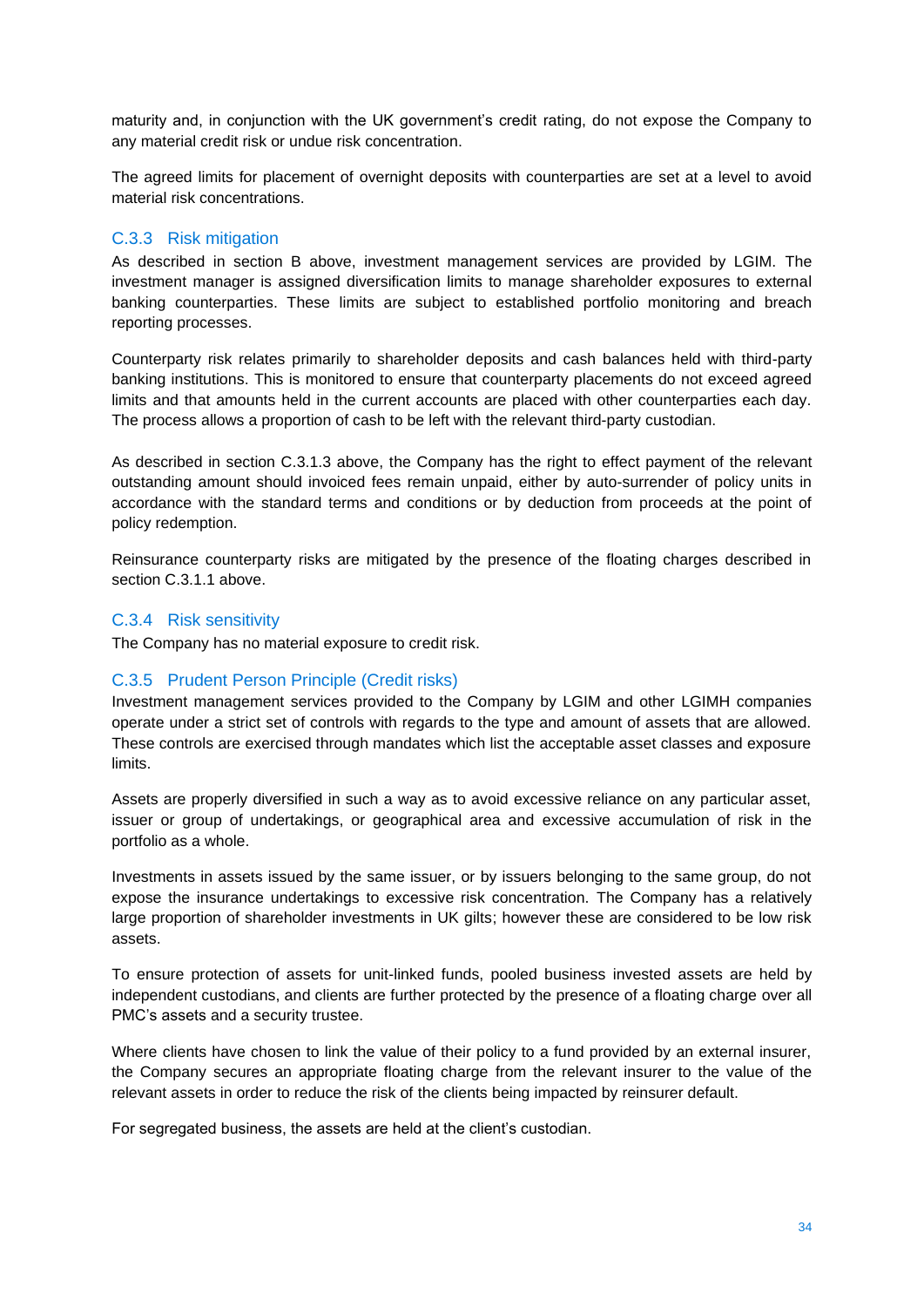# <span id="page-34-0"></span>**C.4 LIQUIDITY RISK**

#### C.4.1 Risk exposure

Liquidity risk is the risk that the Company, though solvent, either does not have sufficient liquid financial resources available to meet its obligations as they fall due, or can only secure such liquid financial resources either at an excessive borrowing cost or through a sale of assets at a price significantly below the fair value of such assets in the recent past.

The cash conversion cycle within the Company is such that there is some exposure to corporate working capital strain; in particular, fee income is typically collected quarterly in arrears but expenses are payable monthly.

The investment risks associated within the unit-linked funds, including liquidity risk, are borne by the policyholders.

#### C.4.2 Liquidity risk management

The Company does not seek exposure to liquidity risk as a part of its business model, but accepts that exposure to liquidity risk can arise as a consequence of the markets in which it operates, the products that it writes and through the execution of investment management strategies.

Overall, the Company maintains sufficient liquid funds for business as usual purposes. Furthermore, it seeks to ensure that exposures to liquidity risk which arise are effectively managed so that the Company continues to meet its obligations under unlikely, but plausible, extreme liquidity scenarios.

Exposure to liquidity risk is measured in terms of a liquidity coverage ratio expressed in terms of the sources of cash or liquid assets and committed facilities that need to be maintained to cover identified liquidity requirements. The identified liquidity requirements are defined as:

- *Near term:* The immediate liquidity requirements managed under normal circumstances on a daily basis. The main requirements here include working capital funding, together with known and forecast cash flows relating to less routine transactions such as dividend payment to the parent company. In this everyday scenario the sources of liquidity are cash held in bank accounts and liquidity funds and known cash inflows;
- *Moderate:* This scenario is adjusted for stresses more severe than everyday requirements. The sources of liquidity are also stressed in this scenario and may be reduced because of the adverse effects of the stress scenario;
- *Extreme:* The stressed liquidity requirements in an unlikely, but plausible, extremely adverse market scenario. The sources of liquidity are also stressed in this scenario and may be reduced because of the adverse effects of the stress scenario.

In addition to other sources of liquidity, the Company has access to short-term borrowing in the form of an overdraft facility with HSBC.

A credit facility has also been established with Legal & General Finance Plc for the provision of up to £200m for use in the event that the Company does not have sufficient cash on any given business day. This facility is primarily intended to cover planned short-term spikes in the Company's liquidity requirements, and as such any loan through this facility will normally be very short term. The loan facility is also available, if required, to provide liquidity in other defined circumstances.

#### C.4.3 Risk concentration

The Company's control framework defines procedures, exposure limits and minimum credit quality standards in order that no material liquidity risk concentration exists.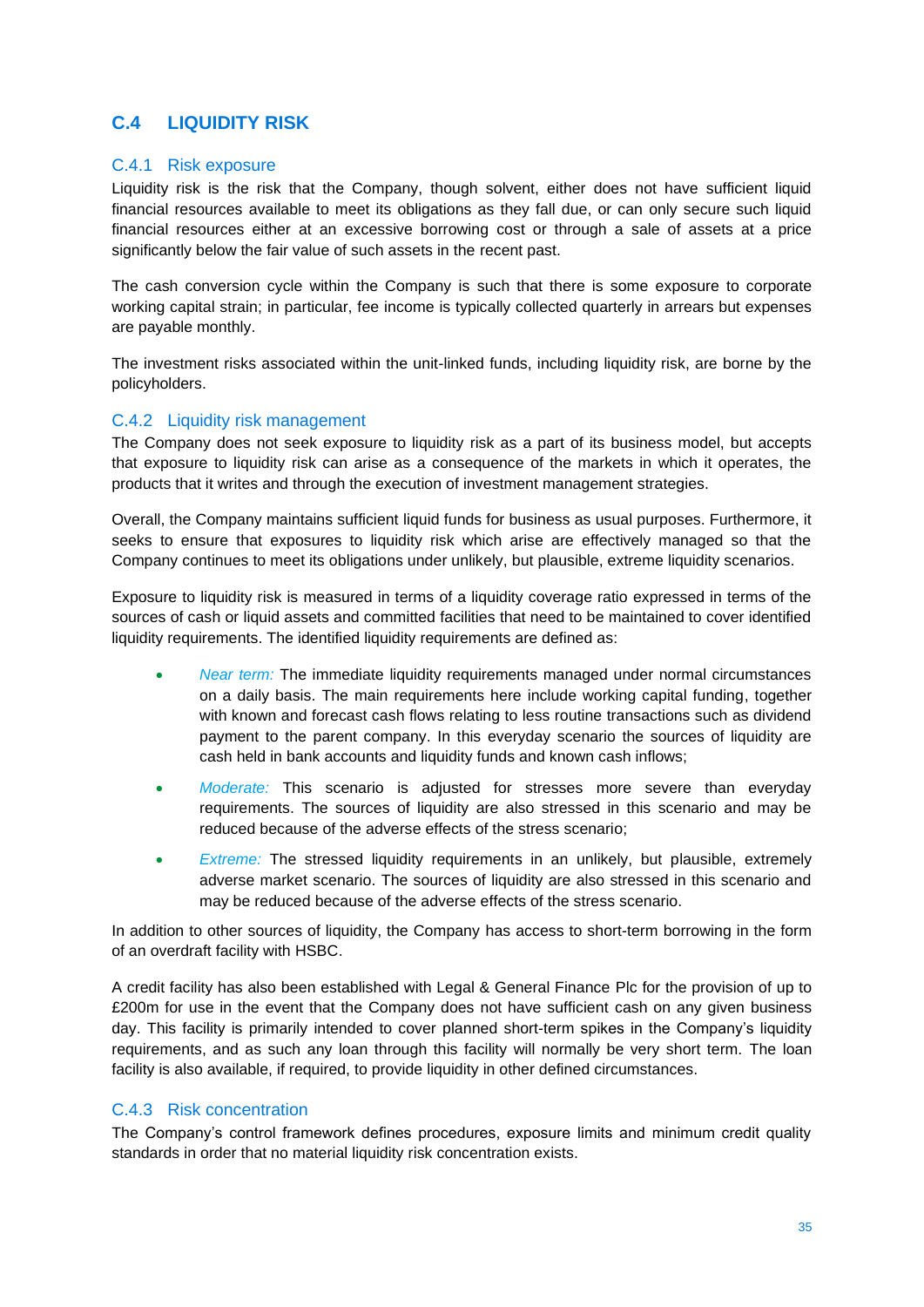#### C.4.4 Risk mitigation

Policyholders who invest in the Company's pooled pension funds do so by way of an insurance policy to which units are allocated in the range of pooled investment funds operated as 'PF Sections'.

The investment risks associated with the unit-linked funds, including liquidity risk, are borne by the policyholders.

As part of its existing liquidity risk management, the Company uses daily controls to monitor and manage withdrawal requests.

Where a PF Section could not meet a requested redemption from its prevailing cash and securities in the normal course of trading, the relevant fund manager would work with the trading team on a dealing strategy that raises the required cash sum without material disruption to the PF Section or its remaining policyholders.

Standard redemption terms are communicated with clients and vary according to the dealing frequency of the relevant fund.

No surrender penalties apply upon surrender. However, in addition to the standard redemption terms which apply as described above, the contractual policy terms include further provisions for liquidity management as follows:

- where the surrender of units in an individual PF Section is greater in value than  $£1m$ , PMC can give notice to transfer assets in specie
- when market conditions or other external factors impact the realisation of underlying investments, the Company may delay surrender payment by up to one year for all pooled funds, and by a further nine months for real estate funds.

For segregated mandates, investment objectives are agreed with each client at outset and include any liquidity requirements. The Company is not exposed to any liquidity risk in respect of the investments managed under segregated mandates.

#### C.4.5 Expected profit in future premiums

All in-force business written by the Company is treated for valuation purposes as single premium business. As such the amount of the expected profit from future premiums included on the Solvency II balance sheet is zero.

#### C.4.6 Prudent Person Principle (Liquidity risks)

Investment management services provided to the Company by LGIM and other LGIMH companies operate under a strict set of controls with regards to the type and amount of assets that are allowed. These controls are exercised through mandates which list the acceptable asset classes and exposure limits.

The Company's shareholder investments are short-dated, high-quality localised liquid assets.

Although no regulatory requirement exists for the segregation of shareholder cash and policyholder cash in transit, PMC has implemented a policy of physically separating them to strengthen policyholder protection and provide greater clarity to underpin the Company's floating charge security structure.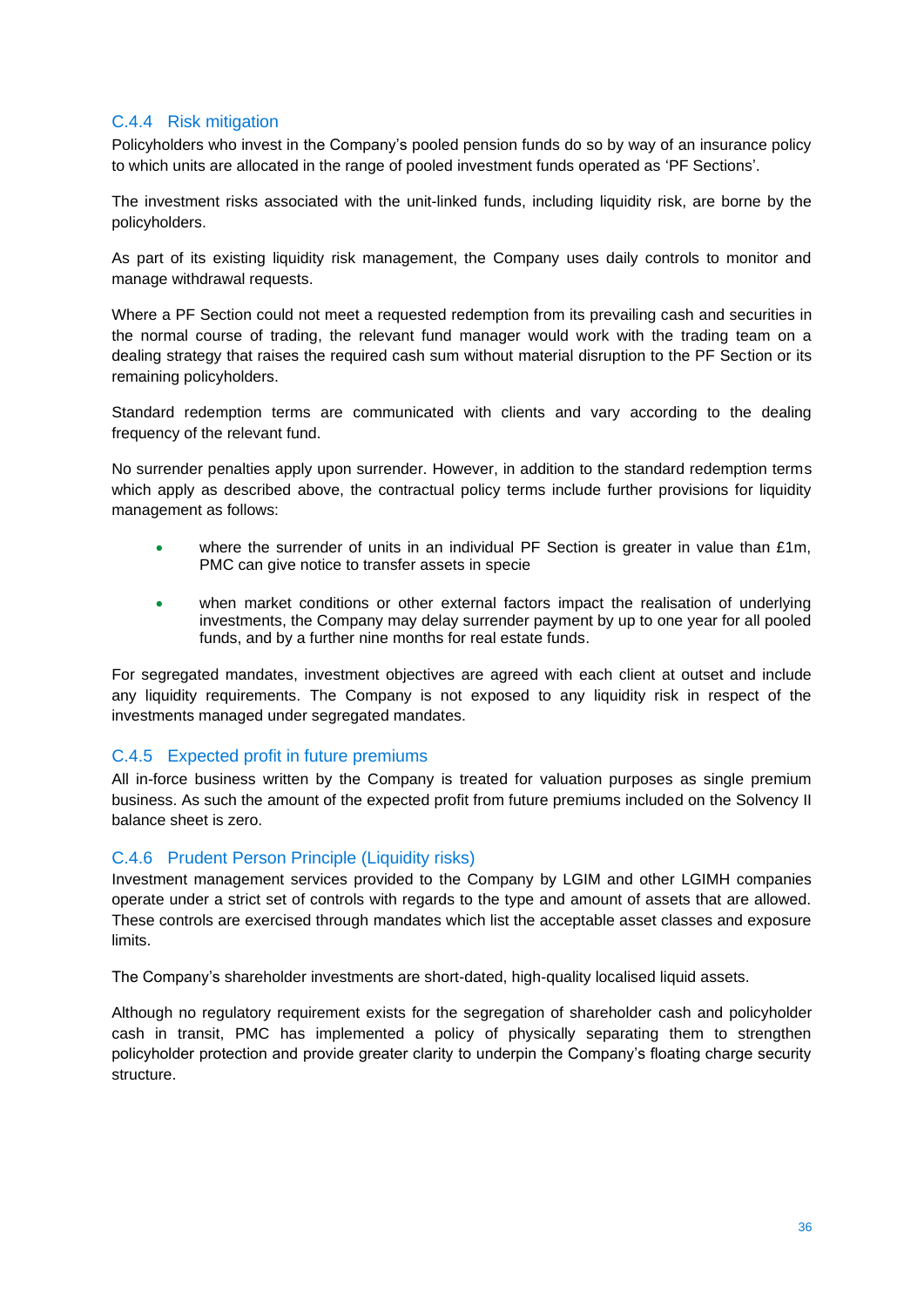# <span id="page-36-0"></span>**C.5 OPERATIONAL RISK**

#### C.5.1 Material risk exposures

Operational risk is defined as loss arising from inadequate or failed internal processes, people, systems or external events.

The Company operates within a framework of internal controls to minimise the risk of unanticipated loss from operational risk events, whilst recognising that no system of internal control can completely eliminate the risk of error and financial loss. Poor or inefficient business processing can also lead to increased cost as a whole, and operational errors with associated reputational damage and loss of assets.

The Company's operational risk exposure has two main components.

The first covers processing risks, which arise from the day-to-day operations of the business. Control frameworks are designed to minimise such operational losses to acceptable levels.

The second covers event risks, relating to rare events which have a low probability but may have a material financial impact should they occur and may cause reputational damage. Controls and processes are designed to prevent and detect any such event.

Operational risks are regularly reviewed, including an annual in-depth analysis and discussion at risk assessment meetings with senior management and relevant Committees. The Company continues to undertake significant investment in system capabilities and business processes to meet the expectations of customers and regulators as well as comply with regulatory, legal and financial reporting requirements, and continues to further enhance controls and further mitigate the risks of loss from operational risk events.

The emergence during 2020 of the Covid-19 pandemic, and its ongoing impacts, reinforces the exposure of businesses to the risk of operational disruption. The Company is exposed to the risk of disruption to business operations should employees or those who work in supply chains become unwell and from restrictions on travel which are put in place. Action has already been taken action to support the resilience of the Company's business operations, and there are well established management procedures to continue to closely monitor any new risk factors as they emerge to ensure an appropriate response. The Company has successfully adjusted its working practices to manage the impact of the lockdowns and other restrictions imposed in the UK since March 2020 in response to the emergence of the Covid-19 pandemic, and has been able to continue its business operations without material disruption.

#### C.5.2 Risk concentration

Investment management services are provided by LGIM. Given the size and nature of the Company's business, the operational systems and processes utilised by LGIM represent a potential concentration of operational risk for the Company, albeit LGIM procedures remain subject to the Group's internal control framework as appropriate.

We have not identified any other material risk concentration for operational risk.

#### C.5.3 Risk mitigation

The Company has a well-established and embedded risk governance model that seeks to ensure that business management is actively engaged in ensuring an appropriate control environment for managing the risks implicit in the business. The Risk function led by the CRO provides both expert advice and guidance on the required control environment, together with objectively challenging the way risks are being managed. The Internal Audit function, which reports to the Group Audit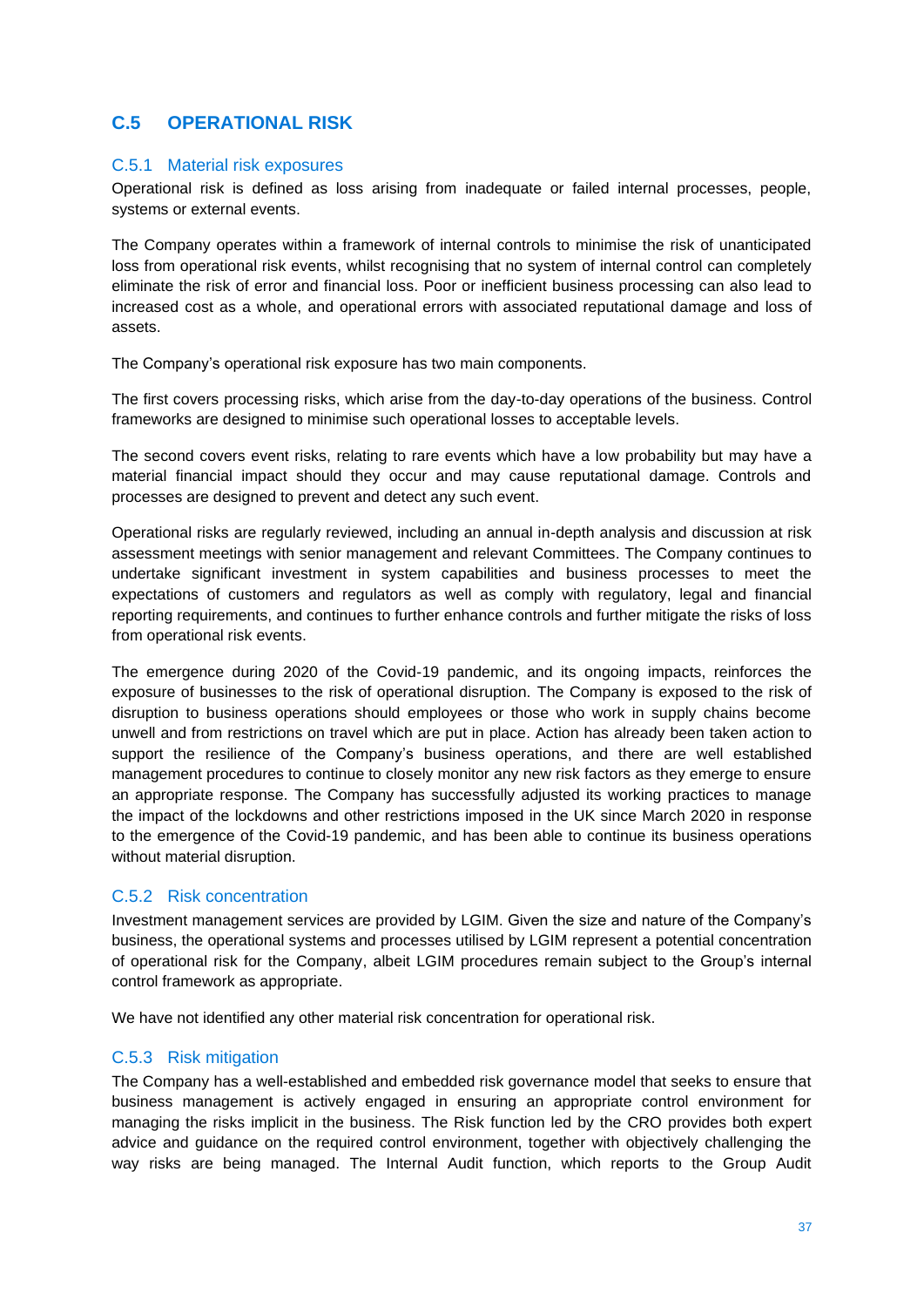Committee and to the LGIMH Audit Committee, provides independent assurance on the adequacy and effectiveness of controls.

The Company's plans for growth will inherently change the profile of operational risk across the business. Accordingly, as the Company grows, it continues to invest in system capabilities and operational processes to meet the expectations of customers; comply with regulatory, legal and financial reporting requirements; and mitigate the risks of loss or reputational damage from operational risk events. To deliver this, a number of strategic initiatives are being implemented.

A minor portion (approximately 12%) of the Company's UK gilt capital holding is held in a bespoke Qualifying Investor Alternative Investment Fund managed by LGIM (Ireland) Risk Management Solutions, which can be used from time to time to hedge the potential risks to the PMC balance sheet following the occurrence of specific market-related operational risk errors. This holding is consistent with PMC's risk appetite regarding minimal market risk exposure for shareholder assets.

The financial services sector has seen attempts by third parties to seek and exploit perceived vulnerabilities in IT systems. Potential threats include denial of service attacks, network intrusions to steal data for the furtherance of financial crime, and the electronic diversion of funds. We are focused on maintaining a robust and secure IT environment that protects customer and corporate data and minimises the potential for the perpetration of criminal acts. Processes exist to evaluate the security of systems and proactively address emerging threats.

#### C.5.4 Risk sensitivity

A variety of sensitivity tests are undertaken within the calibration of the operational risk capital requirement, including: using alternative distribution shapes for operational risk scenarios; applying different techniques to combine scenarios; and varying correlation assumptions. The sensitivity tests employed have identified no material concerns with the results of the calibration.

The key categories of operational risk are monitored within regular internal reporting and can be used to initiate a reassessment of capital needs to be undertaken if considered appropriate.

The contribution, prior to diversification with other risks, towards the Company's Solvency Capital Requirement in respect of operational risk is shown in form S.25.03 in the Appendix.

#### C.5.5 Prudent Person Principle (Operational risks)

Investment management services provided to the Company by LGIM and other LGIMH companies operate under a strict set of controls with regards to the type and amount of assets that are allowed. The investment manager is only permitted to invest on behalf of the Company in assets and instruments whose risks it can properly identify, measure, monitor, manage, control and report.

The relevant investment objectives, guidelines and restrictions, including consideration of the requirements of COBS 21 (permitted links), are documented for each unit-linked fund. The nature of the PMC business means that any constraints related to underlying policyholder investments are automatically taken into account in the process of designing new funds or products.

Granular asset data for all assets held by the Company is included in regular reporting to the PRA.

# <span id="page-37-0"></span>**C.6 OTHER MATERIAL RISKS**

There is also reputational contagion risk to the Company from events that may arise elsewhere within the parent Legal & General Group. Lack of confidence in the Company and the Group is mitigated by the retention within the Company of sufficient capital to avoid the need to rely on parental support in all but the most extreme circumstances and by effective ongoing capital management.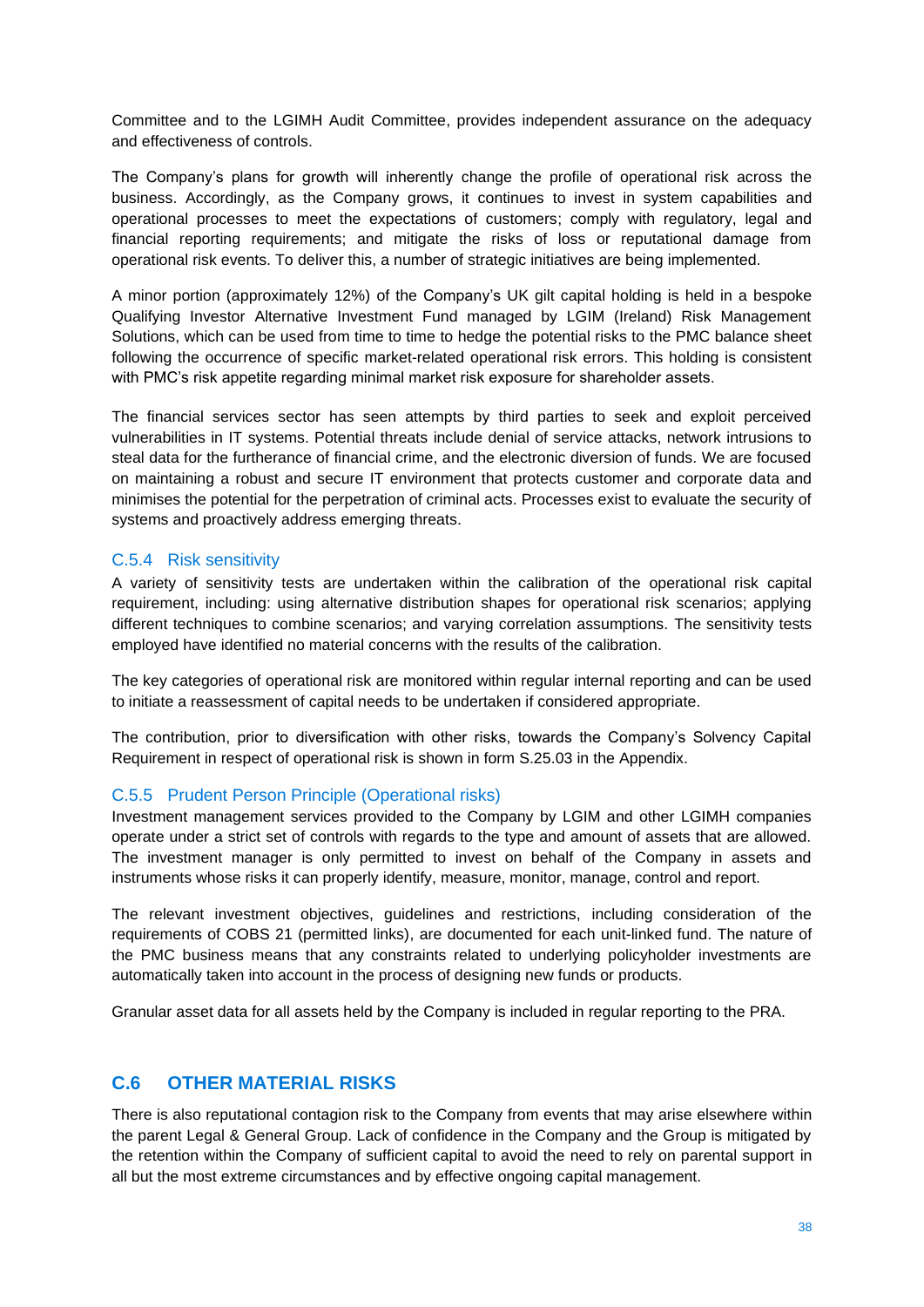The markets in which the Company operates are highly regulated, with regulation and legislation defining the overall framework for the design, marketing and distribution of products; the acceptance and administration of business; and the prudential capital that regulated companies should hold. There continues to be a significant pipeline of globally driven regulatory change, which may affect the cost of providing insurance-based investment products or the way that investment firms do business, and including continuing consideration of climate change effects.

The Company has a framework for identifying emerging risks through annual reviews of divisional plan strategy, regular meetings with senior management and a quarterly legal entity and business risk assessment.

### <span id="page-38-0"></span>**C.7 ANY OTHER INFORMATION**

The above sections C.1 to C.6 inclusive contain all material information regarding the risk profile of the Company.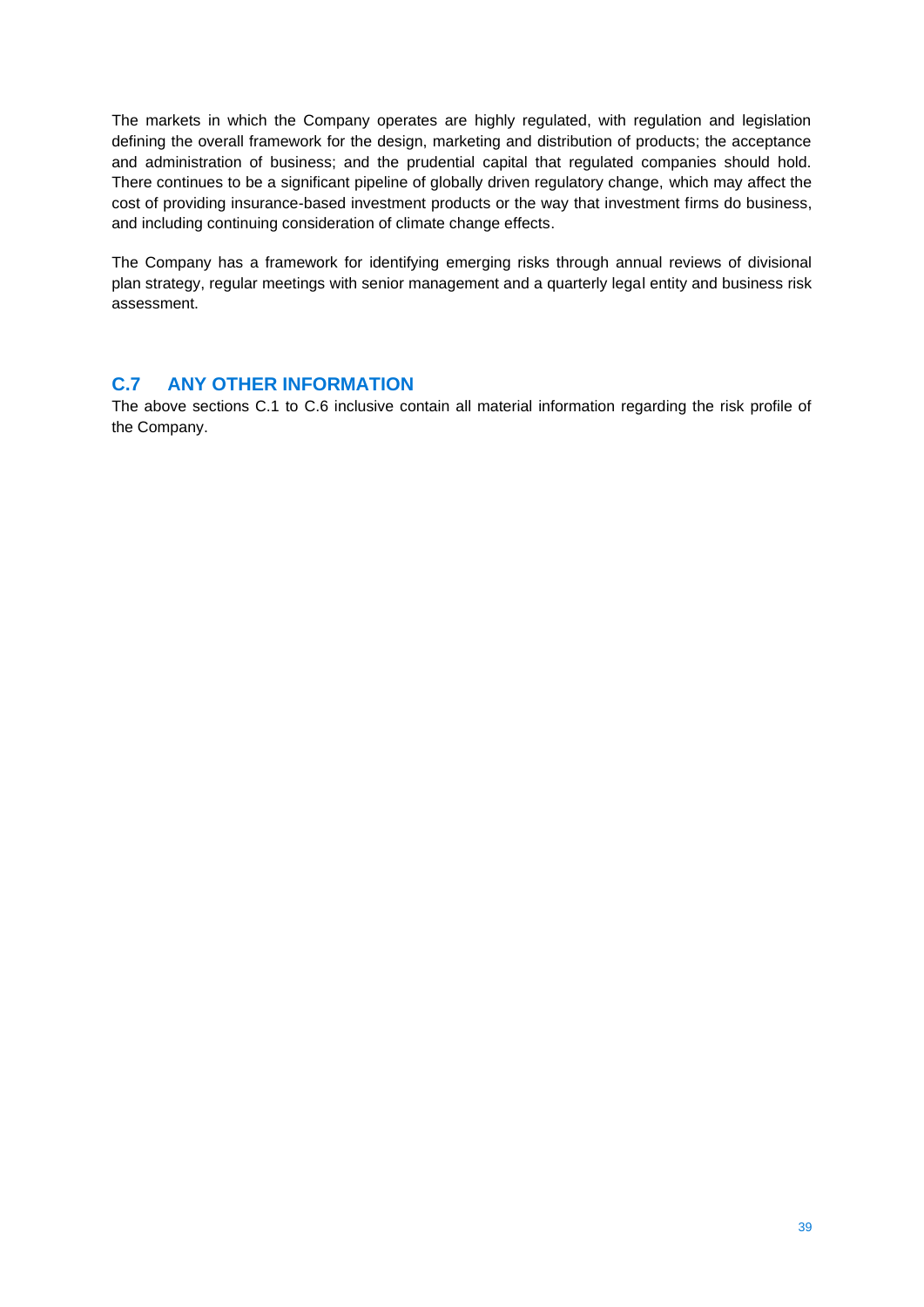# <span id="page-39-0"></span>**D. VALUATION FOR SOLVENCY PURPOSES**

# <span id="page-39-1"></span>**D.1 ASSETS**

A summary of the Company's assets on the Solvency II valuation basis is set out in the following table.

| Assets (£m)                                            | 2021    | 2020    |
|--------------------------------------------------------|---------|---------|
| Assets (other than those held for linked contracts)    | 776     | 650     |
| <b>Bonds</b>                                           | 230     | 230     |
| Collective Investment Undertakings                     | 197     | 31      |
| Deposits other than cash equivalents                   | 27      | 164     |
| Cash and cash equivalents                              | 16      | 6       |
| Reinsurance recoverable                                | 1       | 2       |
| Insurance and intermediaries receivables               | 163     | 67      |
| Other (non-invested) assets                            | 143     | 149     |
| Assets held for index-linked and unit-linked contracts | 371,145 | 344.806 |
| <b>Total Assets</b>                                    | 371,921 | 345,456 |

#### D.1.1 Solvency II valuation for each material class of asset

The Solvency II Balance Sheet is prepared on a market-consistent basis, whereby assets are accounted for at market value and liabilities are assessed on a best estimate basis.

The Company values its assets in accordance with Article 75 of the Solvency II Directive and in line with the requirements of Article 10 of the Solvency II Delegated Regulation. Valuations of assets are underpinned by a system of processes and controls ensuring compliance with Article 267 of the Solvency II Delegated Regulation. Included within these processes is an assessment of valuation uncertainty and the extent to which asset valuations are appropriate in light of uncertainties that exist. This process focusses on, although is not limited to, assets that are valued using alternative valuation techniques.

There is no material uncertainty in the valuation of assets. A minority (approximately 1.5%) of instruments on the balance sheet are valued using alternative valuation techniques where some inputs are not based on observable market data (unobservable inputs). All such instruments are held within unit-linked funds and the designated asset value is exactly matched by a policyholder unit liability of identical amount. Further detail on these is provided in section D.4 below.

The Company has concluded that its assets are valued appropriately in accordance with Article 10 of the Solvency II Delegated Regulation and appropriately reflect consideration of valuation uncertainty.

There have been no material changes to the asset recognition and valuation bases used during the reporting period.

#### D.1.1.1 Bonds and Collective Investment Undertakings

These investments are measured at fair value in accordance with IFRS using quoted or otherwise observable market bid prices.

#### D.1.1.2 Deposits other than cash equivalents

These are short-term deposits held with highly rated banks and other financial counterparties, measured as the par amount of the deposit plus any attaching accrued interest.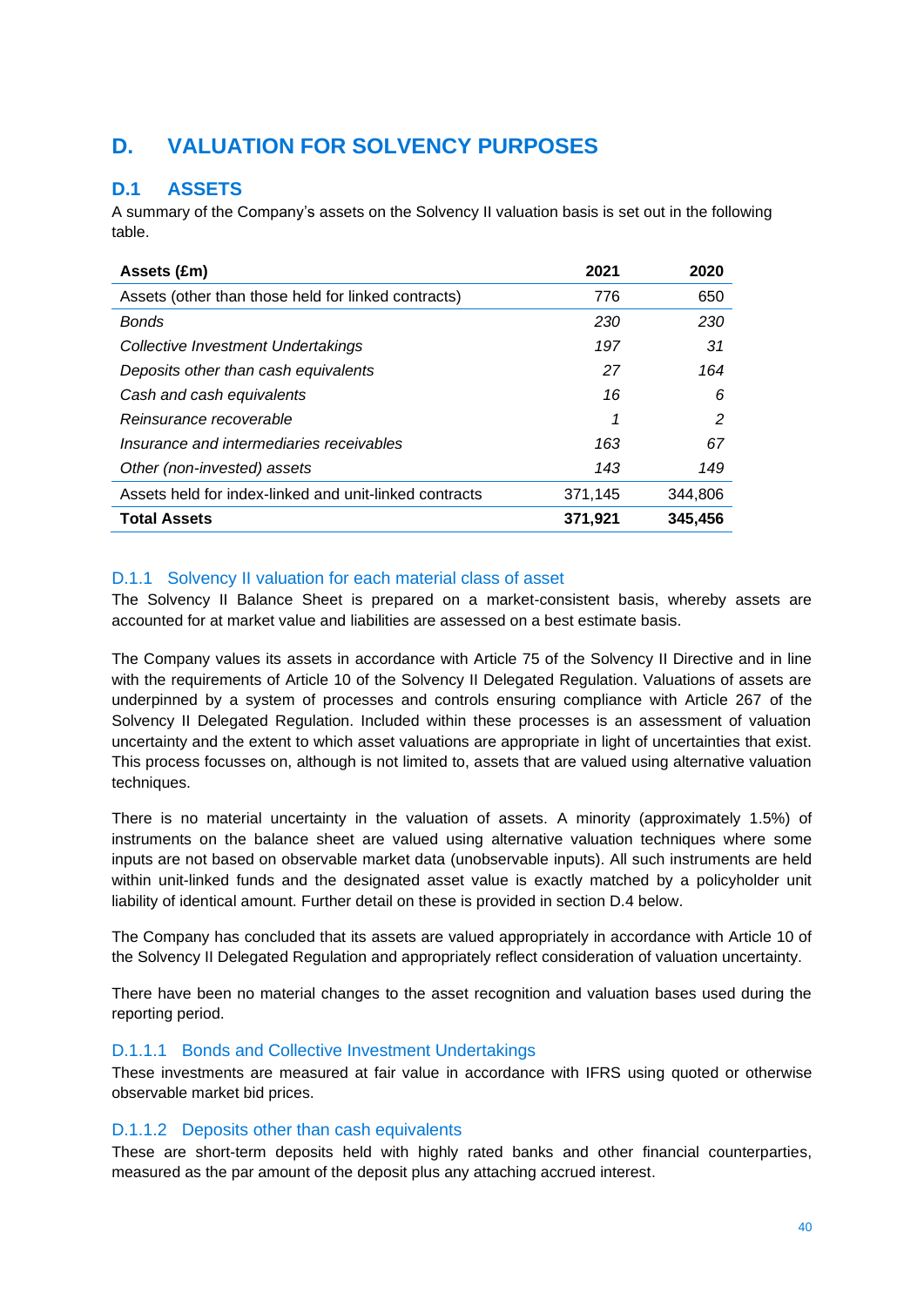#### D.1.1.3 Assets held for index-linked and unit-linked contracts

Assets held for index-linked and unit-linked contracts are measured at the fair value of the underlying assets and liabilities (other than technical provisions) held within such funds.

Unit-linked assets are closely matched to the corresponding liabilities, and the value of policyholder assets held equals the bid value of the policyholder unit liability.

Where available, assets and liabilities within unit-linked funds are valued using quoted market bid prices obtained from independent sources in active markets for the identical assets and liabilities.

Derivative assets are directly held only within policyholder unit-linked funds for efficient portfolio management. When valuing derivatives as part of the unit-pricing mechanism, warrants, futures, swaps and listed options are taken at market value and currency forwards are valued using current exchange rates.

A minority of instruments within unit-linked funds are valued using unobservable inputs. Further detail on these is provided in section D.4 below.

#### D.1.1.4 Reinsurance recoverable

This asset class is not financially material but is described here for completeness. The value shown in the balance sheet corresponds to the best estimate liability for a very small immediate annuity book which is included within gross technical provisions and is 100% reinsured.

The Company also has in place a number of reinsurance arrangements with external third parties relating to a minor proportion (less than 1%) of the assets held within unit-linked funds. Although contractually structured as reinsurance treaties, the underlying purpose of the arrangements is not to transfer risk in the conventional reinsurance sense but instead the various arrangements allow expansion of the available range of policyholder investment choice and facilitate exposure within certain unit-linked funds to the price of Legal & General Group Plc shares. The value of these reinsured assets is included within the total asset value held for linked contracts.

#### D.1.1.5 Cash and cash equivalents

Cash and cash equivalents are valued in accordance with IFRS. The value primarily relates to cash in hand or held at call with banks.

#### D.1.1.6 Insurance and intermediaries receivables

These are held at fair value in accordance with IFRS. This item primarily relates to invoiced fees due to be received from clients.

#### D.1.1.7 Other assets

These are held at fair value in accordance with IFRS. This item primarily relates to fees which have accrued though not yet invoiced to clients.

#### D.1.2 Material differences between IFRS and Solvency II valuation

There are no material differences in the bases, methods and main assumptions used in the asset valuation for Solvency II purposes compared to the valuation in the IFRS financial statements.

Deferred acquisition costs are an allowable asset on the IFRS balance sheet but are not recognised on the Solvency II balance sheet. The relevant amount on the Company's IFRS balance sheet at 31 December 2021 was £5m (2020: £1m).

There are certain presentational differences which have zero net impact on the balance sheet position.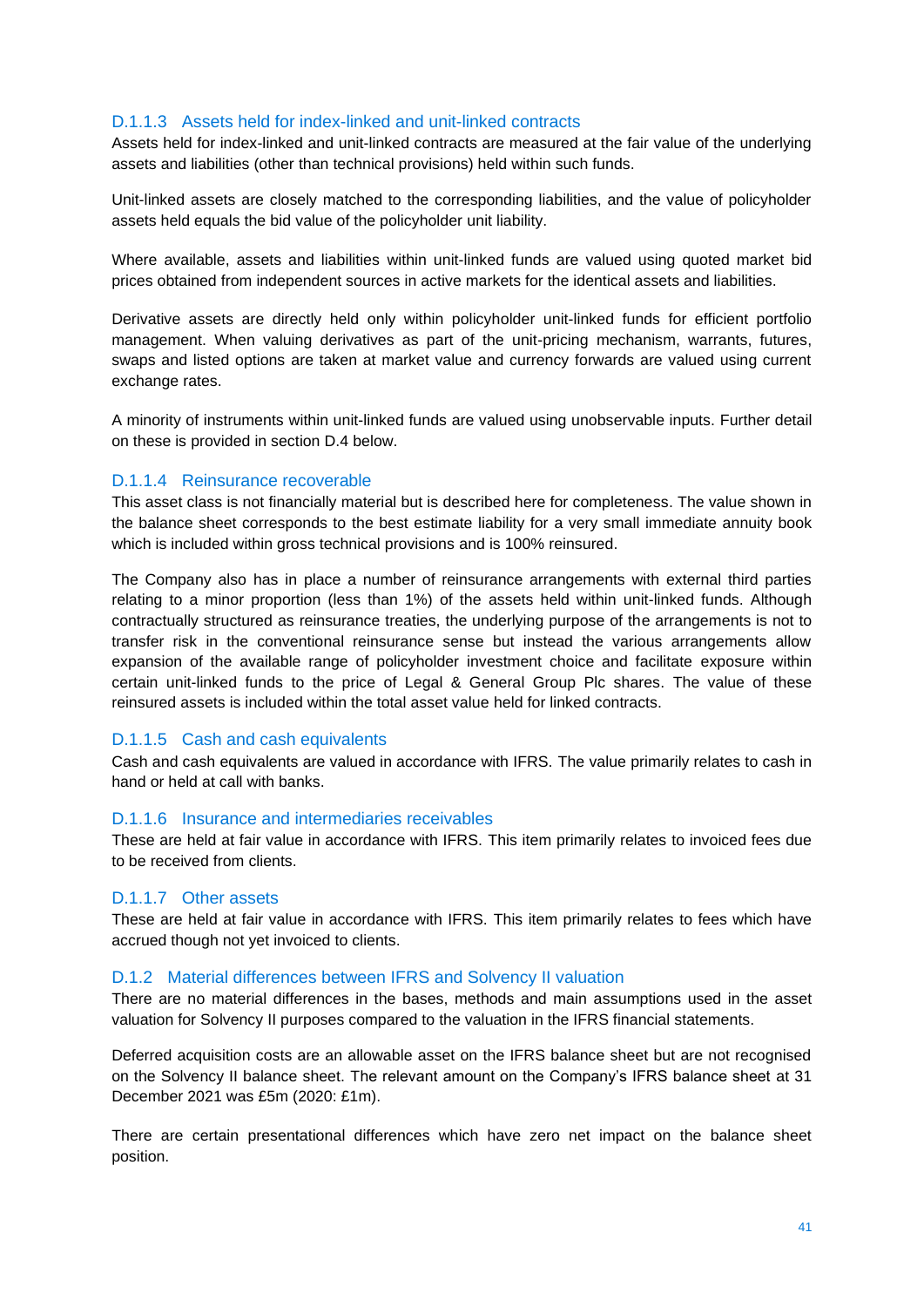The main relevant presentational difference is that under Solvency II all assets held for linked contracts are consolidated and reported as a single distinct asset class, whereas in the IFRS financial statements the underlying assets and liabilities within the unit-linked funds are separated out and shown according to the nature of each particular item. For example, in the IFRS financial statements the fair value of derivative liabilities within unit-linked funds is presented as a liability item, whereas the Solvency II treatment presents it as a negative amount within the total of assets held for linked contracts. As such the total asset value shown in the IFRS financial statements is higher than that shown in the Solvency II balance sheet by £2.6bn, with a correspondingly equal higher value of the associated liabilities.

One further presentational difference is that short-term deposits are included in the IFRS balance sheet within Cash and cash equivalents, whereas for Solvency II these are separated out and shown under Deposits other than cash equivalents.

# <span id="page-41-0"></span>**D.2 TECHNICAL PROVISIONS**

A summary of the Company's technical provisions as at 31 December 2021, split by the defined Solvency II lines of business and including comparison to the previous year-end position, is set out in the following table.

| <b>Solvency II Technical provisions</b><br>at 31 December 2021 (£m) | Index-linked<br>and unit-<br>linked<br>insurance | <b>Other life</b><br>insurance | Accepted<br>reinsurance | <b>Total 2021</b> |
|---------------------------------------------------------------------|--------------------------------------------------|--------------------------------|-------------------------|-------------------|
| Best estimate liability                                             | 276,078                                          |                                | 94.218                  | 370,297           |
| Risk margin                                                         | 50                                               | 0                              | 17                      | 68                |
| <b>Total Technical Provisions (gross)</b>                           | 276,128                                          |                                | 94.235                  | 370,365           |

| <b>Solvency II Technical provisions</b><br>at 31 December 2020 (£m) | Index-linked<br>and unit-<br>linked<br>insurance | <b>Other life</b><br>insurance | Accepted<br>reinsurance | <b>Total 2020</b> |
|---------------------------------------------------------------------|--------------------------------------------------|--------------------------------|-------------------------|-------------------|
| Best estimate liability                                             | 266.620                                          | 2                              | 77.444                  | 344.066           |
| Risk margin                                                         | 46                                               | 0                              | 14                      | 60                |
| <b>Total Technical Provisions (gross)</b>                           | 266,667                                          |                                | 77.457                  | 344.126           |

The line of business described as accepted reinsurance is entirely comprised of contracts which are similar in all material respects for valuation purposes to the index-linked and unit-linked insurance line of business. Accordingly, in the following sections, 'unit-linked' refers to both of these Solvency II lines of business.

#### D.2.1 Solvency II valuation basis for material lines of business

For Solvency II, technical provisions are calculated as the sum of a best estimate liability and a risk margin.

Liabilities under the unit-linked contracts are recognised as and when the units are created.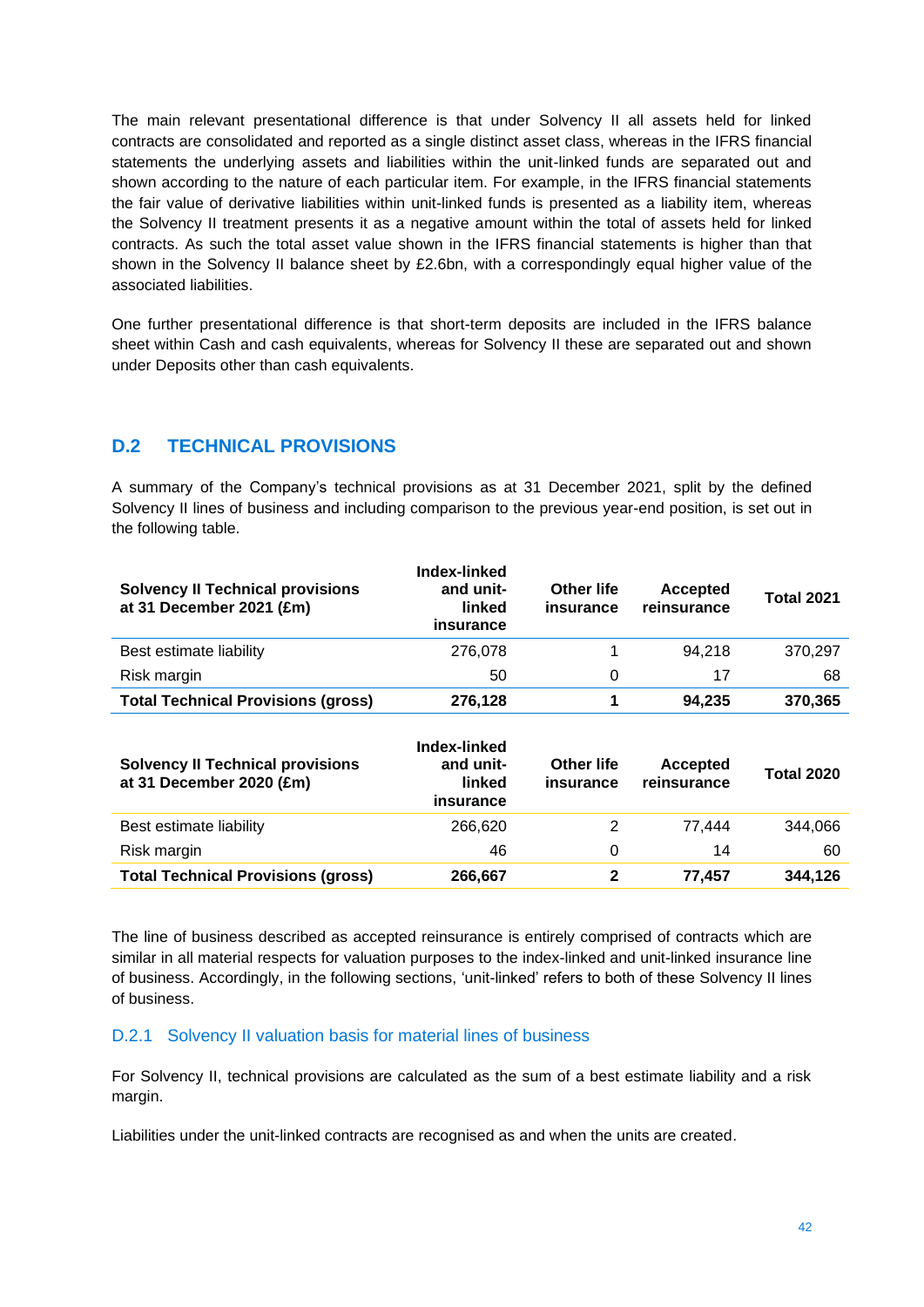Unit-linked assets are closely matched to the corresponding liabilities, and the value of policyholder assets held equals the bid value of the policyholder unit liability.

# D.2.1.1 Methodology

#### D.2.1.1.1 Best estimate liability

The best estimate liability for the unit-linked business is a combination of the bid value of policyholder units and a discounted value of future expected cashflows (i.e. expected fee income less expenses) over a suitable projection period using risk-free rates of return and best estimate experience assumptions.

For valuation purposes, all of the Company's contracts are treated as single premium policies and projected cash-flows assume no future premium payments accordingly.

The cash flow projection includes the following components in relation to existing contracts:

- payments to policyholders;
- expenses that will be incurred in servicing existing contractual obligations, including expenses incurred in making payments to policyholders and investment management costs; and
- charges and fees received in respect of continuing existing contracts.

The projection period differs for pooled business and segregated contracts, reflecting their inherently different contractual terms and conditions.

For the segregated business, the assets under management are excluded from the Solvency II balance sheet since these assets remain owned by the relevant third-party client. For the purposes of setting technical provisions under Solvency II rules, for segregated contracts the methodology directly reflects the Company's unilateral right to terminate the provided services upon giving one month's notice. Accordingly the present value of future projected cashflows on segregated contracts would be calculated using a one month projection period, and applying this as a reduction in balance sheet liabilities. In practice, the value is taken instead to be zero. This proportionate approach gives materially the same overall result on the Solvency II basis.

#### D.2.1.1.2 Risk margin

Solvency II regulations require insurers to hold a risk margin as an additional liability within Technical Provisions. The risk margin is designed with the aim of ensuring that the overall value of a firm's technical provisions is equivalent to the amount that would be expected to be required if a third party were to take over and meet the insurance obligations of the firm.

The risk margin in relation to the Company's business is relatively small, reflecting the nature of the business which almost entirely consists of unit-linked contracts with no material options or guarantees.

The risk margin is calculated as the present value of the cost of capital required in respect of nonhedgeable risks within the Solvency Capital Requirement over the assumed projected run-off period of the relevant business. The discount rate used to determine the present value is the relevant basic risk-free rate, and the cost of capital rate is set to 6% as prescribed in the Delegated Regulations. The calculation assumes that all risks are non-hedgeable, with the exception of market risk, which is assumed to be hedgeable.

The calculation of Solvency II risk margin for the PMC unit-linked business uses an approximation rather than undertaking a precise projection of future capital requirements. The non-hedgeable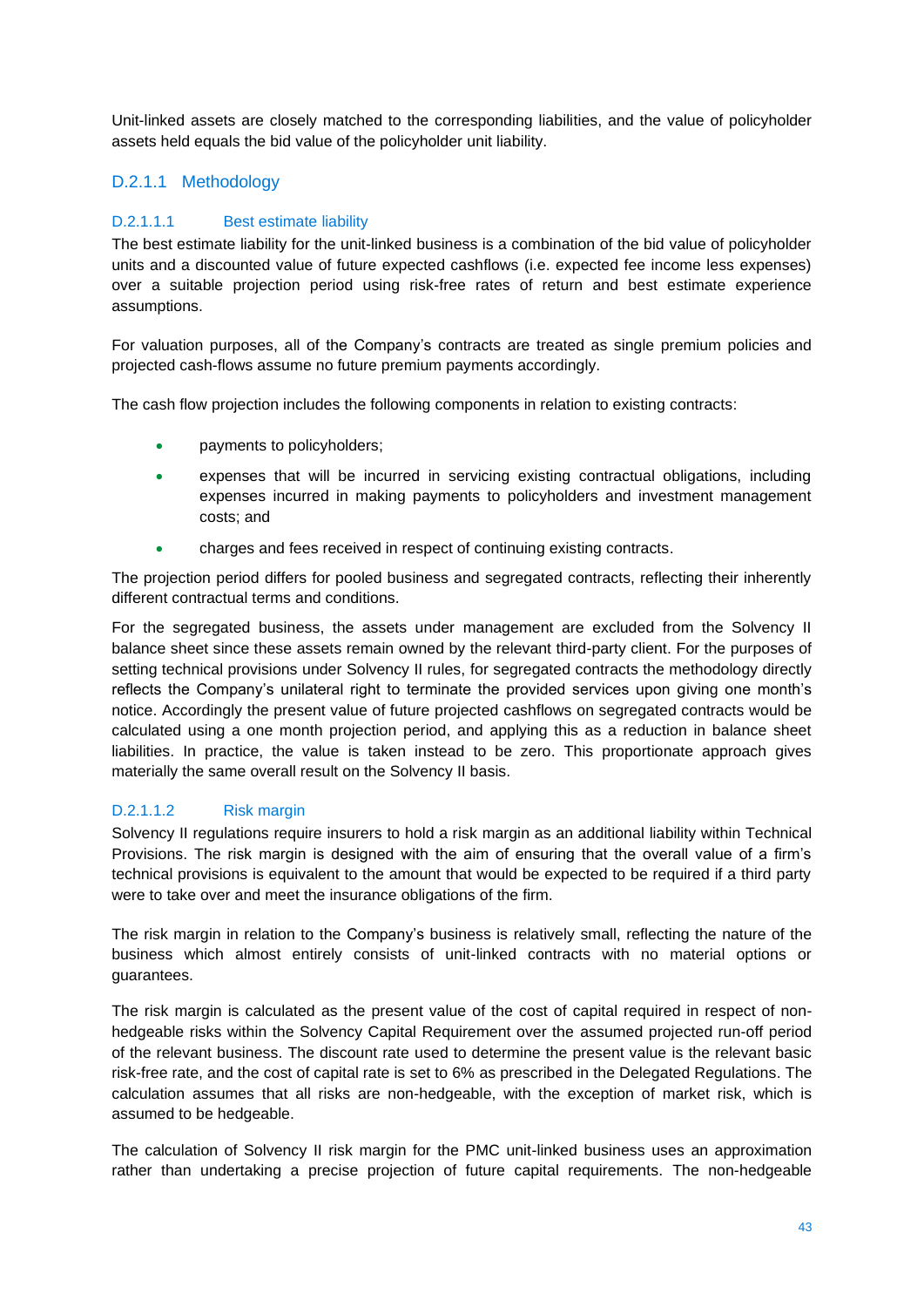components of the SCR are projected forward over future years using appropriate proxy carrier variables for each relevant risk; for example, the operational risk component is based upon the projected value of funds under management. This is appropriate since movements in fund sizes can be expected to impact transaction volumes and hence impact operational risks.

The approximation used implicitly assumes stable diversification between risks. This is appropriate given the cash flow projection period and the relative immateriality of the size of the risk margin. It would be disproportionate to model a more precise approach allowing for variation in diversification.

#### D.2.1.1.3 Matching adjustment

PMC does not apply a matching adjustment.

#### D.2.1.1.4 Volatility adjustment

PMC does not apply a volatility adjustment.

#### D.2.1.1.5 Transitional measures

PMC does not apply the transitional risk-free interest rate-term structure.

PMC does not apply the transitional measure on technical provisions.

#### D.2.1.2 Main assumptions

The cash flow projection assumptions reflect the relevant contract terms and conditions, and cover expected persistency, expenses and fee income. The assumptions are set by reference to and examination of detailed experience analysis for each item, supplemented by expert judgement where considered appropriate, for example to incorporate any anticipated deviation in emerging experience compared to the underlying historic actual experience or agreed future management actions where considered realistic and objective.

As part of the assumption setting process, any material deviation in emerging experience compared to previous estimate is considered and an appropriate adjustment to the methodology would be made in the event of any identified systematic deviation.

Judgement is applied when considering the accuracy, completeness and appropriateness of available data used to determine best estimate assumptions. Generally, the methodology applied to derive assumptions from the data is well established and the financial impact of any additional expert judgement used to set best estimate assumptions is relatively minor.

#### D.2.1.2.1 Economic assumptions

The overriding principle followed in setting economic assumptions is that they should reflect the economic conditions at the valuation date.

#### Risk free yield curve

The valuation interest rate is based on a risk free yield curve over the projection period. The risk free rate used is calculated based on the methodology specified by EIOPA, which is applied to construct zero coupon base rates from the underlying swap rates. Effective from July 2021 onwards, risk-free rate assumptions are based on SONIA (Sterling Overnight Indexed Average) in place of LIBOR (London Interbank Offered Rate).

#### Unit growth

For the cash flow projections, an assumption regarding the rate of future growth in the value of funds under management for existing contracts is required. The assumption made is that the growth rate before charges is the same as the risk free discount rate.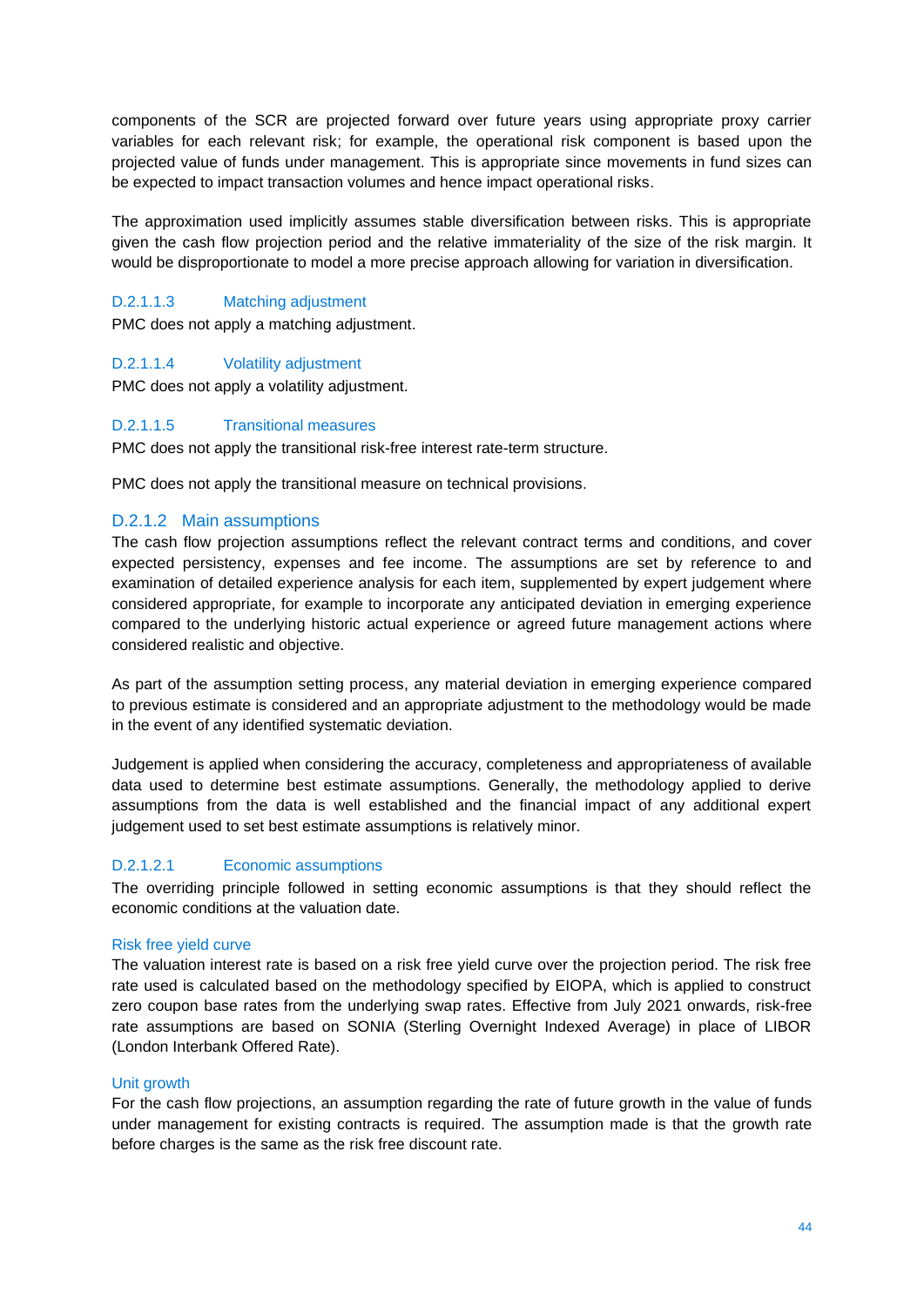#### D.2.1.2.2 Non-economic assumptions

#### **Expenses**

The cash flow projection used to calculate the best estimate liability takes into account all relevant administrative and investment management expense, including allocated overhead expenses. The expected costs are expressed as a combination of an assumed fixed component and a percentage of funds under management for the projection, both subject to expense inflation. The latter assumption includes the expected impact of client demand for provision of enhanced services.

#### **Persistency**

Actual persistency experience is reviewed annually. The long-term persistency assumptions are set using underlying lapse experience examining observed experience and trends over a number of years.

#### Fee income

Expected fee income is expressed as a percentage of funds under management, based on the most recent actual experience. The best estimate basis includes projected allowance for continuing observed fee trends on the in-force business emanating from competitor action and client behaviour.

#### D.2.1.3 Material changes in assumptions compared to the previous reporting period

Best estimate assumptions have been reviewed and updated as part of the established annual review of relevant experience.

In aggregate, the impact of the revised assumptions on PMC Solvency II results for 2021 has produced a minor increase in Own Funds which primarily reflects favourable emerging experience compared to the previous basis.

#### D.2.2 Level of uncertainty associated with the value of technical provisions

The technical provisions are derived largely from the bid value of units and therefore there is relatively little uncertainty associated with the amount of technical provisions. The key criterion is that the value and nature of policyholder assets held equals the value and nature of the policyholder unit liability.

The components in the technical provisions relating to discounted projected cash flows and risk margin are based on assumptions and therefore inevitably contain some uncertainty in relation to the extent to which future actual experience may differ from the best estimate assumptions. However these components amount to only 0.2% of the total technical provisions, since the primary component of the technical provisions is the bid value of policyholder units.

A robust assumption setting process is followed in order to ensure the uncertainty is well understood. The assumptions are primarily based on actual experience data with judgement applied to determine their continuing appropriateness.

A framework to assess the confidence in the methodology and assumptions has been established through the Group Audit Committee. The framework allocates a status to the confidence in the assumption and methodology, based on a mixture of qualitative and quantitative criteria. The criteria set out in the framework and the initial assessments have been challenged and validated by experienced actuaries and accountants throughout the business, and details are included in the annual Actuarial Function Report presented to the Board.

#### D.2.3 Material differences between IFRS and Solvency II valuation

Given the nature of the Company's business, the main difference in the valuations of the unit-linked business under the two reporting standards is the inclusion in the Solvency II valuation of a discounted value of assumed future projected cashflows on in-force business. This is included as a deduction within Solvency II technical provisions.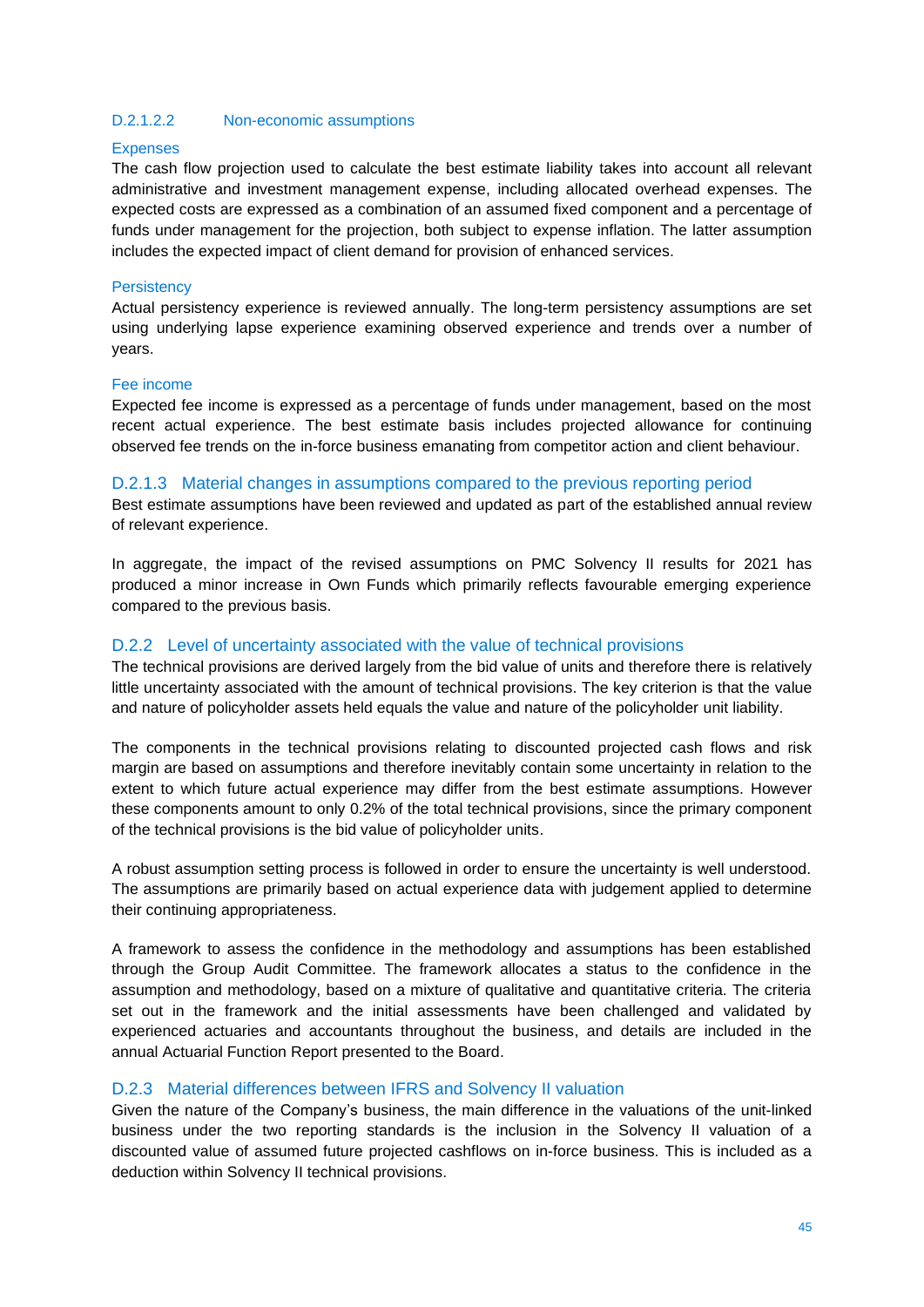As described earlier, for the Solvency II valuation insurers are required to hold a risk margin as an addition liability within technical provisions.

For IFRS, technical provisions do not include the value of projected cashflows or risk margin, and instead directly reflect the bid value of units for linked contracts. As such, no projected experience assumptions are required for IFRS purposes. Consequently for IFRS there is no uncertainty or variability created by actual experience differing from assumptions.

The defined Solvency II lines of business are not used for the Company's IFRS reporting.

The following table provides a summary of the valuation differences for the unit-linked business.

| Unit-linked business (£m)                         | 2021    | 2020    |
|---------------------------------------------------|---------|---------|
| <b>IFRS</b> liabilities for unit-linked contracts | 371,145 | 344,806 |
| Difference in liability valuation basis           | (849)   | (742)   |
| Risk margin                                       | 68      | 60      |
| <b>SII technical provisions</b>                   | 370,364 | 344,124 |

The impact of valuation basis differences relating to the very small (£1m) book of annuities in payment is not material.

#### D.2.4 Reinsurance recoverable

The very small book of annuities in payment is 100% reinsured to another insurer within the Legal & General Group. In addition to the risk mitigation provided by this arrangement, the reinsurer also provides all required administration and valuation services for the relevant contracts. The reinsurance arrangement has no basis risk.

As stated in section D.1.1.4 above, the amount of reinsurance recoverable is not financially material.

Given the nature of the reinsurance contracts, there are no time differences between recoveries and direct payments that would impact the calculation of amounts recoverable.

# <span id="page-45-0"></span>**D.3 OTHER LIABILITIES**

A summary of liabilities other than technical provisions on the Solvency II valuation basis is set out in the following table.

| Liabilities other than Technical Provisions (£m) | 2021 | 2020 |
|--------------------------------------------------|------|------|
| Deferred tax liabilities                         | 180  | 129  |
| Insurance & intermediaries payables              | 223  | 103  |
| Payables (trade, not insurance)                  | 15   | 11   |
| Any other liabilities, not elsewhere shown       | 164  | 158  |
| <b>Total Other liabilities</b>                   | 582  | 402  |

#### D.3.1 Solvency II valuation for each material class of other liabilities

There have been no changes made to the relevant recognition and valuation bases used or on estimations during the reporting period.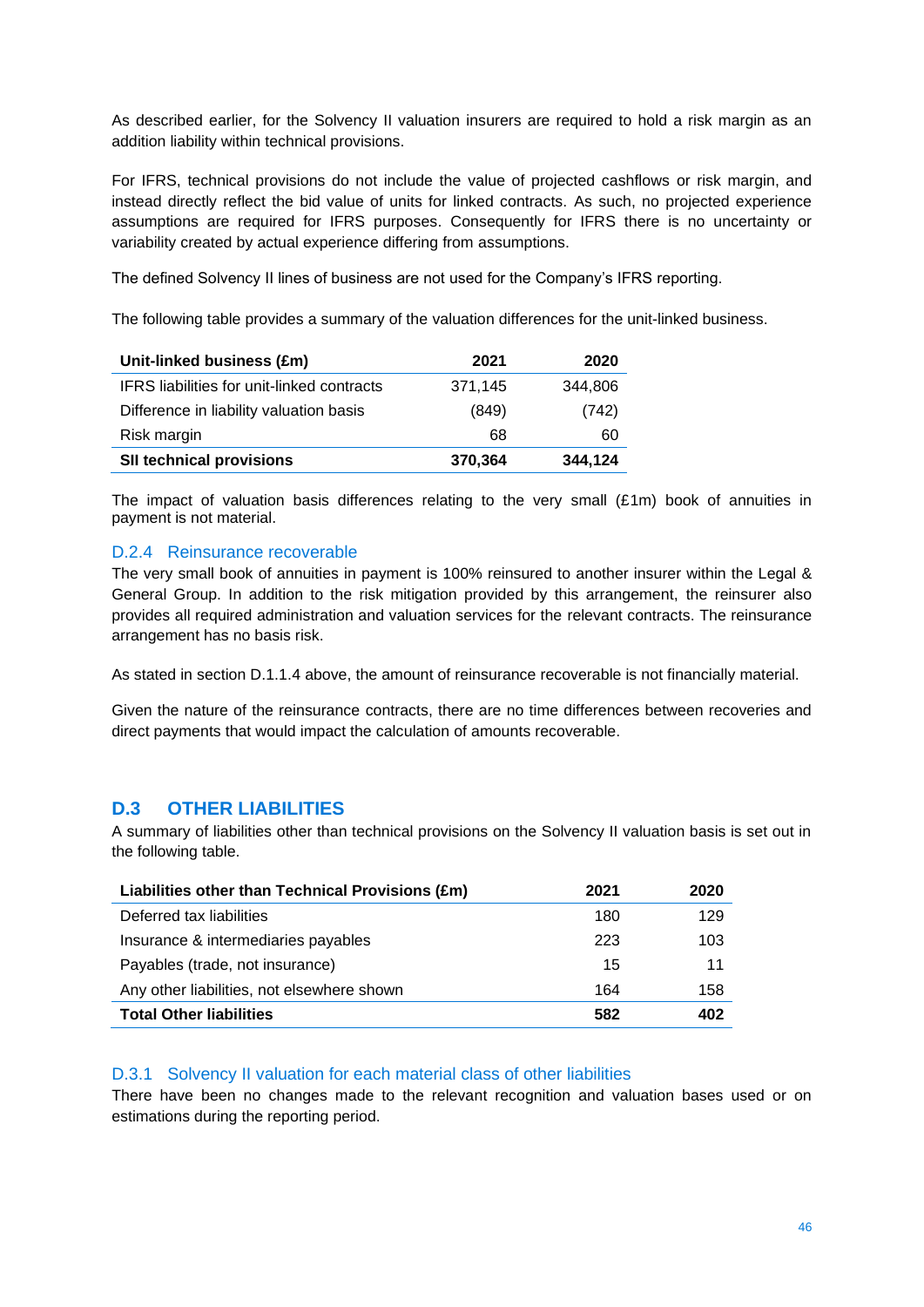#### D.3.1.1 Deferred tax liabilities

At the valuation date, the Company did not have any deferred tax liability on the IFRS basis. An additional net deferred tax liability is held on the Solvency II balance sheet. This reflects assumed tax payable on the present value of the assumed projected future cashflows on the Solvency II basis, adjusted appropriately for the Solvency II balance sheet risk margin and non-recognition of IFRS deferred acquisition costs. The amount of the calculated deferred tax appears directly as a difference between the Solvency II and IFRS balance sheet positions. The tax rate used in the calculation reflects the formal enactment in May 2021 by the UK Parliament of a planned increase in UK corporation tax rate from 19% currently to 25% from April 2023.

#### D.3.1.2 Insurance & intermediaries payables

These are recognised and valued in accordance with IFRS. The balance primarily relates to payments in transit to clients, representing the bid value of units disinvested.

#### D.3.1.3 Any other liabilities

These are recognised and valued in accordance with IFRS, and primarily relate to intra-group balances and accrued income tax liabilities.

#### D.3.2 Material differences between IFRS and Solvency II valuation

Other than the difference described above relating to deferred tax liabilities, there are no material differences in the bases, methods and main assumptions used for the valuation of other liabilities for Solvency II purposes compared to the valuation in the IFRS financial statements.

As described in section D.1.2 above, there are certain presentational differences which have zero net impact on the balance sheet position.

The main relevant presentational difference is that under Solvency II all assets held for linked contracts are consolidated and reported as a single distinct asset class, whereas in the IFRS financial statements the underlying assets and liabilities within the unit-linked funds are separated out and shown according to the nature of each particular item. As such the total value of liabilities shown in the IFRS financial statements is higher than that shown in the Solvency II balance sheet by £2.6bn, with a correspondingly higher value of assets.

# <span id="page-46-0"></span>**D.4 ALTERNATIVE METHODS FOR VALUATION**

A minority (approximately 1.5%) of instruments are valued using unobservable market inputs. All such instruments are held within unit-linked funds and the designated asset value is exactly matched by a policyholder unit liability of identical amount.

In certain circumstances, the fair values of financial instruments are measured using valuation techniques that incorporate assumptions that are not evidenced by prices from observable current market transactions in the same instrument and are not based on observable market data. Illiquid market conditions have resulted in inactive markets for certain of the Company's financial instruments. As a result, there is generally no or limited observable market data for these assets and liabilities. Fair value estimates for financial instruments deemed to be in an illiquid market are based on judgement regarding current economic conditions, liquidity discounts, currency, credit and interest rate risks, loss experience and other factors. These fair values are estimates and involve considerable uncertainty and variability as a result of the inputs selected and may differ significantly from the values that would have been used had a ready market existed. As a result, such calculated fair value estimates may not be realisable in an immediate sale or settlement of the instrument. In addition, changes in the underlying assumptions used in the fair value measurement technique could significantly affect these fair values estimates.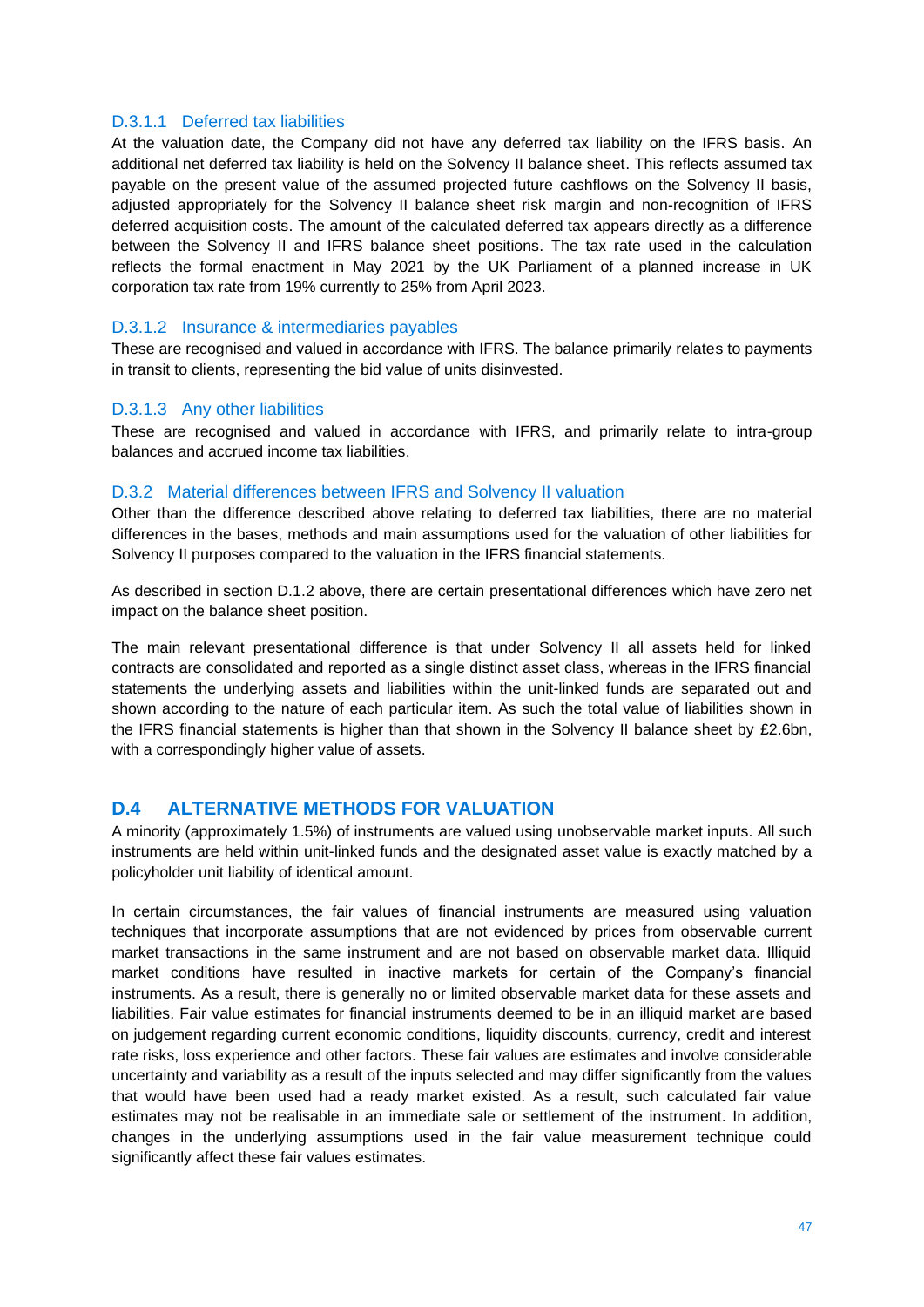Fair values are subject to a control framework designed to ensure that input variables and outputs are assessed independent of the risk taker. These inputs and outputs, including appropriate comparison against previous experience where relevant, are reviewed and approved by a valuation committee.

The following table shows the financial instruments valued using unobservable market inputs at the balance sheet date.

| Assets valued using alternative techniques | £ m   |
|--------------------------------------------|-------|
| Unquoted investments in property vehicles  | 592   |
| Property fund income strips                | 335   |
| Private credit loans                       | 229   |
| Suspended securities                       | 77    |
| Investment property                        | 4.440 |
| Total (all unit-linked)                    | 5.673 |

Unquoted investments in property vehicles and direct holdings in investment property are valued by independent valuers on the basis of open market value as defined in the appraisal and valuation manual of the Royal Institute of Chartered Surveyors. Valuation techniques may include discounted cash flow calculations using net current rent, and estimated and terminal values. They may also include yield methodology calculations using market rental values capitalised with a market capitalisation rate. Both of these are then further validated against actual market transactions to produce a final valuation.

The valuation of all the above instruments for Solvency II purposes is identical to the valuation in the IFRS financial statements.

# <span id="page-47-0"></span>**D.5 ANY OTHER INFORMATION**

The above sections D.1 to D.4 inclusive contain all material information regarding the valuation of assets and liabilities for solvency purposes.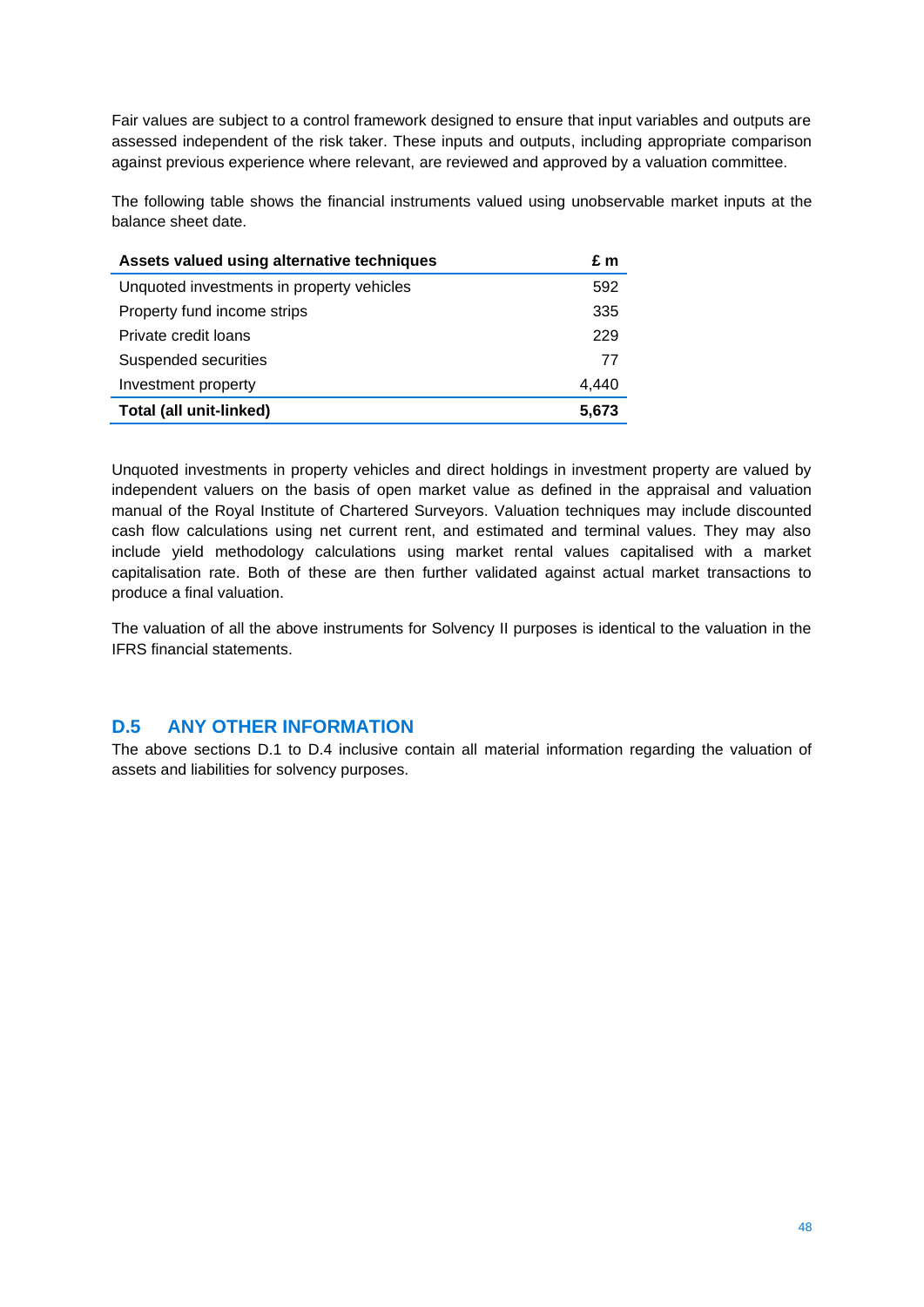# <span id="page-48-0"></span>**E. CAPITAL MANAGEMENT**

# <span id="page-48-1"></span>**E.1 OWN FUNDS**

#### E.1.1 Objectives, policies and processes for managing Own Funds

There have been no material changes to the objectives, policies, and processes employed to manage the Company's own Funds.

The Company aims to manage its capital resources to maintain financial strength and policyholder security. Capital is managed such that the total available Own Funds exceeds a Solvency Capital Requirement (SCR) calculated in accordance with Solvency II regulations.

In line with this aim, the implied post-dividend coverage ratio on the Solvency II basis is one of the key metrics considered by the PMC Board when recommending dividend payments to the parent holding company.

The SCR is set such that the Company remains solvent following a 1-in-200 year stress event (i.e. a 99.5% confidence level over a one year period). The Company's capital management policy is to hold an additional buffer above the calculated regulatory SCR such that the solvency coverage ratio exceeds 196%. Since PMC does not have a published credit rating from an external credit assessment institution, the coverage ratio influences the level of capital which insurance clients are themselves required to hold in respect of the value of assets they have invested with the Company. A coverage ratio at this level corresponds to the lowest risk of default for the purposes of their capital calculations under the Solvency II Directive. This is the same level of default risk assigned for capital calculations under the Solvency II Directive for individual entities with a published credit rating of AA or better.

The PMC Board and the PMC Executive Committee monitor the solvency capital position at least quarterly, enabling any appropriate actions to be identified as and when necessary to ensure compliance with the capital management policy.

Assets held to cover the SCR are localised in the UK or Ireland, and are invested directly or indirectly in short-dated Sterling-denominated liquid instruments, such as UK gilts, so as to ensure appropriate security, quality, and liquidity of those assets.

The capital coverage of Own Funds is projected over a five-year planning horizon through the annual ORSA and builds on the overall strategic plan and divisional business plan. Performance against plan is monitored on a regular basis, and is used to inform the dividend recommendation.

#### E.1.2 Structure, amount, and quality of basic Own Funds

All of the Company's Own Funds are unrestricted Tier 1 basic Own Funds and there are no ancillary Own Funds. As such, there are no ineligible Own Funds for the purpose of covering the SCR and MCR. This was also the case at the end of the previous financial reporting period.

The eligible amount of Solvency II Own Funds to cover the SCR and MCR as at 31 December 2021 was £974m (2020: £928m). This corresponded to a solvency capital coverage ratio of 208% (2020: 214%).

The balance sheet figures are dominated by the value of unit-linked assets and corresponding matching bid value of policyholder unit liabilities, which are equal. Therefore movements in Own Funds are largely driven by the emerging retained profits from the unit-linked book and changes in the discounted present value of assumed future cashflows recognised on the Solvency II balance sheet.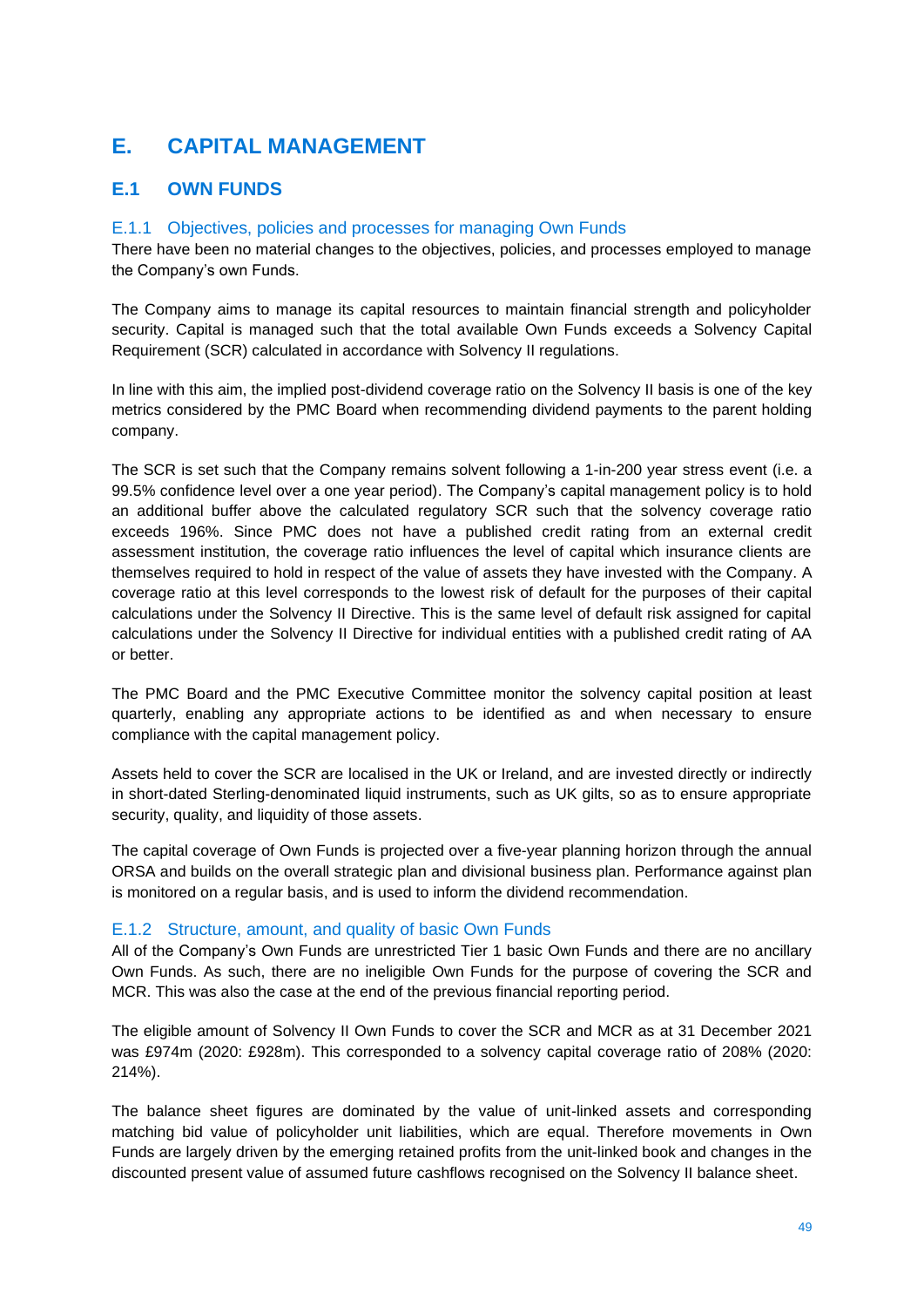None of the Company's Own Funds are subject to transitional arrangements and there are no ancillary items.

No deductions are applied to Own Funds and there are no material restrictions affecting their availability or transferability.

#### E.1.3 Differences between IFRS equity and SII Own Funds

The following table shows a high level reconciliation between the equity as shown in the Company's financial statements and the excess of assets over liabilities as calculated for Solvency II purposes.

| <b>Summary reconciliation (£m)</b>      | 2021  | 2020  |
|-----------------------------------------|-------|-------|
| <b>IFRS equity</b>                      | 378   | 376   |
| Difference in liability valuation basis | 849   | 742   |
| Risk margin                             | (68)  | (60)  |
| Deferred tax                            | (180) | (129) |
| Deferred acquisition costs              | (5)   | (1)   |
| <b>Solvency II Own Funds</b>            | 974   | 928   |

The difference between the amount of Solvency II Own Funds compared with IFRS equity is a result of the additional liability components (additions and deductions) on the balance sheet which are specific to Solvency II and therefore not included in the IFRS liabilities. As at 31 December 2021, these comprise:

- A liability valuation basis difference of £849m, which represents a discounted value of assumed future projected pre-tax cashflows from existing business, as described in section D.2 above. This increases Solvency II Own Funds. In the Solvency II balance sheet, this value is presented as a deduction within the technical provisions rather than as an asset.
- Risk margin of £68m, which reduces Own Funds
- A deferred tax liability of £180m, which reduces Own Funds. This primarily relates to assumed tax on the future projected cashflows.

In aggregate, these differences result in lower Solvency II liabilities by £601m compared with IFRS liabilities and therefore a higher value of Own Funds for Solvency II by the same amount.

In addition, deferred acquisition costs of £5m are an allowable asset on the IFRS balance sheet but are deducted from Own Funds for Solvency II purposes.

#### E.1.4 Reconciliation reserve

The Company's Own Funds equal the total value of assets less liabilities under Solvency II, and are comprised of a small amount (£0.1m) of paid-in share capital, plus a reconciliation reserve. The reconciliation reserve equals IFRS retained earnings plus the Solvency II adjustments as described in section E.1.3 above.

#### E.1.5 Significant changes in Own Funds

During the reporting year, the Company declared and paid interim dividends totalling £186m to its parent company, compared to post-tax operating profits earned over the period of £188m.

In addition, growth in the value of unit-linked pooled funds under management, together with the annual revision to the Solvency II assumption basis, increased Solvency II Own Funds by £107m (before tax) over the reporting period.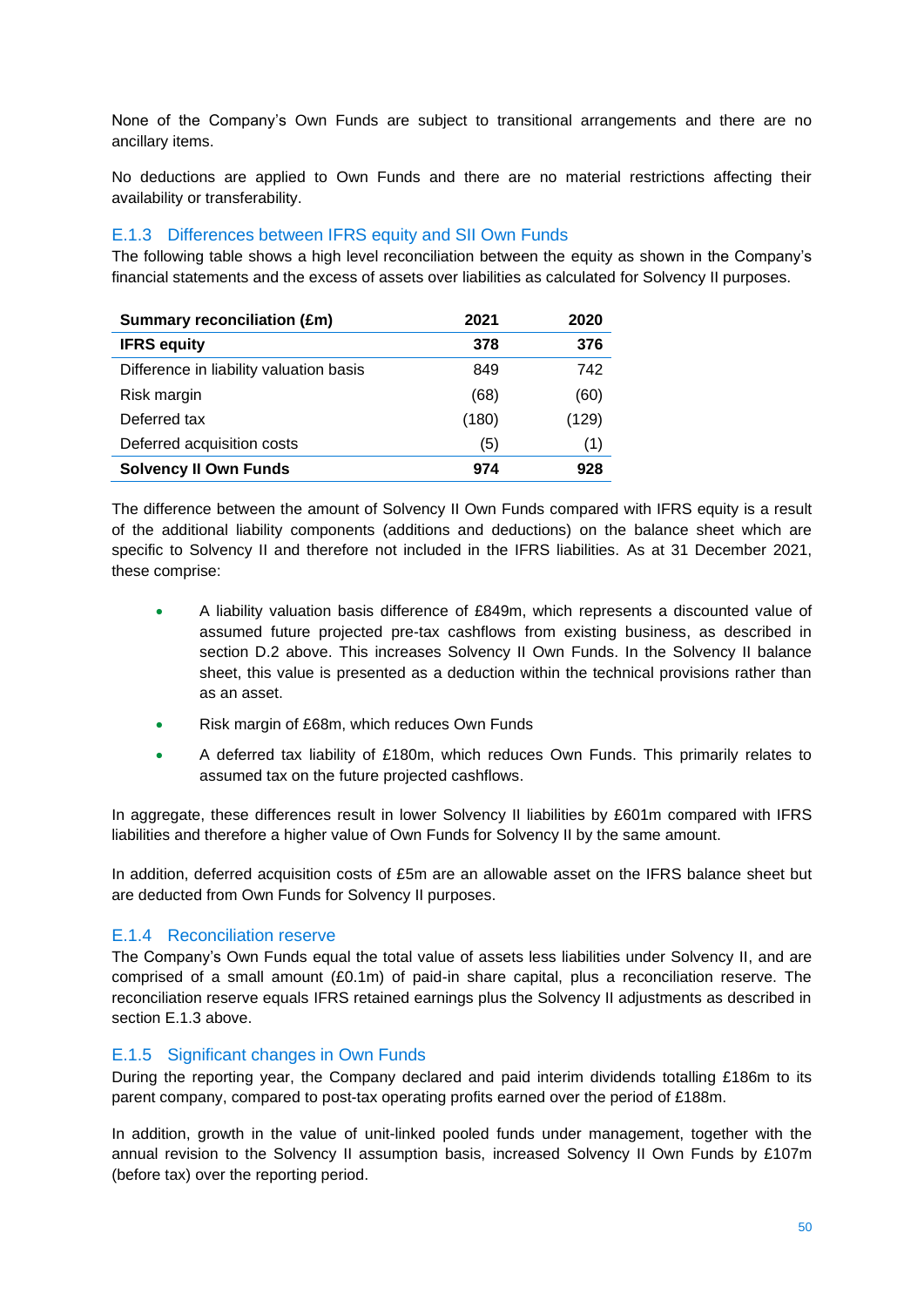# <span id="page-50-0"></span>**E.2 SOLVENCY CAPITAL REQUIREMENT AND MINIMUM CAPITAL REQUIREMENT**

#### E.2.1 Solvency Capital Requirement (SCR)

The SCR at 31 December 2021 was £468m (2020: £434m), calculated using the internal model approved by the PRA. No capital add-on applies, and no element of the SCR is subject to supervisory assessment.

The following table sets out the movement in SCR over the financial year:

| <b>Net SCR movement</b>                            | £m   |
|----------------------------------------------------|------|
| SCR as at 31 December 2020                         | 434  |
| Net surplus generation, including market movements | 60   |
| Variance due to tax rate change                    | (23) |
| Other operating and non-operating variance         | (4)  |
| SCR as at 31 December 2021                         |      |

Net surplus generation (including market movements) includes SCR release from the back-book and addition from new business written during the year, together with the impact of changes in investment market conditions and fund mix over the period, and changes to the relevant risk-free rate economic assumptions arising from movement in market conditions.

Other operating and non-operating variance includes the impact of experience variation, changes to valuation and capital calibration assumptions, and changes to planned volumes of new business. This also includes the impact of a regulatory change from July 2021 to base risk-free economic assumptions on SONIA (Sterling Overnight Indexed Average) in place of LIBOR (London Interbank Offered Rate). The change was not material to the PMC capital position.

Further information on the SCR by risk categories is provided in the QRT S.25.03 which is included in the Appendix of this report.

#### E.2.2 Loss-absorbing Capacity of Deferred Taxes (LACoDT)

The total SCR for the Company has been adjusted for the loss-absorbing capacity of deferred taxes (LACoDT). At 31 December 2021 the amount of the adjustment was £141m (2020: £102m).

LACoDT is a deferred tax benefit, reflecting the tax relief that would be available following a loss equal to the SCR. The tax relief is determined by considering tax payable on any expected future profits, plus any existing deferred tax liabilities.

LACoDT support arises from the deferred tax liabilities included in Solvency II Own Funds, which relate to the differences between the Solvency II Own Funds and IFRS equity as described in section E.1.3 above. As noted in section D.3 above, the Solvency II Own Funds amount as at 31 December 2021 includes a reduction of £180m (2020: £129m) for the deferred tax liabilities.

#### E.2.3 Minimum Capital Requirement (MCR)

The MCR at 31 December 2021 was £210m (2020: £195m).

The size and nature of the Company's business means that the MCR is defined by Article 248 of the Delegated Acts to be 45% of the calculated SCR, and therefore changes to the total SCR lead directly to proportional changes to the MCR.

The change in the amount of the MCR over the year has no material impact on the Company's business or strategy.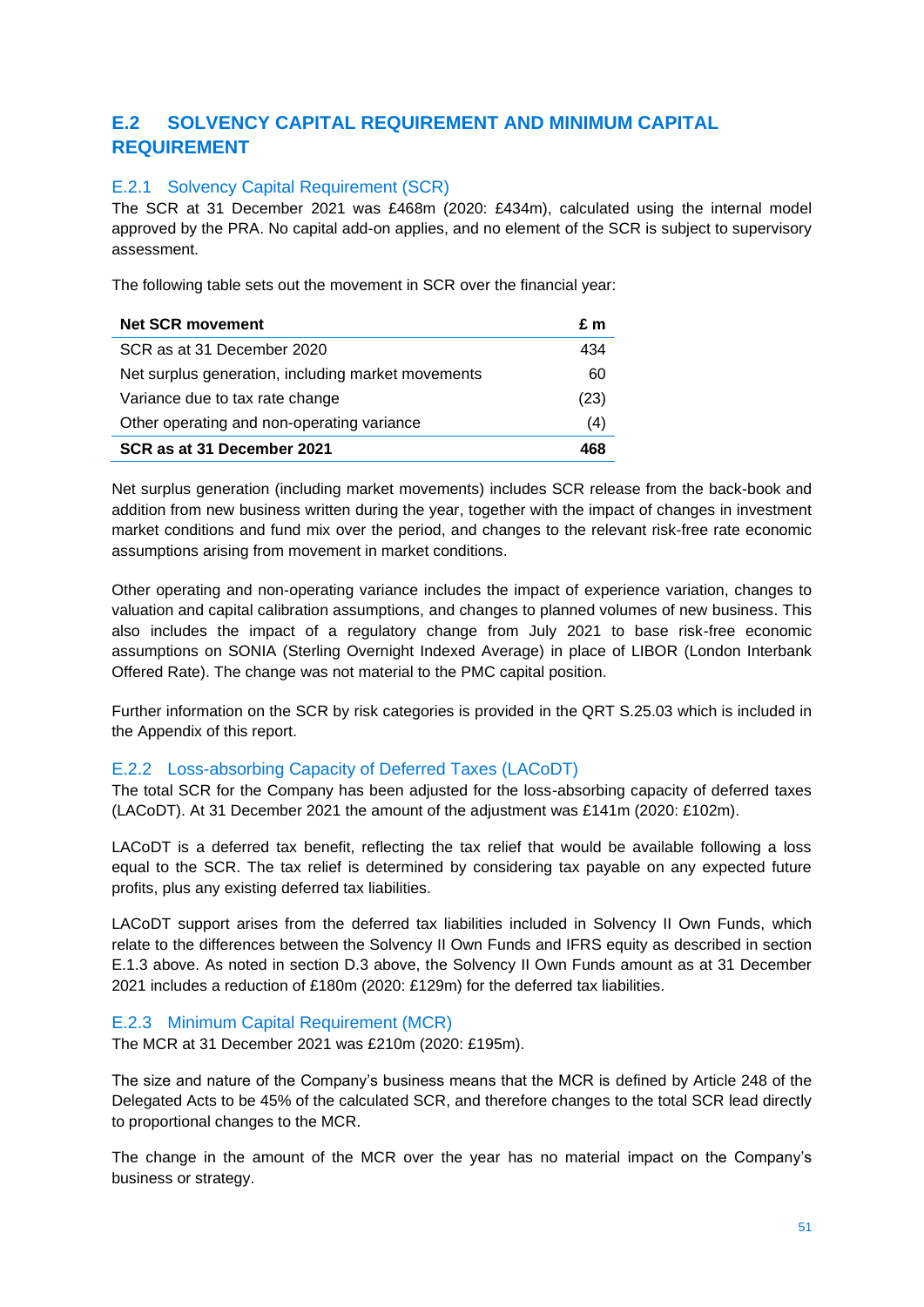Further detail of the inputs used to calculate the MCR can be found in the QRT S.28.01 which is included in the Appendix of this report.

# <span id="page-51-0"></span>**E.3 USE OF THE DURATION-BASED EQUITY RISK SUB-MODULE IN THE CALCULATION OF THE SOLVENCY CAPITAL REQUIREMENT**

The duration-based equity risk sub-module is not used in the calculation of the Company's SCR.

# <span id="page-51-1"></span>**E.4 DIFFERENCES BETWEEN THE STANDARD FORMULA AND ANY INTERNAL MODEL USED**

### E.4.1 Internal Model

Legal & General Group Plc has chosen to adopt an Internal Model approach to calculate the SCR for all of the material insurance companies in the Group. The model has received the required regulatory approvals and the Company accordingly uses the Internal Model to determine its SCR.

#### E.4.1.1 Use of the Internal Model

The Internal Model plays a central role in the measurement of risks, as the model translates identified risk exposures into risk-based capital requirements.

The output from the Internal Model is a key component of various activities as follows:

- Risk management, including experience monitoring of key risks using the internal model risk distribution for the relevant risk and the associated impact on SCR.
- Capital management, for example to monitor performance against the target capital coverage ratio.
- Business planning. For example, the projected business plan over the next five years includes corresponding projections of the capital requirement using the internal model SCR output. The model output is also used to inform dividend decisions and expectations over the projected period.
- Public reporting and disclosure, such as this Solvency and Financial Condition Report.
- Supervisory reporting under the Solvency II regime.

Effective management information using the Internal Model output informs and supports decisionmaking and risk assessment responsibilities.

#### E.4.1.2 Scope of the Internal Model

In order that the Internal Model is a good fit to the business, the modelling approach reflects the nature, scale and complexity of the risks inherent in those business activities. The Internal Model covers all of the Company's material and quantifiable risk exposures.

The Internal Model provides a full probability distribution of capital outcomes for each material risk type within each category.

The model covers existing business and one year's expected new business.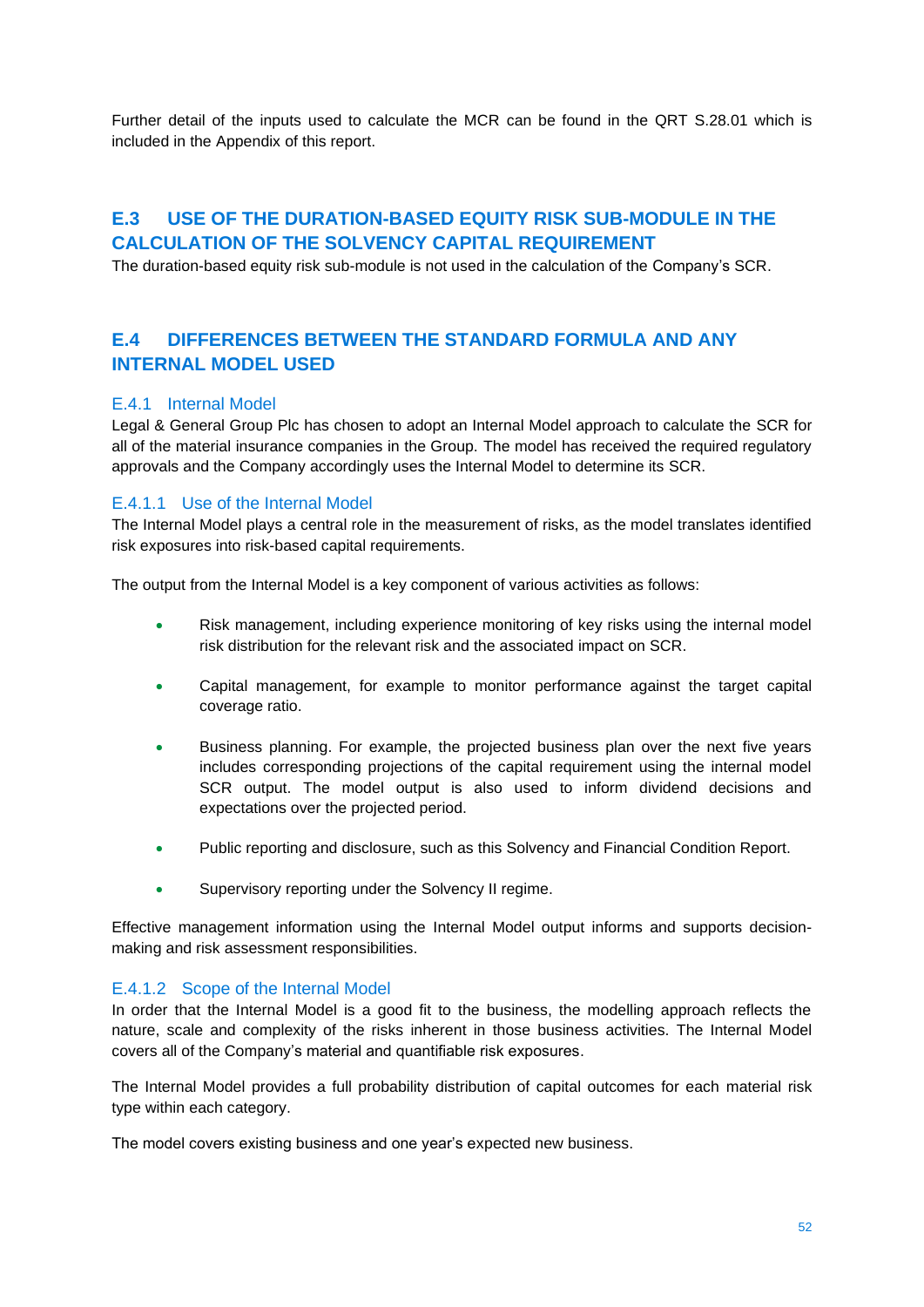Given the nature of the Company's business, there is no need to define more granular level business units within the model, as PMC is a mono-line company (i.e. operating in one specific financial area) focusing on the fund administration and management of unit-linked pension policies.

#### E.4.1.3 Methods used in the Internal Model

PMC determines best estimate assumptions for future lapses, expenses and income. Experience investigations are conducted at least annually in order to ensure that the best estimate assumptions are compared to, and reflect where appropriate, the underlying actual experience.

The Solvency II liability value is calculated using a model which projects cash flows from the existing funds under management, allowing for the best estimate lapses, expenses and income. The resulting projected cashflows are discounted using the risk-free discount rate to give the present value of the assumed future expected cashflows arising from the existing business on the Solvency II liability valuation basis.

A probability distribution is determined for each relevant risk, with an associated correlation structure. Together, these specify possible outcomes over one year and the probability of those outcomes occurring.

The cashflow projection model is run on 5,000 scenarios drawn from the risk distributions, in conjunction with a formula fit algorithm, in order to derive an appropriate formula to represent the discounted cashflow value on the Solvency II basis.

The derived formula is then loaded into the Internal Model's primary calculation engine which runs 500,000 scenarios randomly sampled across all risk drivers. The simulations are constructed in such a way that each risk driver follows a predefined distribution and that the relationship between any two risk drivers follows a predefined correlation assumption. The simulations can be looked at as a sample generated from a multidimensional distribution. The multidimensional distribution is built from the risk driver distributions and a copula function which represents the dependency structure between the risks. The results of these runs are then ranked in order to determine the solvency capital requirement at the biting scenario corresponding to a 99.5<sup>th</sup> percentile. Final capital requirements are determined using a smoothing process, whereby rather than taking the  $99.5<sup>th</sup>$  percentile capital requirement as the exact 2,500<sup>th</sup> worst outcome out of 500,000 scenarios, a weighted average of a number of simulations around the  $99.5<sup>th</sup>$  percentile is used, incorporating scenario outcomes immediately above the 99.5<sup>th</sup> percentile point and immediately below it.

Since the impact of market risks on PMC is second order only, stresses on policyholder funds are typically derived using summarised or proxy data rather than the actual individual asset data. For example, a model point group may be assessed with representative summary bond and equity assets such as a 40% bond / 60% equity portfolio.

For shareholder assets, each asset is considered individually using its specific relevant data or, for a minor amount held in collective investment undertakings, its specific target underlying asset allocation.

#### E.4.2 Main differences compared to the standard formula approach

In line with Article 101(3) of the Solvency II Directive, the SCR calculated using the Internal Model corresponds to the value-at-risk of the Company's basic Own Funds subject to a confidence level of 99.5% over a one-year period. This calibration standard is the same as for the Standard Formula. However, the detailed calculations differ in their sophistication and the extent to which they have been tailored to the Company's own risk profile.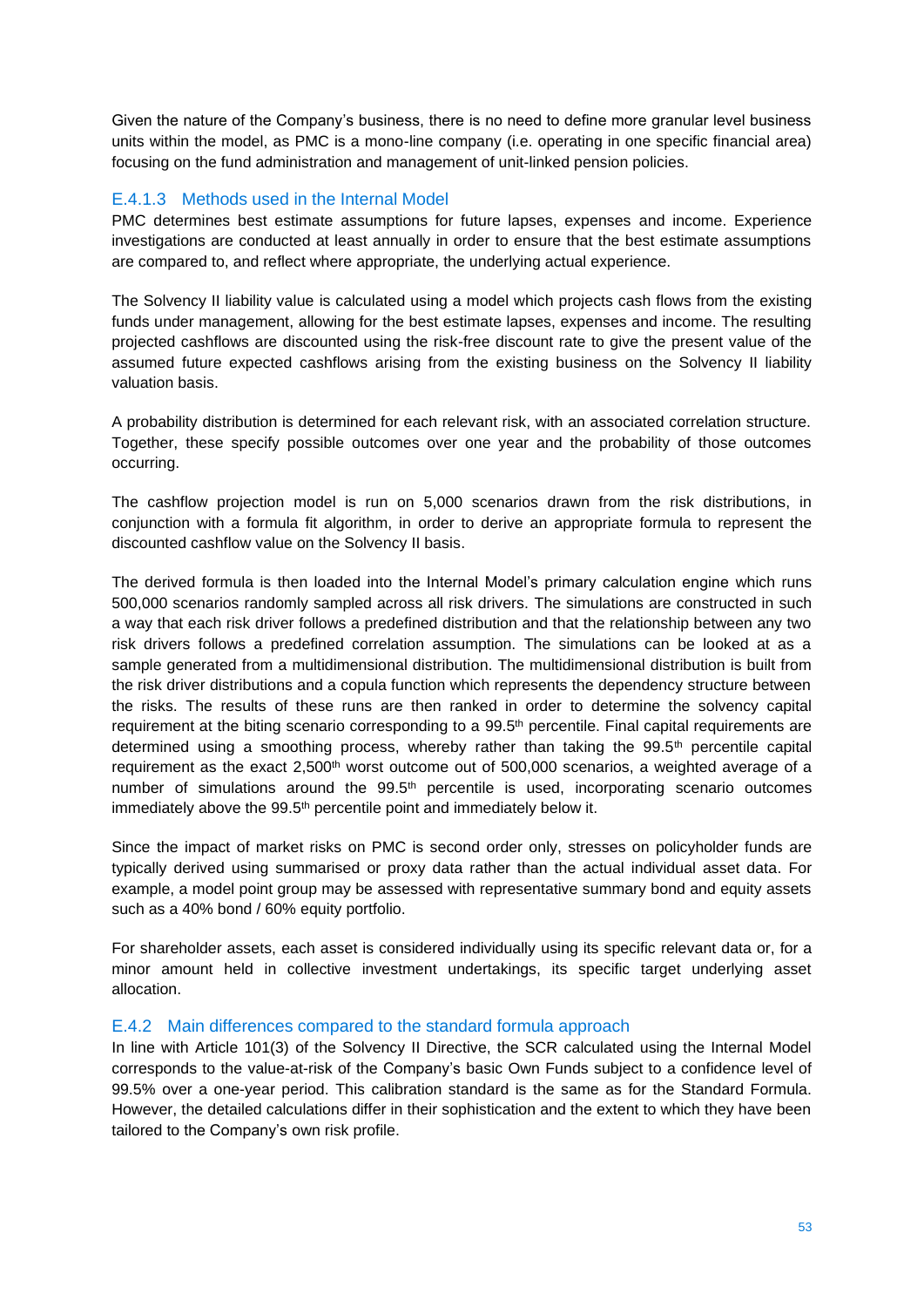Standard Formula is not the Company's regulatory basis for calculating its SCR. The Internal Model has received the appropriate regulatory approval.

The main differences are as follows:

- *Life expenses and income risks* The Internal Model includes an additional risk (which is not covered by the Standard Formula) in respect of variation in projected fee income compared to best estimate expectations. In addition, expense risk within the Internal Model is calibrated higher (i.e. more severe) than the Standard Formula.
- *Life lapse risk*  The Internal Model allows for potential variation in lapse experience to occur from both regular and mass lapses concurrently, whereas the Standard Formula takes the higher of the two stress results. In the Internal Model, the lapse risk stress is calibrated lower than the Standard Formula stress, reflecting the scale and nature of the Company's business.
- Operational risk The Internal Model takes the 99.5<sup>th</sup> percentile of a combined loss distribution for operational risk losses over one year. The Standard Formula adopts a factor-based approach.
- *Aggregation and diversification*  The Internal Model aggregates the risks using a Monte Carlo simulation approach and a t-copula. The diversification approach implicit in the Standard Formula is based upon correlations at a single stress point using a sum of squares approach.
- *Counterparty default risk* Where the Company utilises reinsurance arrangements to expand the range of investment fund choices available to its policyholders, the Internal Model allows more appropriately for the fact that the underlying counterparty risk is borne by the policyholders invested in the relevant unit-linked fund and not by the Company. The Standard Formula overstates the risk to the Company relating to reinsurance of unit-linked fund assets.
- *Market risk* Group-wide calibrations for market risk are used by the Internal Model and these differ from the corresponding Standard Formula calibrations. However, given the unit-linked nature of the Company's business, market risks are primarily borne by policyholders and the differences in market risk calibrations do not materially impact the overall SCR for the Company.

#### E.4.3 Internal Model data

In order to calculate the Solvency Capital Requirement the Internal Model is provided with data about the Company's assets, liabilities and the risks associated with each of these.

In order to assess the relevant risks a wide range of economic, market and insurance data and operational risk experience is used. Material risks are primarily assessed using internal historical experience and any relevant external data and forecasts. In the calibration of mass lapse risk and of operational risk, since actual data of relevant extreme events is very scarce, the available data is supplemented by the judgement of experts with relevant knowledge, experience and understanding of the risks inherent in the business.

Data are used to assess:

- the likelihood and scale of individual risks; and
- how these risks are correlated, i.e. the extent to which a change in one risk is likely to coincide with change in another risk.

The Group's Solvency II data governance framework has been designed to instil best practice in managing data risk and in improving data quality to add robustness to model processes and outputs. The Solvency II Data Management Policy sets out the Group's requirements for managing data risk on data used to develop, populate, operate and validate the Internal Model. The data management control framework provides the conditions for business areas to ensure that all Internal Model data are recorded and that associated data risks and quality are managed effectively. The framework includes regular assessments of data quality and controls effectiveness.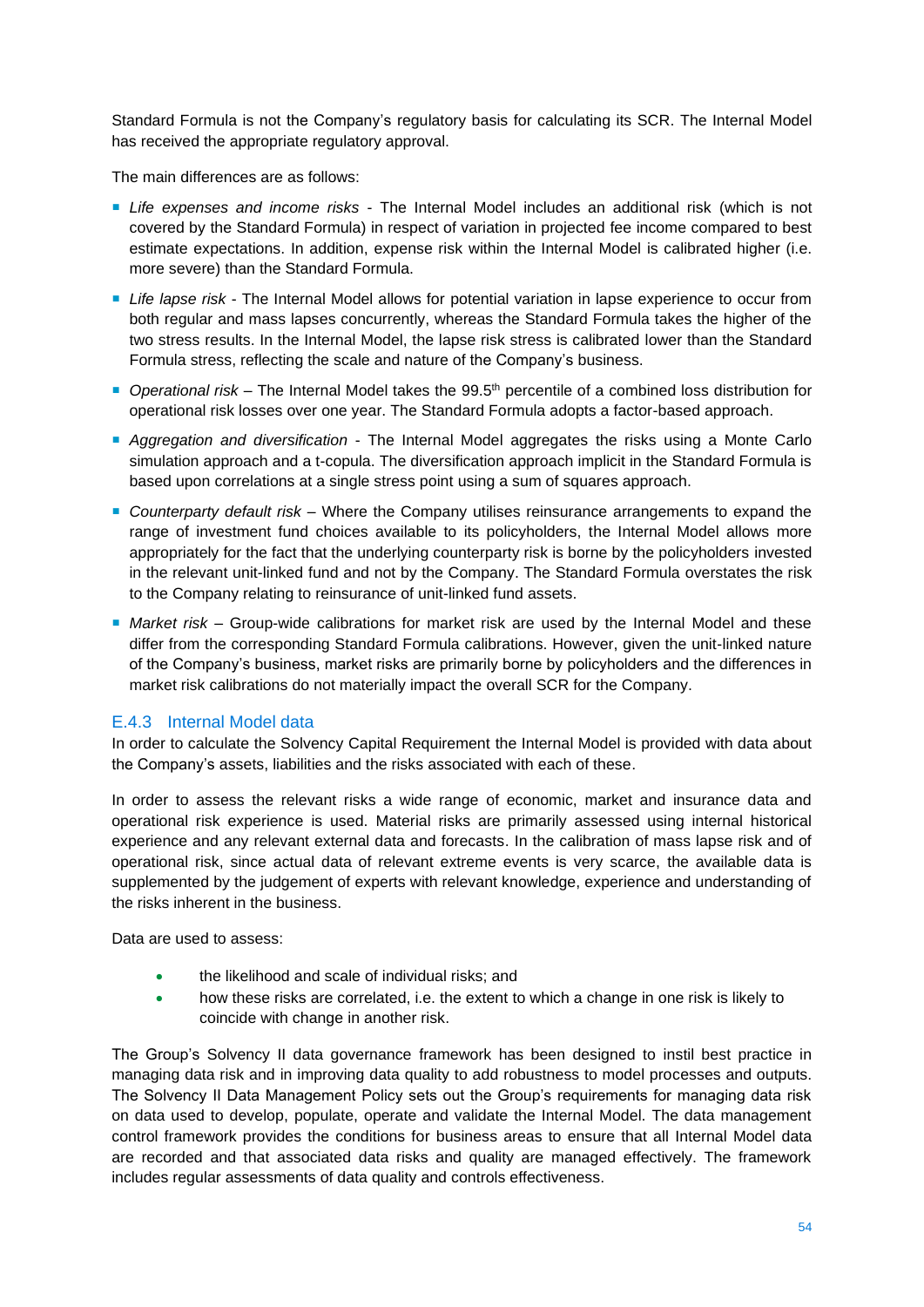The appropriateness of all internal and external data is considered and justified by the experts in each area of risk, and these justifications are independently validated.

# <span id="page-54-0"></span>**E.5 NON-COMPLIANCE WITH THE MINIMUM CAPITAL REQUIREMENT AND NON-COMPLIANCE WITH THE SOLVENCY CAPITAL REQUIREMENT**

There have been no instances of non-compliance with the MCR or SCR at any time over the reporting period.

The Company has held capital exceeding regulatory requirements throughout the reporting period and continues so to do.

# <span id="page-54-1"></span>**E.6 ANY OTHER INFORMATION**

All material information regarding the capital management of the Company has been covered in the above sections E.1 to E.5 inclusive.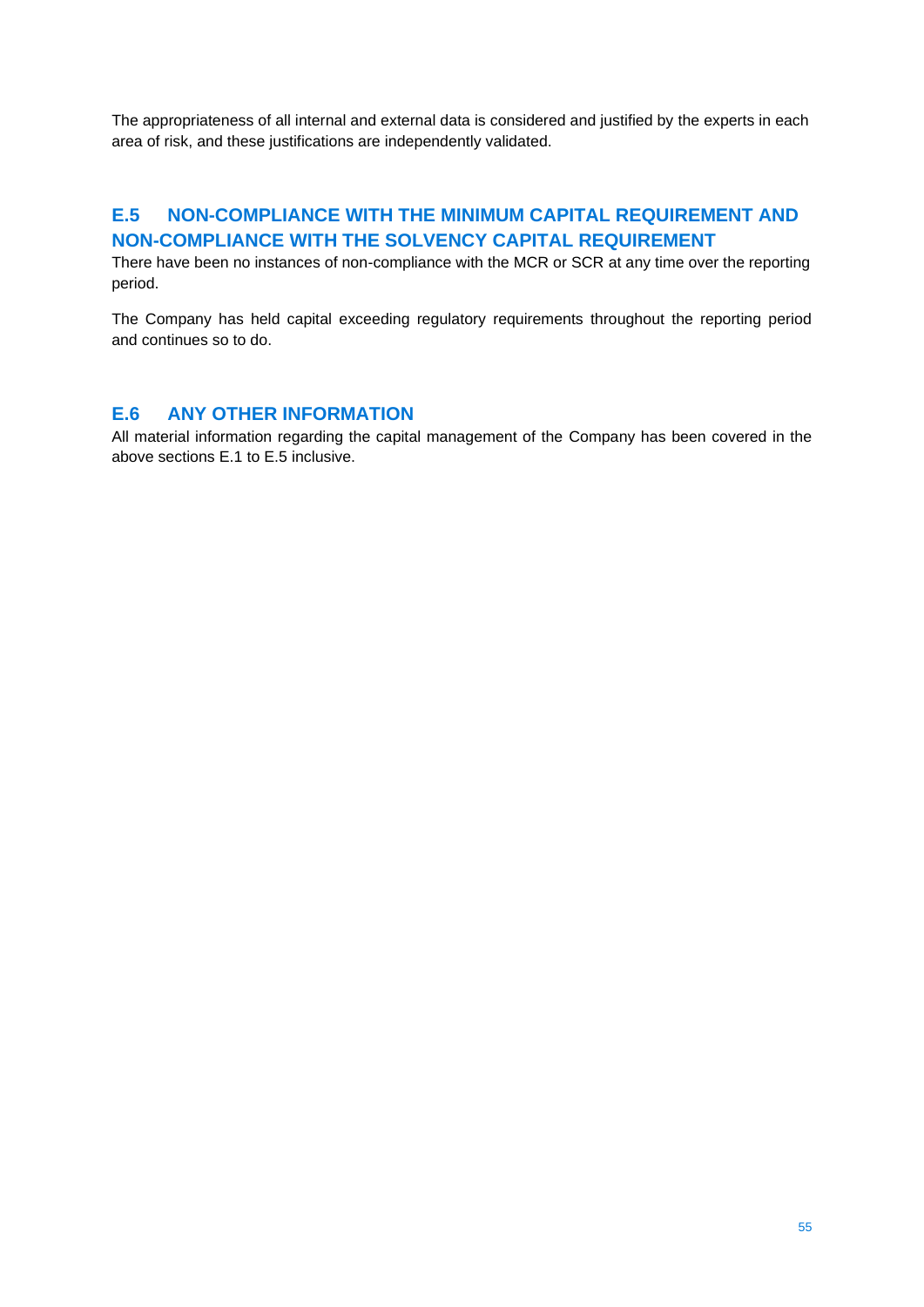# <span id="page-55-0"></span>**APPENDIX – QUANTITATIVE REPORTING TEMPLATES (QRTS)**

All values in these templates are shown in £'000s.

# <span id="page-55-1"></span>**S.02.01.02 BALANCE SHEET**

|                                                                                    |              | <b>Solvency II value</b> |
|------------------------------------------------------------------------------------|--------------|--------------------------|
| <b>Assets</b>                                                                      |              | <b>C0010</b>             |
| Intangible assets                                                                  | <b>R0030</b> |                          |
| Deferred tax assets                                                                | <b>R0040</b> |                          |
| Pension benefit surplus                                                            | <b>R0050</b> |                          |
| Property, plant & equipement held for own use                                      | <b>R0060</b> |                          |
| Investments (other than assets held for index-linked and unit-linked contracts)    | <b>R0070</b> | 453,995                  |
| Property (other than for own use)                                                  | <b>R0080</b> |                          |
| Holdings in related undertakings, including participations                         | <b>R0090</b> |                          |
| Equities                                                                           | <b>R0100</b> |                          |
| Equities - listed                                                                  | <b>R0110</b> |                          |
| Equities - unlisted                                                                | <b>R0120</b> |                          |
| <b>Bonds</b>                                                                       | R0130        | 229,820                  |
| Government Bonds                                                                   | <b>R0140</b> | 229,820                  |
| Corporate Bonds                                                                    | R0150        |                          |
| Structured notes                                                                   | <b>R0160</b> |                          |
| Collateralised securities                                                          | <b>R0170</b> |                          |
| Collective Investments Undertakings                                                | <b>R0180</b> | 196,806                  |
| Derivatives                                                                        | <b>R0190</b> |                          |
| Deposits other than cash equivalents                                               | <b>R0200</b> | 27,370                   |
| Other investments                                                                  | <b>R0210</b> |                          |
| Assets held for index-linked and unit-linked contracts                             | <b>R0220</b> | 371,144,524              |
| Loans and mortgages                                                                | R0230        |                          |
| Loans on policies                                                                  | R0240        |                          |
| Loans and mortgages to individuals                                                 | <b>R0250</b> |                          |
| Other loans and mortgages                                                          | <b>R0260</b> |                          |
| Reinsurance recoverables from:                                                     | R0270        | 1,226                    |
| Non-life and health similar to non-life                                            | <b>R0280</b> |                          |
| Non-life excluding health                                                          | <b>R0290</b> |                          |
| Health similar to non-life                                                         | <b>R0300</b> |                          |
| Life and health similar to life, excluding health and index-linked and unit-linked | <b>R0310</b> | 1,226                    |
| Health similar to life                                                             | <b>R0320</b> |                          |
| Life excluding health and index-linked and unit-linked                             | <b>R0330</b> | 1,226                    |
| Life index-linked and unit-linked                                                  | <b>R0340</b> |                          |
| Deposits to cedants                                                                | <b>R0350</b> |                          |
| Insurance and intermediaries receivables                                           | <b>R0360</b> | 162,733                  |
| Reinsurance receivables                                                            | R0370        |                          |
| Receivables (trade, not insurance)                                                 | <b>R0380</b> |                          |
| Own shares (held directly)                                                         | R0390        |                          |
| Amounts due in respect of own fund items or initial fund called up but not yet     | <b>R0400</b> |                          |
| paid in                                                                            |              |                          |
| Cash and cash equivalents                                                          | <b>R0410</b> | 15,666                   |
| Any other assets, not elsewhere shown                                              | <b>R0420</b> | 142,635                  |
| <b>Total assets</b>                                                                | <b>R0500</b> | 371,920,779              |

 $\overline{\phantom{a}}$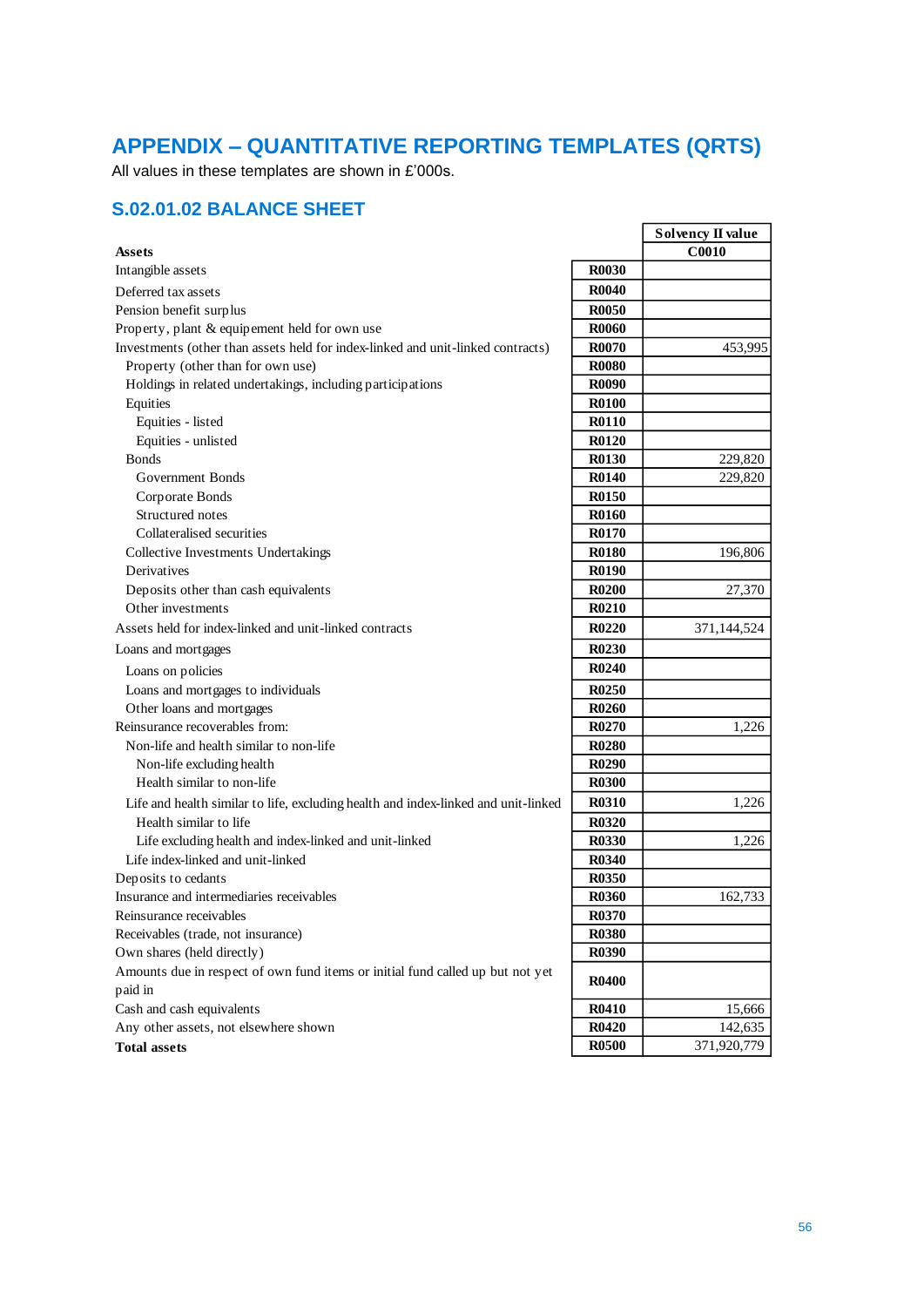|                                                                                 |              | Solvency II value |
|---------------------------------------------------------------------------------|--------------|-------------------|
| <b>Liabilities</b>                                                              |              | C0010             |
| Technical provisions – non-life                                                 | <b>R0510</b> |                   |
| Technical provisions - non-life (excluding health)                              | <b>R0520</b> |                   |
| Technical provisions calculated as a whole                                      | <b>R0530</b> |                   |
| <b>Best Estimate</b>                                                            | <b>R0540</b> |                   |
| Risk margin                                                                     | <b>R0550</b> |                   |
| Technical provisions - health (similar to non-life)                             | <b>R0560</b> |                   |
| Technical provisions calculated as a whole                                      | R0570        |                   |
| <b>Best Estimate</b>                                                            | <b>R0580</b> |                   |
| Risk margin                                                                     | <b>R0590</b> |                   |
| Technical provisions - life (excluding index-linked and unit-linked)            | <b>R0600</b> | 1,226             |
| Technical provisions - health (similar to life)                                 | <b>R0610</b> |                   |
| Technical provisions calculated as a whole                                      | <b>R0620</b> |                   |
| <b>Best Estimate</b>                                                            | R0630        |                   |
| Risk margin                                                                     | <b>R0640</b> |                   |
| Technical provisions - life (excluding health and index-linked and unit-linked) | <b>R0650</b> | 1,226             |
| Technical provisions calculated as a whole                                      | <b>R0660</b> |                   |
| <b>Best Estimate</b>                                                            | R0670        | 1,226             |
| Risk margin                                                                     | <b>R0680</b> |                   |
| Technical provisions - index-linked and unit-linked                             | R0690        | 370, 363, 633     |
| Technical provisions calculated as a whole                                      | <b>R0700</b> |                   |
| <b>Best Estimate</b>                                                            | R0710        | 370,296,012       |
| Risk margin                                                                     | R0720        | 67,621            |
| Other technical provisions                                                      | R0730        |                   |
| Contingent liabilities                                                          | R0740        |                   |
| Provisions other than technical provisions                                      | R0750        |                   |
| Pension benefit obligations                                                     | R0760        |                   |
| Deposits from reinsurers                                                        | R0770        |                   |
| Deferred tax liabilities                                                        | R0780        | 180,110           |
| Derivatives                                                                     | R0790        |                   |
| Debts owed to credit institutions                                               | <b>R0800</b> |                   |
| Financial liabilities other than debts owed to credit institutions              | <b>R0810</b> |                   |
| Insurance & intermediaries payables                                             | <b>R0820</b> | 223,312           |
| Reinsurance payables                                                            | <b>R0830</b> |                   |
| Payables (trade, not insurance)                                                 | <b>R0840</b> | 14,760            |
| Subordinated liabilities                                                        | <b>R0850</b> |                   |
| Subordinated liabilities not in Basic Own Funds                                 | <b>R0860</b> |                   |
| Subordinated liabilities in Basic Own Funds                                     | <b>R0870</b> |                   |
| Any other liabilities, not elsewhere shown                                      | <b>R0880</b> | 163,857           |
| <b>Total liabilities</b>                                                        | <b>R0900</b> | 370,946,898       |
| <b>Excess of assets over liabilities</b>                                        | <b>R1000</b> | 973,881           |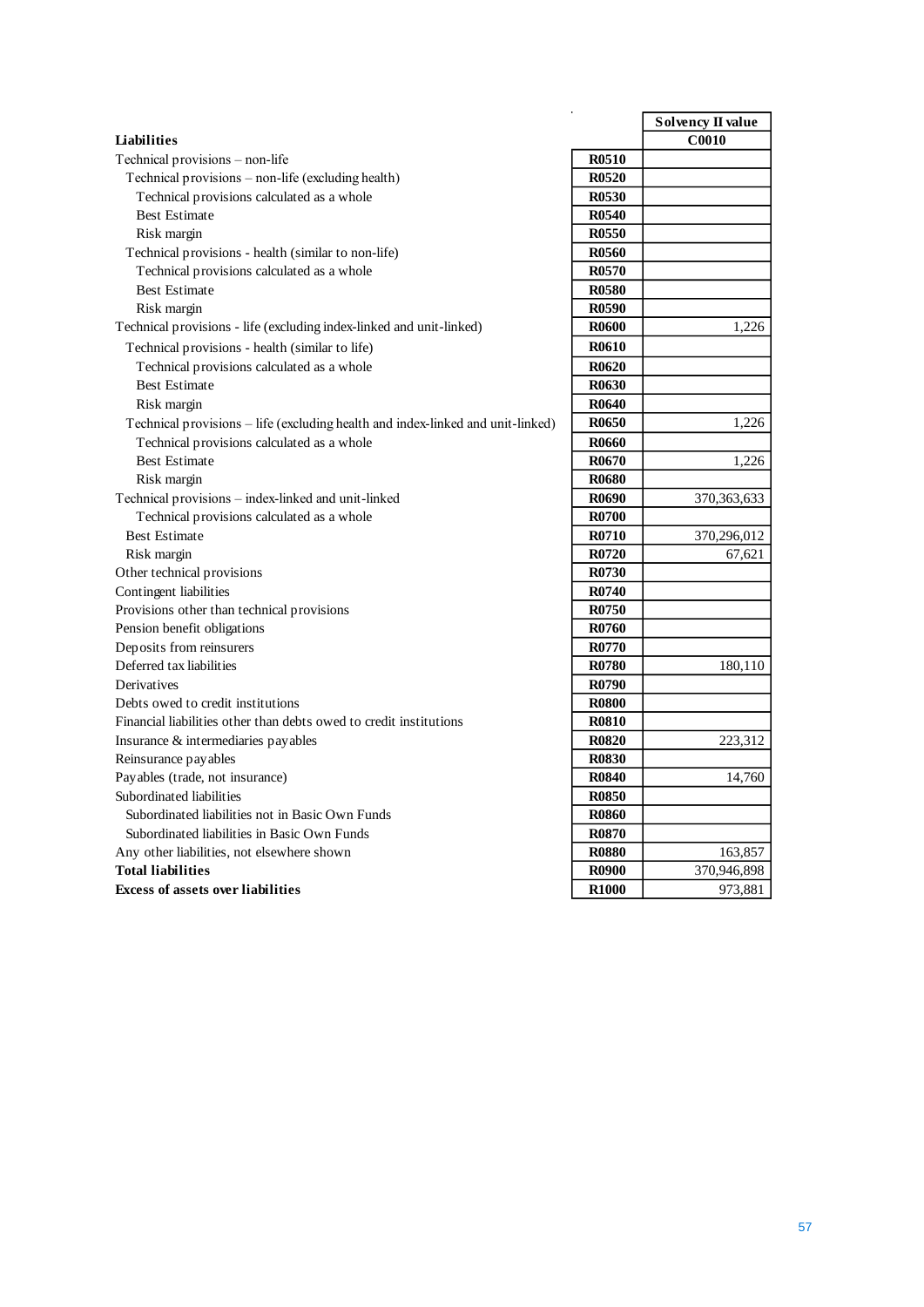# <span id="page-57-0"></span>**S.05.01.02 PREMIUMS, CLAIMS AND EXPENSES BY LINE OF BUSINESS**

| Annuities<br>Annuities stemming<br>stemming from<br>from non-life<br>non-life<br>Insurance<br>insurance contracts<br>Health<br>Health<br>Index-linked and unit-<br>insurance<br>with profit<br>Other life insurance<br>and relating to<br>Life-reinsurance<br>linked insurance<br>reinsurance<br>contracts and<br>insurance<br>insurance obligations<br>participation<br>relating to<br>other than health<br>health insurance<br>insurance obligations<br>obligations<br>C0220<br>C0210<br>C0230<br>C0250<br>C0260<br>C0270<br>C0280<br>C0300<br>C0240<br>Premiums written<br>R1410<br>Gross<br>29,571,287<br>20,857,778<br>50,429,065<br>$\mathbf{0}$<br>R1420<br>$\Omega$<br>$\mathbf{0}$<br>$\mathbf{0}$<br>$\Omega$<br>Reinsurers' share<br>Net<br><b>R1500</b><br>29,571,287<br>20,857,778<br>50,429,065<br>$\mathbf{0}$<br>Premiums earned<br>R1510<br>29,571,287<br>20,857,778<br>50,429,065<br>Gross<br>$\mathbf{0}$<br>Reinsurers' share<br>R <sub>1520</sub><br>$\Omega$<br>$\Omega$<br>$\Omega$<br>$\mathbf{0}$<br>Net<br>20,857,778<br>50,429,065<br>R <sub>1600</sub><br>29,571,287<br>$\mathbf{0}$<br><b>Claims</b> incurred<br>R <sub>1610</sub><br>45,083,090<br>13,174,044<br>58,257,375<br>Gross<br>241<br>R <sub>1620</sub><br>241<br>Reinsurers' share<br>241<br>$\Omega$<br>$\Omega$<br>R1700<br>45.083.090<br>13,174,044<br>58,257,135<br>$\Omega$<br>Net |                                       | Line of Business for: life insurance obligations |  |  | Life reinsurance obligations |  | Total |  |  |
|---------------------------------------------------------------------------------------------------------------------------------------------------------------------------------------------------------------------------------------------------------------------------------------------------------------------------------------------------------------------------------------------------------------------------------------------------------------------------------------------------------------------------------------------------------------------------------------------------------------------------------------------------------------------------------------------------------------------------------------------------------------------------------------------------------------------------------------------------------------------------------------------------------------------------------------------------------------------------------------------------------------------------------------------------------------------------------------------------------------------------------------------------------------------------------------------------------------------------------------------------------------------------------------------------------------------------------------------------------------------------------|---------------------------------------|--------------------------------------------------|--|--|------------------------------|--|-------|--|--|
|                                                                                                                                                                                                                                                                                                                                                                                                                                                                                                                                                                                                                                                                                                                                                                                                                                                                                                                                                                                                                                                                                                                                                                                                                                                                                                                                                                                 |                                       |                                                  |  |  |                              |  |       |  |  |
|                                                                                                                                                                                                                                                                                                                                                                                                                                                                                                                                                                                                                                                                                                                                                                                                                                                                                                                                                                                                                                                                                                                                                                                                                                                                                                                                                                                 |                                       |                                                  |  |  |                              |  |       |  |  |
|                                                                                                                                                                                                                                                                                                                                                                                                                                                                                                                                                                                                                                                                                                                                                                                                                                                                                                                                                                                                                                                                                                                                                                                                                                                                                                                                                                                 |                                       |                                                  |  |  |                              |  |       |  |  |
|                                                                                                                                                                                                                                                                                                                                                                                                                                                                                                                                                                                                                                                                                                                                                                                                                                                                                                                                                                                                                                                                                                                                                                                                                                                                                                                                                                                 |                                       |                                                  |  |  |                              |  |       |  |  |
|                                                                                                                                                                                                                                                                                                                                                                                                                                                                                                                                                                                                                                                                                                                                                                                                                                                                                                                                                                                                                                                                                                                                                                                                                                                                                                                                                                                 |                                       |                                                  |  |  |                              |  |       |  |  |
|                                                                                                                                                                                                                                                                                                                                                                                                                                                                                                                                                                                                                                                                                                                                                                                                                                                                                                                                                                                                                                                                                                                                                                                                                                                                                                                                                                                 |                                       |                                                  |  |  |                              |  |       |  |  |
|                                                                                                                                                                                                                                                                                                                                                                                                                                                                                                                                                                                                                                                                                                                                                                                                                                                                                                                                                                                                                                                                                                                                                                                                                                                                                                                                                                                 |                                       |                                                  |  |  |                              |  |       |  |  |
|                                                                                                                                                                                                                                                                                                                                                                                                                                                                                                                                                                                                                                                                                                                                                                                                                                                                                                                                                                                                                                                                                                                                                                                                                                                                                                                                                                                 |                                       |                                                  |  |  |                              |  |       |  |  |
|                                                                                                                                                                                                                                                                                                                                                                                                                                                                                                                                                                                                                                                                                                                                                                                                                                                                                                                                                                                                                                                                                                                                                                                                                                                                                                                                                                                 |                                       |                                                  |  |  |                              |  |       |  |  |
|                                                                                                                                                                                                                                                                                                                                                                                                                                                                                                                                                                                                                                                                                                                                                                                                                                                                                                                                                                                                                                                                                                                                                                                                                                                                                                                                                                                 |                                       |                                                  |  |  |                              |  |       |  |  |
|                                                                                                                                                                                                                                                                                                                                                                                                                                                                                                                                                                                                                                                                                                                                                                                                                                                                                                                                                                                                                                                                                                                                                                                                                                                                                                                                                                                 |                                       |                                                  |  |  |                              |  |       |  |  |
|                                                                                                                                                                                                                                                                                                                                                                                                                                                                                                                                                                                                                                                                                                                                                                                                                                                                                                                                                                                                                                                                                                                                                                                                                                                                                                                                                                                 |                                       |                                                  |  |  |                              |  |       |  |  |
|                                                                                                                                                                                                                                                                                                                                                                                                                                                                                                                                                                                                                                                                                                                                                                                                                                                                                                                                                                                                                                                                                                                                                                                                                                                                                                                                                                                 |                                       |                                                  |  |  |                              |  |       |  |  |
|                                                                                                                                                                                                                                                                                                                                                                                                                                                                                                                                                                                                                                                                                                                                                                                                                                                                                                                                                                                                                                                                                                                                                                                                                                                                                                                                                                                 |                                       |                                                  |  |  |                              |  |       |  |  |
|                                                                                                                                                                                                                                                                                                                                                                                                                                                                                                                                                                                                                                                                                                                                                                                                                                                                                                                                                                                                                                                                                                                                                                                                                                                                                                                                                                                 | Changes in other technical provisions |                                                  |  |  |                              |  |       |  |  |
| R1710<br>Gross<br>$\mathbf{0}$<br>$\mathbf{0}$<br>$\mathbf{0}$<br>$\mathbf{0}$                                                                                                                                                                                                                                                                                                                                                                                                                                                                                                                                                                                                                                                                                                                                                                                                                                                                                                                                                                                                                                                                                                                                                                                                                                                                                                  |                                       |                                                  |  |  |                              |  |       |  |  |
| R1720<br>Reinsurers' share<br>$\mathbf{0}$<br>$\mathbf{0}$<br>$\mathbf{0}$<br>$\mathbf{0}$                                                                                                                                                                                                                                                                                                                                                                                                                                                                                                                                                                                                                                                                                                                                                                                                                                                                                                                                                                                                                                                                                                                                                                                                                                                                                      |                                       |                                                  |  |  |                              |  |       |  |  |
| <b>R1800</b><br>Net<br>$\Omega$<br>$\Omega$<br>$\mathbf{0}$<br>$\Omega$                                                                                                                                                                                                                                                                                                                                                                                                                                                                                                                                                                                                                                                                                                                                                                                                                                                                                                                                                                                                                                                                                                                                                                                                                                                                                                         |                                       |                                                  |  |  |                              |  |       |  |  |
|                                                                                                                                                                                                                                                                                                                                                                                                                                                                                                                                                                                                                                                                                                                                                                                                                                                                                                                                                                                                                                                                                                                                                                                                                                                                                                                                                                                 |                                       |                                                  |  |  |                              |  |       |  |  |
| R <sub>1900</sub><br>97,026<br>380,538<br>283,511<br><b>Expenses incurred</b><br>$\mathbf{0}$                                                                                                                                                                                                                                                                                                                                                                                                                                                                                                                                                                                                                                                                                                                                                                                                                                                                                                                                                                                                                                                                                                                                                                                                                                                                                   |                                       |                                                  |  |  |                              |  |       |  |  |
| Other expenses<br><b>R2500</b><br>71,589                                                                                                                                                                                                                                                                                                                                                                                                                                                                                                                                                                                                                                                                                                                                                                                                                                                                                                                                                                                                                                                                                                                                                                                                                                                                                                                                        |                                       |                                                  |  |  |                              |  |       |  |  |
| <b>Total expenses</b><br><b>R2600</b><br>452,127                                                                                                                                                                                                                                                                                                                                                                                                                                                                                                                                                                                                                                                                                                                                                                                                                                                                                                                                                                                                                                                                                                                                                                                                                                                                                                                                |                                       |                                                  |  |  |                              |  |       |  |  |

Note: Since the home country (UK) represents more than 90% of the total business written, the S.05.02.01 QRT showing a detailed split of other countries is not required to be reported.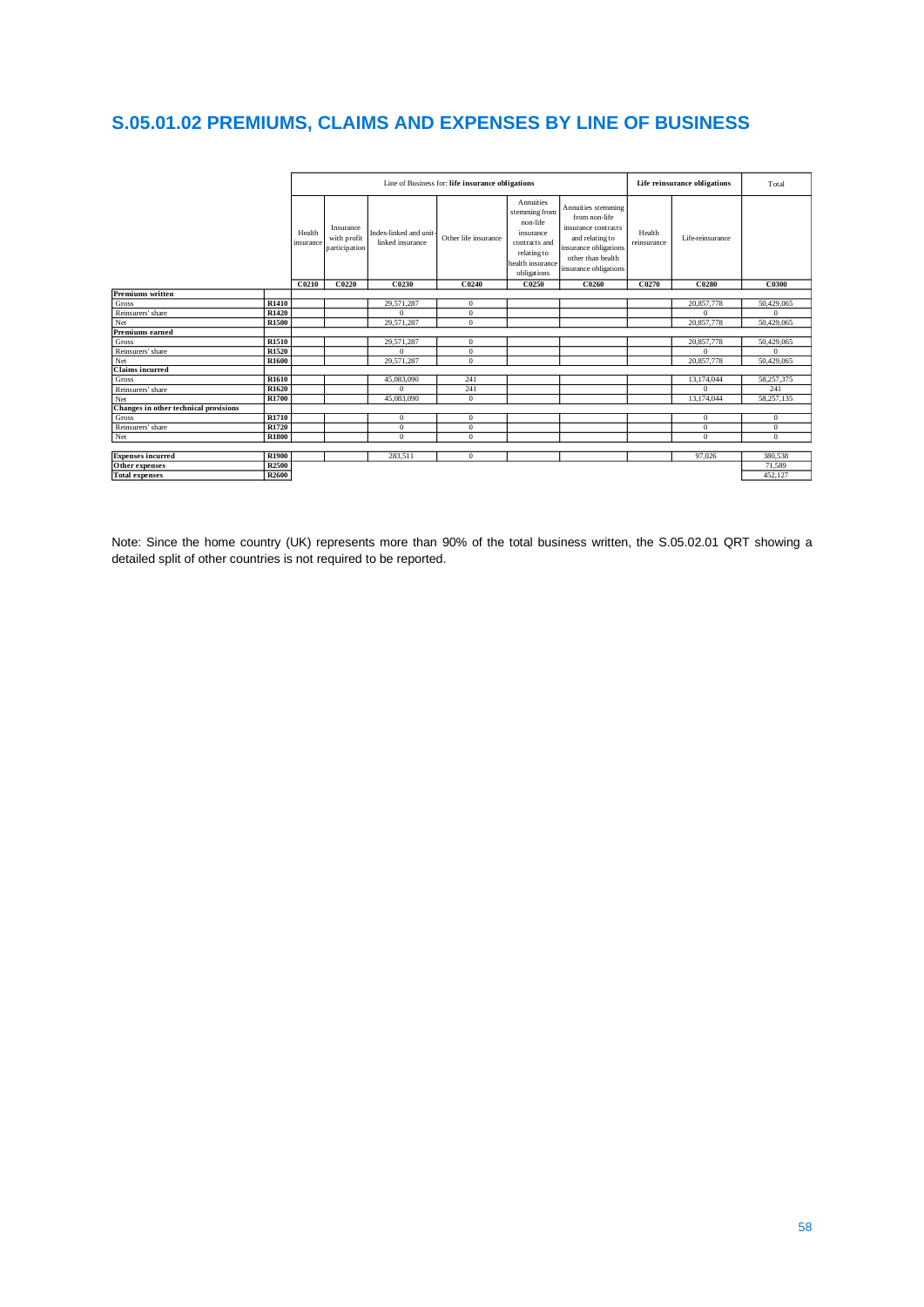# <span id="page-58-0"></span>**S.12.01.02 LIFE AND HEALTH SLT TECHNICAL PROVISIONS**

|                       |                                                                                                         |             |                                                |                                         |                                                                                                                                             | Other life insurance                                                                                                         |                                                                             | Annuities<br>stemming from                                                             |
|-----------------------|---------------------------------------------------------------------------------------------------------|-------------|------------------------------------------------|-----------------------------------------|---------------------------------------------------------------------------------------------------------------------------------------------|------------------------------------------------------------------------------------------------------------------------------|-----------------------------------------------------------------------------|----------------------------------------------------------------------------------------|
|                       | Insurance with<br>profit<br>participation                                                               |             | Contracts without<br>options and<br>guarantees | Contracts with<br>options or guarantees |                                                                                                                                             | Contracts without<br>options and<br>guarantees                                                                               | Contracts with<br>options or guarantees                                     | non-life<br>insurance<br>contracts and<br>relating to<br>insurance<br>obligation other |
|                       |                                                                                                         |             |                                                |                                         |                                                                                                                                             |                                                                                                                              |                                                                             | than health<br>C0090                                                                   |
| R0010<br><b>R0020</b> |                                                                                                         |             |                                                |                                         |                                                                                                                                             |                                                                                                                              |                                                                             |                                                                                        |
|                       |                                                                                                         |             |                                                | $\theta$                                |                                                                                                                                             |                                                                                                                              |                                                                             |                                                                                        |
| R0040                 |                                                                                                         |             |                                                |                                         |                                                                                                                                             | 1,226                                                                                                                        |                                                                             |                                                                                        |
| R0050                 |                                                                                                         |             |                                                |                                         |                                                                                                                                             | 1,226                                                                                                                        |                                                                             |                                                                                        |
| R0060                 |                                                                                                         |             |                                                |                                         |                                                                                                                                             |                                                                                                                              |                                                                             |                                                                                        |
|                       |                                                                                                         |             |                                                |                                         |                                                                                                                                             |                                                                                                                              |                                                                             |                                                                                        |
| <b>R0080</b>          |                                                                                                         |             |                                                |                                         |                                                                                                                                             | 1,226                                                                                                                        |                                                                             |                                                                                        |
|                       |                                                                                                         |             |                                                |                                         |                                                                                                                                             |                                                                                                                              |                                                                             |                                                                                        |
|                       |                                                                                                         |             |                                                |                                         |                                                                                                                                             |                                                                                                                              |                                                                             |                                                                                        |
|                       |                                                                                                         |             |                                                |                                         |                                                                                                                                             |                                                                                                                              |                                                                             |                                                                                        |
| R0110                 |                                                                                                         |             |                                                |                                         |                                                                                                                                             |                                                                                                                              |                                                                             |                                                                                        |
|                       |                                                                                                         |             |                                                |                                         |                                                                                                                                             |                                                                                                                              |                                                                             |                                                                                        |
| <b>R0200</b>          |                                                                                                         | 276,128,384 |                                                |                                         | 1.226                                                                                                                                       |                                                                                                                              |                                                                             |                                                                                        |
|                       |                                                                                                         |             |                                                |                                         |                                                                                                                                             |                                                                                                                              |                                                                             |                                                                                        |
|                       | Annuities                                                                                               |             |                                                |                                         |                                                                                                                                             |                                                                                                                              |                                                                             |                                                                                        |
|                       | stemming from<br>non-life<br>insurance<br>contracts and<br>relating to<br>insurance<br>obligation other |             | participation                                  | linked insurance                        | Other life insurance                                                                                                                        | Annuities stemming<br>from non-life<br>accepted insurance<br>contracts and relating<br>to insurance<br>obligation other than | <b>Total (Life other</b><br>than health<br>insurance, incl.<br>Unit-Linked) |                                                                                        |
|                       | than health<br>insurance                                                                                |             |                                                |                                         |                                                                                                                                             | health insurance<br>obligations                                                                                              |                                                                             |                                                                                        |
|                       | C0090                                                                                                   | C0100       | <b>C0110</b>                                   | C0120                                   | <b>C0130</b>                                                                                                                                | <b>C0140</b>                                                                                                                 | <b>C0150</b>                                                                |                                                                                        |
| R0010<br>R0020        |                                                                                                         |             |                                                |                                         |                                                                                                                                             |                                                                                                                              |                                                                             |                                                                                        |
| R0030                 |                                                                                                         | 94,218,007  |                                                | 94,218,007                              |                                                                                                                                             |                                                                                                                              | 370,297,238                                                                 |                                                                                        |
| R0040                 |                                                                                                         |             |                                                |                                         |                                                                                                                                             |                                                                                                                              | 1,226                                                                       |                                                                                        |
| R0050                 |                                                                                                         |             |                                                |                                         |                                                                                                                                             |                                                                                                                              | 1,226                                                                       |                                                                                        |
| R0060                 |                                                                                                         |             |                                                |                                         |                                                                                                                                             |                                                                                                                              |                                                                             |                                                                                        |
| R0070                 |                                                                                                         |             |                                                |                                         |                                                                                                                                             |                                                                                                                              |                                                                             |                                                                                        |
| ${\bf R0080}$         |                                                                                                         |             |                                                |                                         |                                                                                                                                             |                                                                                                                              | 1,226                                                                       |                                                                                        |
| R0090                 |                                                                                                         | 94,218,007  |                                                |                                         |                                                                                                                                             |                                                                                                                              | 370,296,012                                                                 |                                                                                        |
| <b>R0100</b>          |                                                                                                         | 17,241      |                                                | 17,241                                  |                                                                                                                                             |                                                                                                                              | 67,621                                                                      |                                                                                        |
|                       |                                                                                                         |             |                                                |                                         |                                                                                                                                             |                                                                                                                              |                                                                             |                                                                                        |
| R0110<br>R0120        |                                                                                                         |             |                                                |                                         |                                                                                                                                             |                                                                                                                              |                                                                             |                                                                                        |
| R0130<br><b>R0200</b> |                                                                                                         | 94,235,248  |                                                |                                         |                                                                                                                                             |                                                                                                                              | 370,364,859                                                                 |                                                                                        |
|                       | R0030<br><b>R0070</b><br>R0090<br><b>R0100</b><br><b>R0120</b><br>R0130                                 | C0020       | C0030<br>50,379                                | C0040<br>276,078,005<br>276,078,005     | Index-linked and unit-linked insurance<br>C0050<br>$\boldsymbol{0}$<br>Accepted reinsurance<br>Insurance with profit Index-linked and unit- | C0060<br>$\boldsymbol{0}$                                                                                                    | C0070<br>1,226<br>$\boldsymbol{0}$<br>Accepted reinsurance                  | $\bf{C}0080$                                                                           |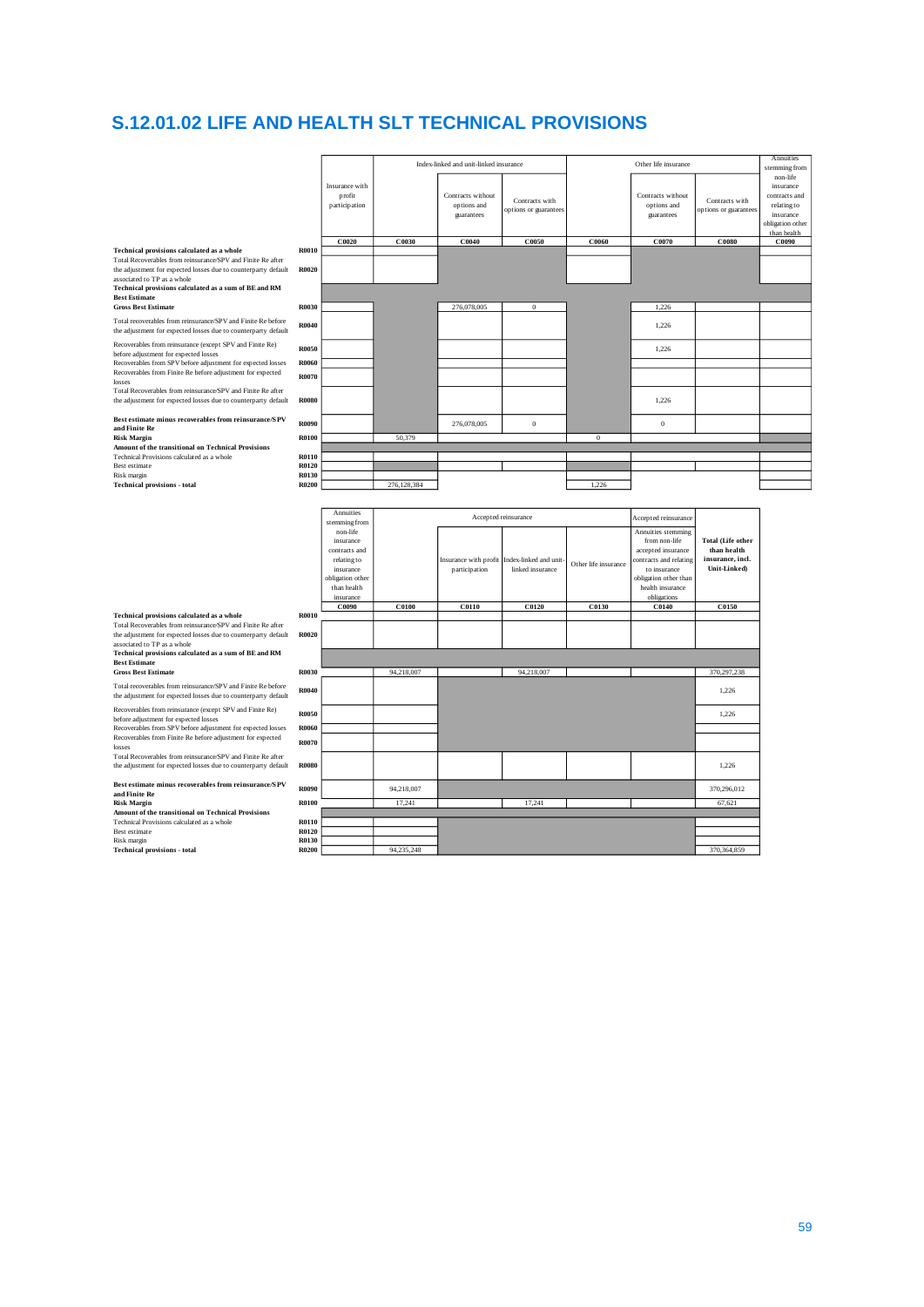# <span id="page-59-0"></span>**S.23.01.01 OWN FUNDS**

|                                                                                                                                            |                | <b>Total</b> | Tier 1 -     | Tier 1 - restricted | Tier 2       | Tier 3 |
|--------------------------------------------------------------------------------------------------------------------------------------------|----------------|--------------|--------------|---------------------|--------------|--------|
|                                                                                                                                            |                |              | unrestricted |                     |              |        |
|                                                                                                                                            |                | C0010        | C0020        | C0030               | C0040        | C0050  |
| Basic own funds before deduction for participations in other financial sector as foreseen in<br>article 68 of Delegated Regulation 2015/35 |                |              |              |                     |              |        |
| Ordinary share capital (gross of own shares)                                                                                               | <b>R0010</b>   | 100          | 100          |                     |              |        |
| Share premium account related to ordinary share capital                                                                                    | R0030          |              |              |                     |              |        |
| Iinitial funds, members' contributions or the equivalent basic own - fund item for mutual and mutual-                                      | R0040          |              |              |                     |              |        |
| type undertakings                                                                                                                          |                |              |              |                     |              |        |
| Subordinated mutual member accounts                                                                                                        | R0050          |              |              |                     |              |        |
| Surplus funds                                                                                                                              | R0070          |              |              |                     |              |        |
| Preference shares<br>Share premium account related to preference shares                                                                    | R0090<br>R0110 |              |              |                     |              |        |
| Reconciliation reserve                                                                                                                     | R0130          | 973,781      | 973,781      |                     |              |        |
|                                                                                                                                            | R0140          |              |              |                     |              |        |
| Subordinated liabilities<br>An amount equal to the value of net deferred tax assets                                                        | R0160          |              |              |                     |              |        |
| Other own fund items approved by the supervisory authority as basic own funds not specified above                                          |                |              |              |                     |              |        |
|                                                                                                                                            | <b>R0180</b>   |              |              |                     |              |        |
| Own funds from the financial statements that should not be represented by the reconciliation                                               |                |              |              |                     |              |        |
| reserve and do not meet the criteria to be classified as Solvency II own funds                                                             |                |              |              |                     |              |        |
| Own funds from the financial statements that should not be represented by the reconciliation reserve                                       |                |              |              |                     |              |        |
| and do not meet the criteria to be classified as Solvency II own funds                                                                     | R0220          |              |              |                     |              |        |
| Deductions                                                                                                                                 |                |              |              |                     |              |        |
| Deductions for participations in financial and credit institutions                                                                         | R0230          | $\Omega$     |              |                     |              |        |
| Total basic own funds after deductions                                                                                                     | R0290          | 973,88       | 973.881      |                     | $\bf{0}$     |        |
| <b>Ancillary own funds</b>                                                                                                                 |                |              |              |                     |              |        |
| Unpaid and uncalled ordinary share capital callable on demand                                                                              | <b>R0300</b>   |              |              |                     |              |        |
| Unpaid and uncalled initial funds, members' contributions or the equivalent basic own fund item for                                        |                |              |              |                     |              |        |
| mutual and mutual - type undertakings, callable on demand                                                                                  | R0310          |              |              |                     |              |        |
| Unpaid and uncalled preference shares callable on demand                                                                                   | R0320          |              |              |                     |              |        |
| A legally binding commitment to subscribe and pay for subordinated liabilities on demand                                                   | R0330          |              |              |                     |              |        |
| Letters of credit and guarantees under Article 96(2) of the Directive 2009/138/EC                                                          | R0340          |              |              |                     |              |        |
| Letters of credit and guarantees other than under Article 96(2) of the Directive 2009/138/EC                                               | R0350          |              |              |                     |              |        |
| Supplementary members calls under first subparagraph of Article 96(3) of the Directive 2009/138/EC                                         | R0360          |              |              |                     |              |        |
|                                                                                                                                            |                |              |              |                     |              |        |
| Supplementary members calls - other than under first subparagraph of Article 96(3) of the Directive<br>2009/138/EC                         | R0370          |              |              |                     |              |        |
| Other ancillary own funds                                                                                                                  | R0390          |              |              |                     |              |        |
|                                                                                                                                            |                |              |              |                     |              |        |
|                                                                                                                                            |                |              | Tier 1 -     |                     |              |        |
|                                                                                                                                            |                | Total        | unrestricted | Tier 1 - restricted | Tier 2       | Tier 3 |
|                                                                                                                                            |                | C0010        | C0020        | C0030               | C0040        | C0050  |
| Total ancillary own funds                                                                                                                  | R0400          |              |              |                     |              |        |
| Available and eligible own funds                                                                                                           |                |              |              |                     |              |        |
| Total available own funds to meet the SCR                                                                                                  | <b>R0500</b>   | 973,881      | 973,881      |                     | $\bf{0}$     |        |
| Total available own funds to meet the MCR                                                                                                  | R0510          | 973.881      | 973,881      |                     | $\mathbf{0}$ |        |
| Total eligible own funds to meet the SCR                                                                                                   | R0540          | 973.881      | 973,881      |                     | $\mathbf{0}$ |        |
| Total eligible own funds to meet the MCR                                                                                                   | R0550          | 973,881      | 973.881      |                     | $\Omega$     |        |
| SCR                                                                                                                                        | <b>R0580</b>   | 467,700      |              |                     |              |        |
| MCR                                                                                                                                        | <b>R0600</b>   | 210,465      |              |                     |              |        |
| Ratio of Eligible own funds to SCR                                                                                                         | R0620          | 208.23%      |              |                     |              |        |
| Ratio of Eligible own funds to MCR                                                                                                         | R0640          | 462.73%      |              |                     |              |        |
|                                                                                                                                            |                |              |              |                     |              |        |
| <b>Reconciliation reserve</b>                                                                                                              |                | <b>C0060</b> |              |                     |              |        |
|                                                                                                                                            | R0700          | 973,881      |              |                     |              |        |
| Excess of assets over liabilities                                                                                                          | R0710          |              |              |                     |              |        |
| Own shares (held directly and indirectly)                                                                                                  |                |              |              |                     |              |        |
| Foreseeable dividends, distributions and charges                                                                                           | R0720          |              |              |                     |              |        |
| Other basic own fund items                                                                                                                 | R0730          | 100          |              |                     |              |        |
| Adjustment for restricted own fund items in respect of matching adjustment portfolios and ring fenced                                      | R0740          |              |              |                     |              |        |
| funds<br><b>Reconciliation reserve</b>                                                                                                     | R0760          | 973.781      |              |                     |              |        |
|                                                                                                                                            |                |              |              |                     |              |        |

| $\sim$                                                                                                | .            | $7.1 - 1.001 +$ |  |
|-------------------------------------------------------------------------------------------------------|--------------|-----------------|--|
| Own shares (held directly and indirectly)                                                             | <b>R0710</b> |                 |  |
| Foreseeable dividends, distributions and charges                                                      | R0720        |                 |  |
| Other basic own fund items                                                                            | <b>R0730</b> | 100             |  |
| Adjustment for restricted own fund items in respect of matching adjustment portfolios and ring fenced | R0740        |                 |  |
| funds                                                                                                 |              |                 |  |
| <b>Reconciliation reserve</b>                                                                         | R0760        | 973.781         |  |
| <b>Expected profits</b>                                                                               |              |                 |  |
| Expected profits included in future premiums (EPIFP) - Life business                                  | R0770        |                 |  |
| Expected profits included in future premiums (EPIFP) - Non- life business                             | <b>R0780</b> |                 |  |
| Total Expected profits included in future premiums (EPIFP)                                            | <b>R0790</b> |                 |  |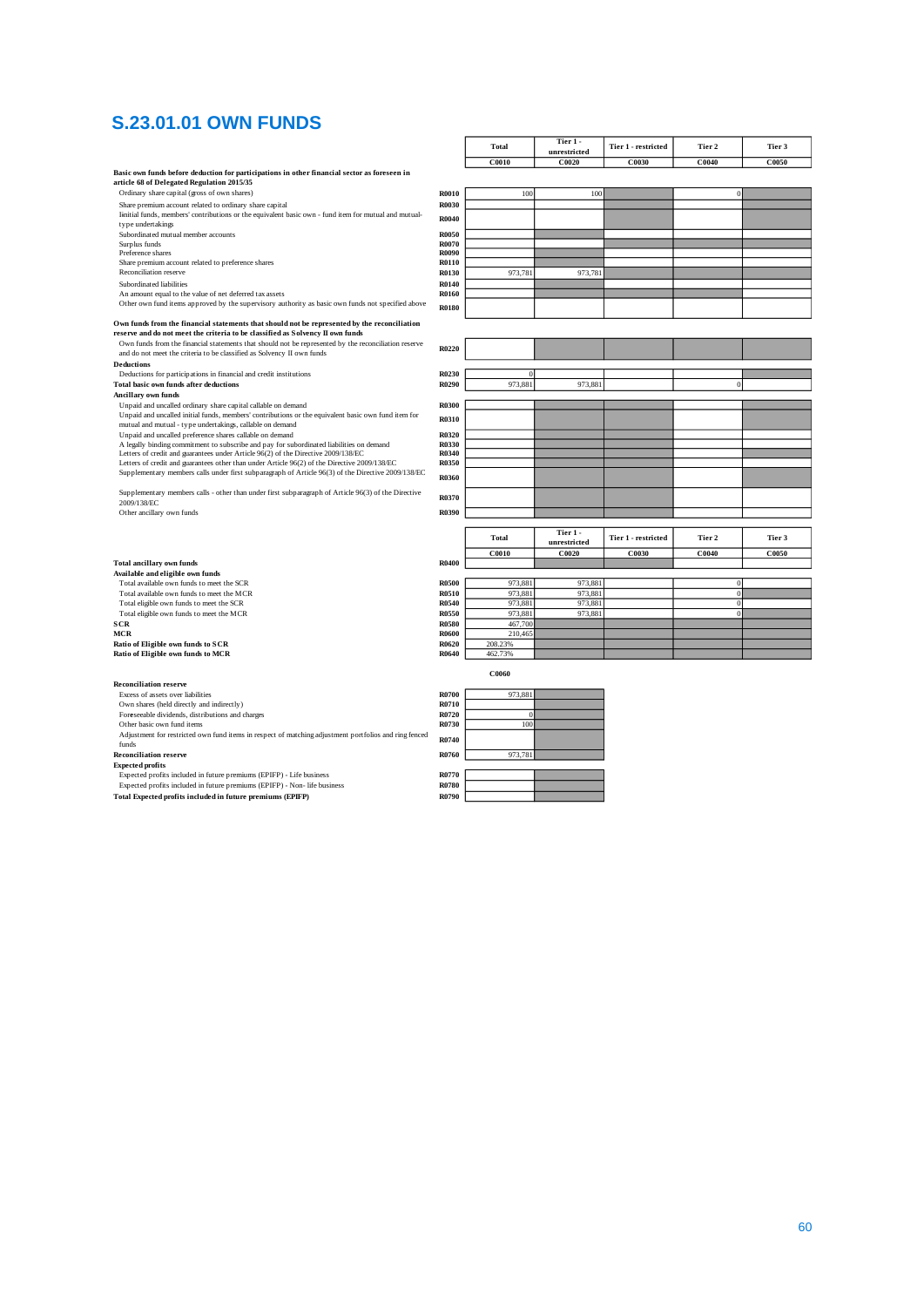# <span id="page-60-0"></span>**S.25.03.21 SOLVENCY CAPITAL REQUIREMENT**

|                            |                                               | <b>Calculation of the</b> |
|----------------------------|-----------------------------------------------|---------------------------|
| Unique number of component | <b>Components description</b>                 | <b>Solvency Capital</b>   |
|                            |                                               | Requirement               |
| <b>C0010</b>               | <b>C0020</b>                                  | <b>C0030</b>              |
| 70100I                     | Operational risk                              | 193,700                   |
| 30600I                     | Expense risk                                  | 281,100                   |
| 30400I                     | Mass lapse risk                               | 484,700                   |
| 30900I                     | Income risk                                   | 175,400                   |
| 10400I                     | Equity risk                                   | 268,300                   |
| 30500I                     | Regular lapse risk                            | 89,600                    |
| 10600I                     | Property risk                                 | 23,900                    |
| 10300I                     | Interest rate risk                            | 18,100                    |
| 107001                     | Spread risk                                   | 19,900                    |
| 20100I                     | Type 1 counterparty risk                      | 1,300                     |
| 11000I                     | Other market risk                             | $-700$                    |
| 19900I                     | Diversification within market risk            | $-35,600$                 |
| 39900I                     | Diversification within life underwriting risk | $-389,200$                |
| 80400I                     | Future profits from life new business         | $-113,000$                |
| 80300I                     | Loss-absorbing capacity of deferred tax       | $-141,400$                |

| <b>C0100</b>               |
|----------------------------|
| <b>R0110</b><br>876,100    |
| $-408,400$<br><b>R0060</b> |
| <b>R0160</b>               |
|                            |
| 467,700<br><b>R0200</b>    |
| <b>R0210</b>               |
| 467,700<br><b>R0220</b>    |
|                            |
| <b>R0300</b>               |
| <b>R0310</b><br>$-141,400$ |
| <b>R0410</b>               |
| <b>R0420</b>               |
| <b>R0430</b>               |
|                            |
| <b>R0440</b>               |
| <b>R0460</b>               |
|                            |